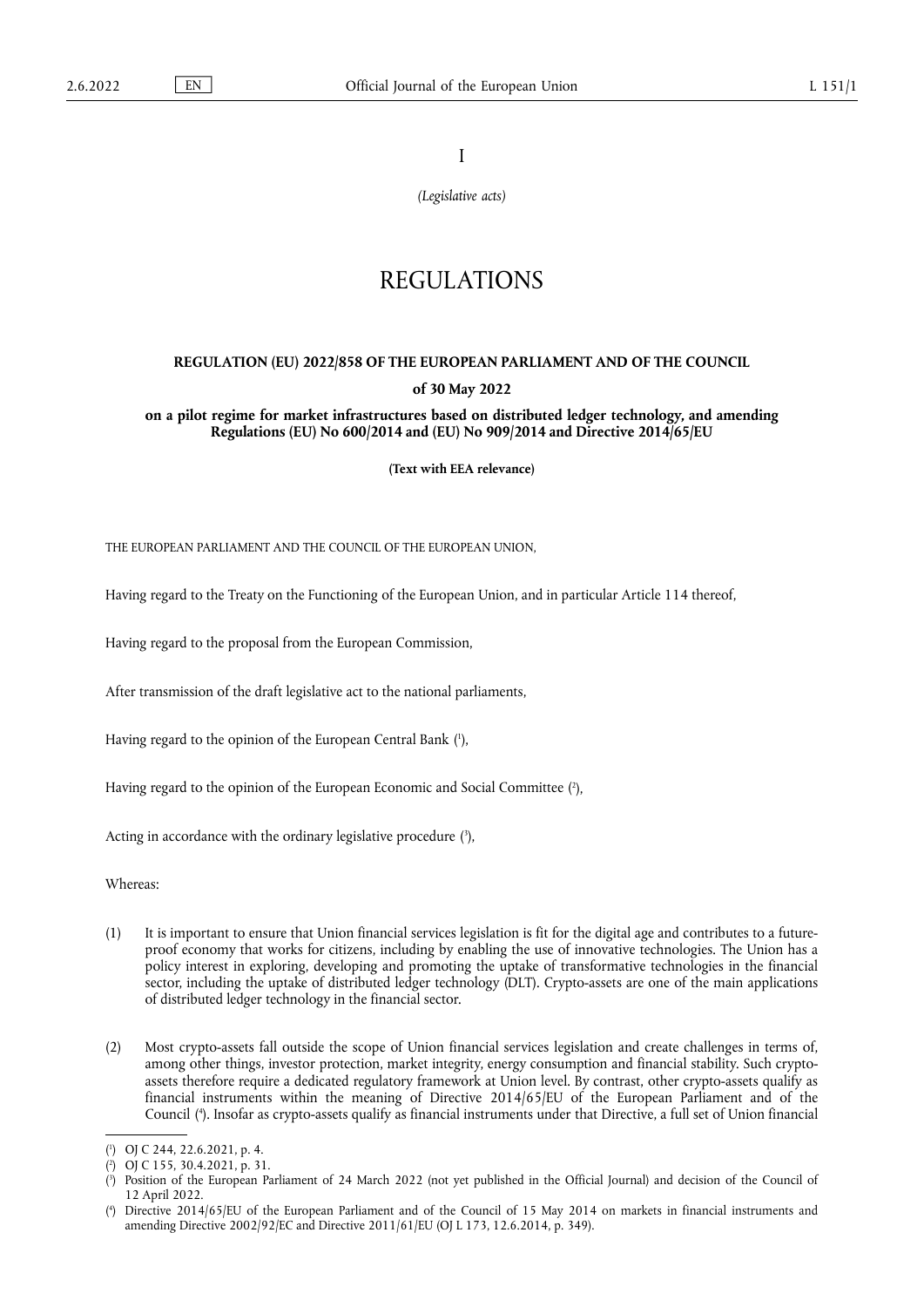<span id="page-1-7"></span><span id="page-1-6"></span>services legislation, including Regulations [\(](#page-1-2)EU) No 236/2012 (シ, (EU) No 596/2014 (%, (EU) No 909/2014 (?) and [\(](#page-1-4)EU) 2017/1129 (\*) and Directives 98/26/EC (\*) and 2013/50/EU (<sup>10</sup>) of the European Parliament and of the Council potentially apply to issuers of such crypto-assets and to firms conducting activities related to such crypto-assets.

- (3) The so-called 'tokenisation' of financial instruments, that is to say, the digital representation of financial instruments on distributed ledgers or the issuance of traditional asset classes in tokenised form to enable them to be issued, stored and transferred on a distributed ledger, is expected to open up opportunities for efficiency improvements in the trading and post-trading process. However, as fundamental trade-offs involving credit risk and liquidity remain in a tokenised world, the success of token-based systems will depend on how well they interact with traditional accountbased systems, at least in the interim.
- (4) Union financial services legislation was not designed with distributed ledger technology and crypto-assets in mind, and contains provisions that potentially preclude or limit the use of distributed ledger technology in the issuance, trading and settlement of crypto-assets that qualify as financial instruments. Currently, there is also a lack of authorised financial market infrastructures which use distributed ledger technology to provide trading or settlement services, or a combination of such services, for crypto-assets that qualify as financial instruments. The development of a secondary market for such crypto-assets could bring multiple benefits, such as enhanced efficiency, transparency and competition in relation to trading and settlement activities.
- (5) At the same time, regulatory gaps exist due to legal, technological and operational specificities related to the use of distributed ledger technology and to crypto-assets that qualify as financial instruments. For instance, there are no transparency, reliability or safety requirements imposed on the protocols and 'smart contracts' that underpin crypto-assets that qualify as financial instruments. The underlying technology could also raise some novel forms of risk that are not adequately addressed by the existing rules. Several projects for the trading of crypto-assets that qualify as financial instruments and related post-trading services and activities have been developed in the Union, but few are already in operation, and those that are in operation are of limited scale. Furthermore, as highlighted by the European Central Bank's (ECB) Advisory Group on Market Infrastructures for Securities and Collateral and its Advisory Group on Market Infrastructures for Payments, the use of distributed ledger technology would entail similar challenges to those faced by conventional technology, such as fragmentation and interoperability issues, and would potentially also create new issues, for instance in relation to the legal validity of tokens. Given the limited experience as regards the trading of crypto-assets that qualify as financial instruments and related post-trading services and activities, it is currently premature to significantly modify Union financial services legislation to enable the full deployment of such crypto-assets and their underlying technology. At the same time, the creation of financial market infrastructure for crypto-assets that qualify as financial instruments is currently constrained by requirements embedded in Union financial services legislation that are not well suited to crypto-assets that qualify as financial instruments or the use of distributed ledger technology. For instance, platforms for trading crypto-assets usually give direct access to retail investors, whereas traditional trading venues usually give access to retail investors only through financial intermediaries.

<span id="page-1-3"></span>[\(](#page-1-7) 8 ) Regulation (EU) 2017/1129 of the European Parliament and of the Council of 14 June 2017 on the prospectus to be published when securities are offered to the public or admitted to trading on a regulated market, and repealing Directive 2003/71/EC (OJ L 168, 30.6.2017, p. 12).

<span id="page-1-0"></span>[<sup>\(</sup>](#page-1-6) 5 ) Regulation (EU) No 236/2012 of the European Parliament and of the Council of 14 March 2012 on short selling and certain aspects of credit default swaps (OJ L 86, 24.3.2012, p. 1).

<span id="page-1-1"></span>[<sup>\(</sup>](#page-1-6) 6 ) Regulation (EU) No 596/2014 of the European Parliament and of the Council of 16 April 2014 on market abuse (market abuse regulation) and repealing Directive 2003/6/EC of the European Parliament and of the Council and Commission Directives 2003/124/EC, 2003/125/EC and 2004/72/EC (OJ L 173, 12.6.2014, p. 1).

<span id="page-1-2"></span>[<sup>\(</sup>](#page-1-6) 7 ) Regulation (EU) No 909/2014 of the European Parliament and of the Council of 23 July 2014 on improving securities settlement in the European Union and on central securities depositories and amending Directives 98/26/EC and 2014/65/EU and Regulation (EU) No 236/2012 (OJ L 257, 28.8.2014, p. 1).

<span id="page-1-4"></span>[<sup>\(</sup>](#page-1-7) 9 ) Directive 98/26/EC of the European Parliament and of the Council of 19 May 1998 on settlement finality in payment and securities settlement systems (OJ L 166, 11.6.1998, p. 45).

<span id="page-1-5"></span><sup>(</sup> [10\)](#page-1-7) Directive 2013/50/EU of the European Parliament and of the Council of 22 October 2013 amending Directive 2004/109/EC of the European Parliament and of the Council on the harmonisation of transparency requirements in relation to information about issuers whose securities are admitted to trading on a regulated market, Directive 2003/71/EC of the European Parliament and of the Council on the prospectus to be published when securities are offered to the public or admitted to trading and Commission Directive 2007/14/EC laying down detailed rules for the implementation of certain provisions of Directive 2004/109/EC (OJ L 294, 6.11.2013, p. 13).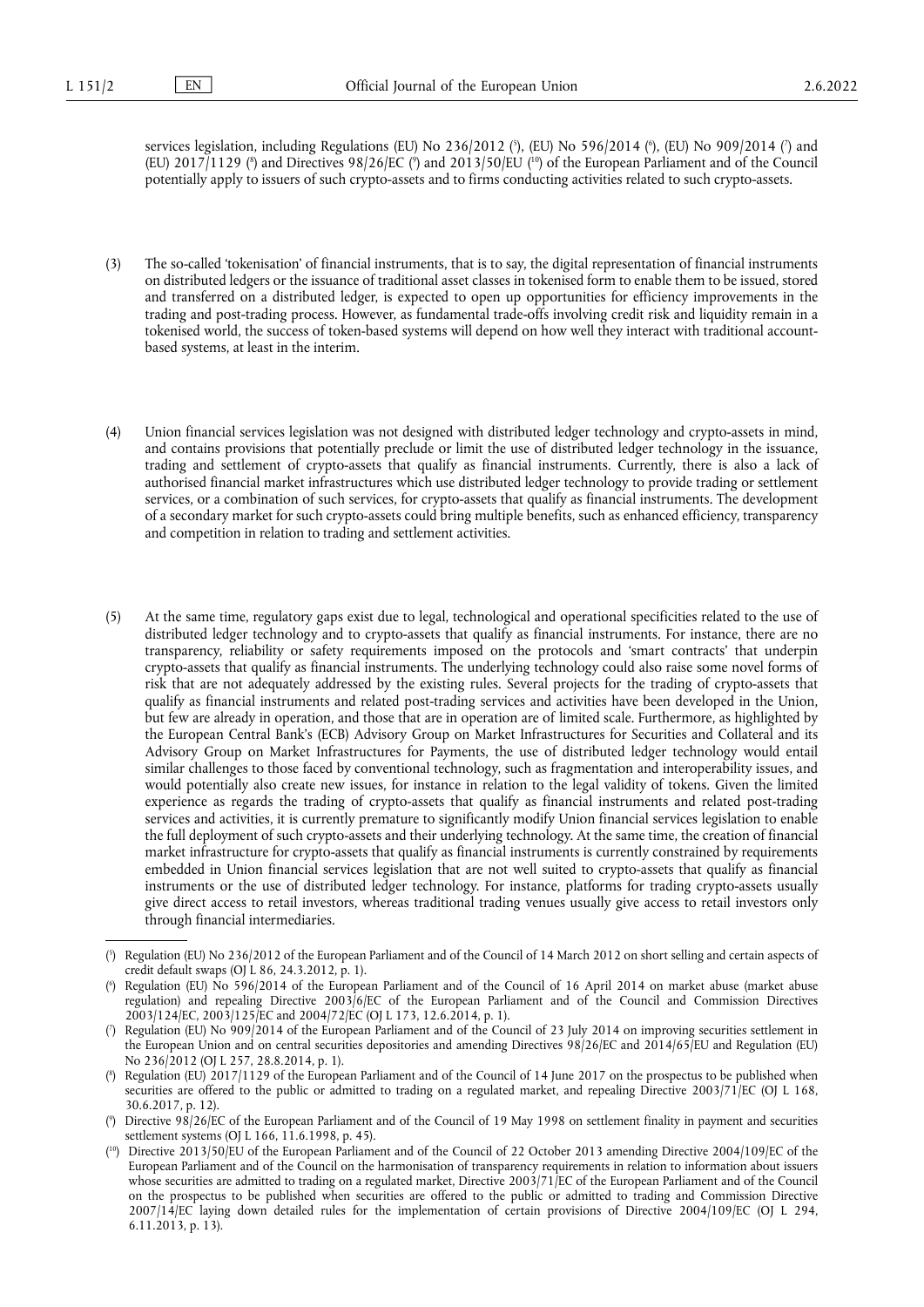- (6) In order to allow for the development of crypto-assets that qualify as financial instruments and for the development of distributed ledger technology, while preserving a high level of investor protection, market integrity, financial stability and transparency, and avoiding regulatory arbitrage and loopholes, it would be useful to create a pilot regime for market infrastructures based on distributed ledger technology to test such DLT market infrastructures (the 'pilot regime'). The pilot regime should allow for certain DLT market infrastructures to be temporarily exempted from some of the specific requirements of Union financial services legislation that could otherwise prevent operators from developing solutions for the trading and settlement of transactions in crypto-assets that qualify as financial instruments, without weakening any existing requirements or safeguards applied to traditional market infrastructures. DLT market infrastructures and their operators should have in place adequate safeguards related to the use of distributed ledger technology to ensure the effective protection of investors, including clearly defined chains of liability to clients for any losses due to operational failures. The pilot regime should also enable the European Supervisory Authority (European Securities and Markets Authority) established by Regulation (EU) No 1095/2010 of the European Parliament and of the Council ( [11\)](#page-2-0) (ESMA) and competent authorities to draw lessons from the pilot regime and to gain experience of the opportunities and specific risks relating to crypto-assets that qualify as financial instruments and to their underlying technologies. The experience gained with the pilot regime should help identify possible practical proposals for a suitable regulatory framework in order to make targeted adjustments to Union law as regards the issuance, safekeeping and asset servicing, trading and settlement of DLT financial instruments.
- <span id="page-2-1"></span>(7) To meet the objectives of the pilot regime, a new Union status as DLT market infrastructure should be created in order to ensure that the Union is able to play a leading role regarding financial instruments in tokenised form and to contribute to the development of a secondary market for such assets. The status as DLT market infrastructure should be optional and should not prevent financial market infrastructures, such as trading venues, central securities depositories (CSDs) and central counterparties (CCPs), from developing trading and post-trading services and activities for crypto-assets that qualify as financial instruments, or are based on distributed ledger technology, under existing Union financial services legislation.
- (8) DLT market infrastructures should only admit to trading or record DLT financial instruments on a distributed ledger. DLT financial instruments should be crypto-assets that qualify as financial instruments and which are issued, transferred and stored on a distributed ledger.
- (9) Union legislation on financial services is intended to be neutral as regards the use of any particular technology over another. Therefore, references to a specific type of distributed ledger technology are to be avoided. Operators of DLT market infrastructures should ensure that they are able to comply with all applicable requirements, irrespective of the technology used.
- (10) When applying this Regulation, the principles of technology neutrality, proportionality, the level playing field, and 'same activity, same risks, same rules' should be taken into account in order to ensure that market participants have the regulatory space to innovate, in order to uphold the values of transparency, fairness, stability, investor protection, accountability and market integrity, and in order to ensure the protection of privacy and personal data as guaranteed by Articles 7 and 8 of the Charter of Fundamental Rights of the European Union.
- (11) Access to the pilot regime should not be limited to incumbents but should also be open to new entrants. An entity that is not authorised under Regulation (EU) No 909/2014 or Directive 2014/65/EU could apply for authorisation under that Regulation or under that Directive, respectively, and, simultaneously, for a specific permission under this Regulation. In such cases, the competent authority should not assess whether such an entity fulfils the requirements of Regulation (EU) No 909/2014 or Directive 2014/65/EU in respect of which an exemption has been requested under this Regulation. Such entities should only be able to operate DLT market infrastructures in accordance with this Regulation, and their authorisation should be revoked once their specific permission has expired, unless the entities submit a complete request for authorisation under Regulation (EU) No 909/2014 or under Directive 2014/65/EU.

<span id="page-2-0"></span><sup>(</sup> [11\)](#page-2-1) Regulation (EU) No 1095/2010 of the European Parliament and of the Council of 24 November 2010 establishing a European Supervisory Authority (European Securities and Markets Authority), amending Decision No 716/2009/EC and repealing Commission Decision 2009/77/EC (OJ L 331, 15.12.2010, p. 84).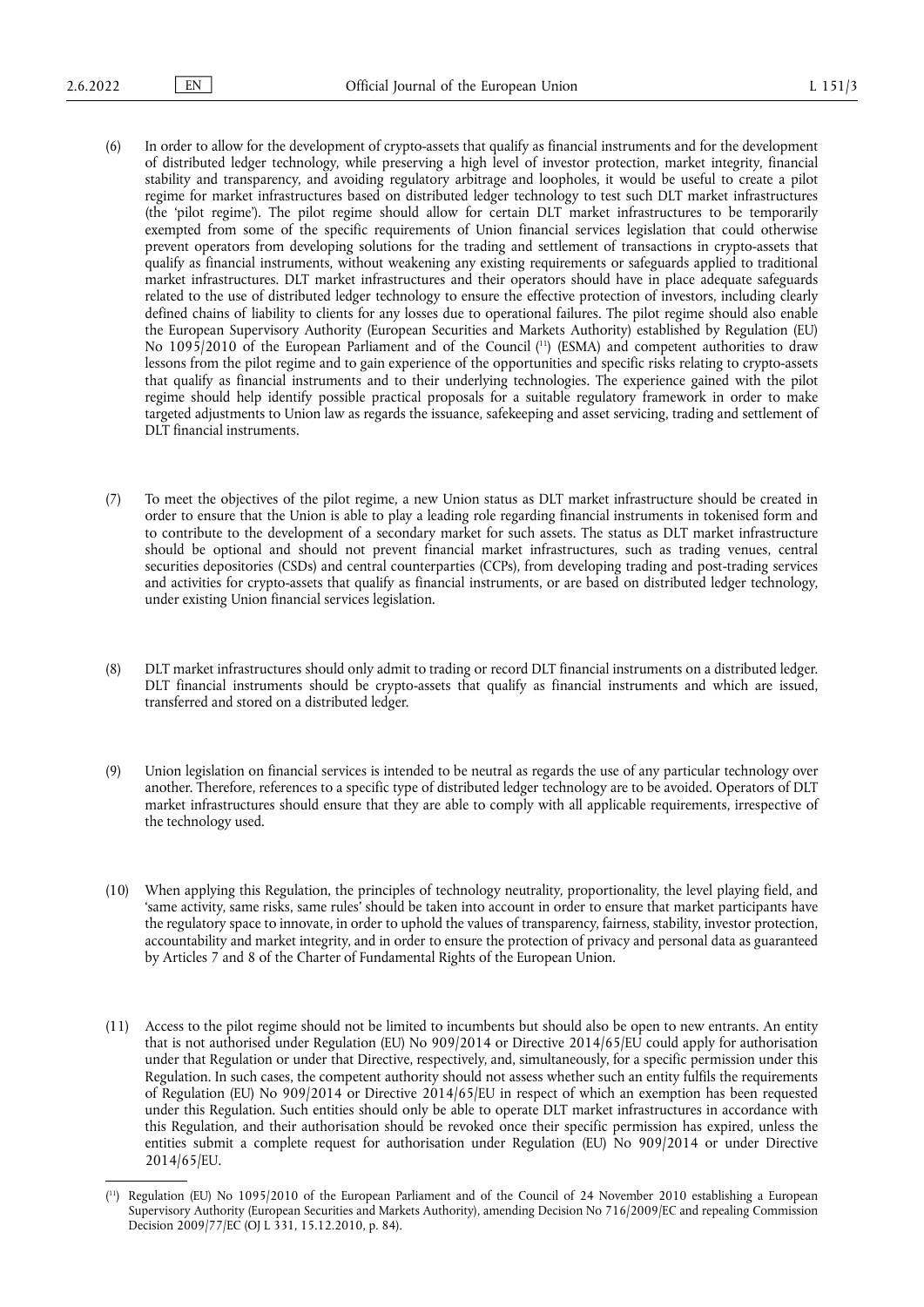- (12) The concept of DLT market infrastructure comprises DLT multilateral trading facilities (DLT MTF), DLT settlement systems (DLT SS) and DLT trading and settlement systems (DLT TSS). DLT market infrastructures should be able to cooperate with other market participants in order to test innovative solutions based on distributed ledger technology in different segments of the value chain for financial services.
- <span id="page-3-1"></span>(13) A DLT MTF should be a multilateral trading facility that is operated by an investment firm or a market operator authorised under Directive 2014/65/EU and that has received a specific permission under this Regulation. A credit institution authorised under Directive 2013/36/EU that provides investment services or performs investment activities should only be allowed to operate a DLT MTF when authorised as an investment firm or market operator under Directive 2014/65/EU. DLT MTFs and their operators should be subject to all requirements that apply to multilateral trading facilities and their operators under Regulation (EU) No 600/2014 of the European Parliament and of the Council ( [12\),](#page-3-0) under Directive 2014/65/EU or under any other applicable Union financial services legislation, except for requirements in respect of which an exemption has been granted by the competent authority in accordance with this Regulation.
- (14) The use of distributed ledger technology, by which all transactions are recorded on a distributed ledger, can expedite and combine trading and settlement in near real-time and could enable the combination of trading and post-trading services and activities. However, the combination of trading and post-trading activities within a single entity is not envisaged by the existing rules, irrespective of the technology used, due to policy choices related to risk specialisation and unbundling for the purposes of encouraging competition. The pilot regime should not be a precedent to justify a fundamental overhaul of the separation of trading and post-trading activities or of the landscape of financial market infrastructures. However, in view of the potential benefits of distributed ledger technology in terms of combining trading and settlement, it is justified to provide for a dedicated DLT market infrastructure in the pilot regime, namely, the DLT TSS, which combines the activities normally performed by multilateral trading facilities and securities settlement systems.
- (15) A DLT TSS should be either a DLT MTF that combines the services performed by a DLT MTF and by a DLT SS, and should be operated by an investment firm or market operator that has received a specific permission to operate a DLT TSS under this Regulation, or should be a DLT SS that combines the services performed by a DLT MTF and by a DLT SS, and should be operated by a CSD that has received a specific permission to operate a DLT TSS under this Regulation. A credit institution authorised under Directive 2013/36/EU that provides investment services or performs investment activities should only be allowed to operate a DLT TSS when authorised as an investment firm or market operator under Directive 2014/65/EU. An investment firm or market operator operating a DLT TSS should be subject to the requirements that apply to a DLT MTF, and a CSD operating a DLT TSS should be subject to the requirements that apply to a DLT SS. Since a DLT TSS would enable an investment firm or market operator also to provide settlement services, and would enable a CSD also to provide trading services, it is necessary that investment firms or market operators also comply with the requirements that apply to a DLT SS, and that CSDs comply with the requirements that apply to a DLT MTF. Since CSDs are not subject to certain authorisation and organisational requirements under Directive 2014/65/EU when providing investment services or activities in accordance with Regulation (EU) No 909/2014, it is appropriate to take a similar approach in the pilot regime both for investment firms and market operators and for CSDs operating a DLT TSS. Therefore, an investment firm or market operator operating a DLT TSS should be exempted from a limited set of authorisation and organisational requirements under Regulation (EU) No 909/2014, since the investment firm or market operator will be required to comply with the authorisation and organisational requirements under Directive 2014/65/EU. Conversely, a CSD operating a DLT TSS should be exempted from a limited set of authorisation and organisational requirements under Directive 2014/65/EU, since the CSD will be required to comply with the authorisation and organisational requirements under Regulation (EU) No 909/2014. Such exemptions should be temporary and should not apply to a DLT market infrastructure operating outside the pilot regime. ESMA should be able to assess technical standards on record-keeping and operational risks adopted pursuant to Regulation (EU) No 909/2014 with a view to ensuring that they are applied proportionately to investment firms or market operators operating a DLT TSS.
- (16) Operators of DLT TSSs should be able to request the same exemptions as those available to operators of DLT MTFs and of DLT SSs, provided that they comply with the conditions attached to the exemptions and with any compensatory measures required by the competent authorities. Considerations similar to those that apply to DLT MTFs and DLT SSs should apply to the exemptions that are available to DLT TSSs, to any conditions attached to those exemptions, and to compensatory measures.

<span id="page-3-0"></span><sup>(</sup> [12\)](#page-3-1) Regulation (EU) No 600/2014 of the European Parliament and of the Council of 15 May 2014 on markets in financial instruments and amending Regulation (EU) No 648/2012 (OJ L 173, 12.6.2014, p. 84).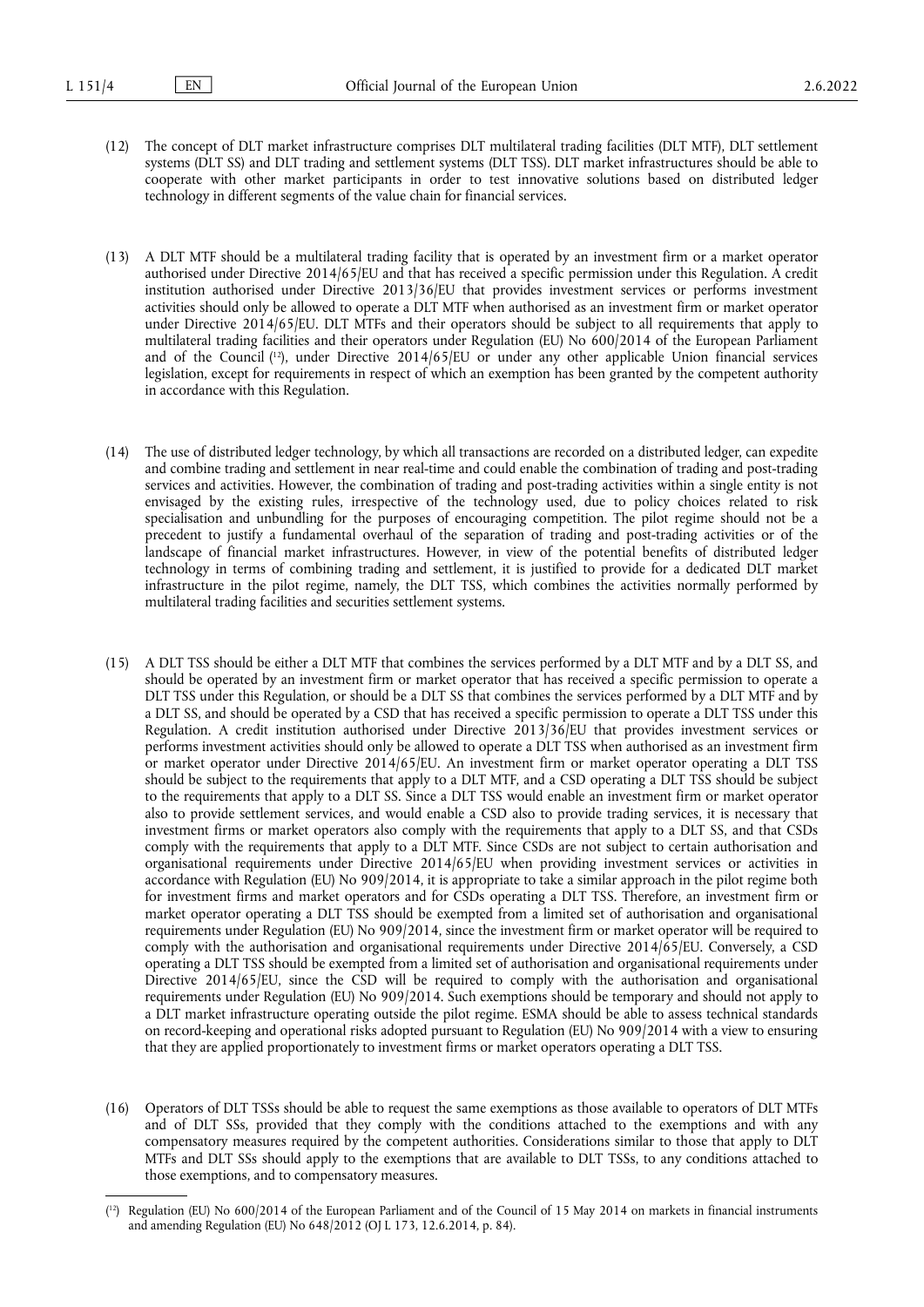- (17) In order to provide for additional flexibility in the application of certain requirements of Regulation (EU) No 909/2014 to investment firms or market operators operating a DLT TSS while ensuring a level playing field with CSDs providing settlement services under the pilot regime, certain exemptions from the requirements of that Regulation concerning measures to prevent and address settlement fails, from requirements for participation and transparency, and from requirements to use certain communication procedures with participants and other market infrastructures, should be available to CSDs operating a DLT SS or a DLT TSS, and to investment firms or market operators operating a DLT TSS. Those exemptions should be subject to conditions attached to them, including certain minimum requirements, and any compensatory measures required by the competent authority, in order to meet the objectives of the provisions of Regulation (EU) No 909/2014 in respect of which an exemption is requested or in order to safeguard investor protection, market integrity or financial stability. The operator of a DLT TSS should demonstrate that the exemption requested is proportionate and justified by the use of distributed ledger technology.
- (18) A DLT SS should be a settlement system operated by a CSD authorised under Regulation (EU) No 909/2014 that has received a specific permission to operate a DLT SS under this Regulation. A DLT SS, and the CSD which operates it, should be subject to all relevant requirements under Regulation (EU) No 909/2014, and any other applicable Union financial services legislation, except for requirements in respect of which an exemption has been granted in accordance with this Regulation.
- (19) Where the ECB and national central banks, or other institutions run by Member States that perform similar functions, or other public bodies charged with or intervening in the management of public debt in the Union, operate a DLT SS, they should not be required to seek a specific permission from a competent authority in order to benefit from an exemption under this Regulation, since such entities are not required to report to competent authorities or to comply with their instructions and are subject to a limited set of requirements under Regulation (EU) No 909/2014.
- (20) The creation of the pilot regime should be without prejudice to the tasks and responsibilities of the ECB and the national central banks in the European System of Central Banks, set out in the Treaty on the Functioning of the European Union and in Protocol No 4 on the Statute of the European System of Central Banks and of the European Central Bank, to promote the smooth operation of payment systems and to ensure efficient and sound clearing and payment systems within the Union and with third countries.
- (21) The assignment of supervisory responsibilities provided for in this Regulation is justified by the specific characteristics and risks of the pilot regime. Therefore, the supervisory architecture of the pilot regime should not be understood as setting a precedent for any future act of Union financial services legislation.
- (22) Operators of DLT market infrastructures should be liable in the case of a loss of funds, of collateral or of a DLT financial instrument. The liability of the operator of a DLT market infrastructure should be limited to the market value of the asset lost as of the time when the loss was incurred. The operator of a DLT market infrastructure should not be liable for events that are not attributable to the operator, in particular any event that the operator demonstrates occurred independently of its operations, including problems arising as a result of an external event beyond its reasonable control.
- (23) In order to allow for innovation and experimentation in a sound regulatory environment while preserving investor protection, market integrity and financial stability, the types of financial instrument admitted to trading or recorded on a DLT market infrastructure should be limited to shares, bonds, and units in collective investment undertakings that benefit from the execution-only exemption under Directive 2014/65/EU. This Regulation should set value thresholds that could be lowered in certain situations. In particular, to avoid any risk to financial stability, the aggregate market value of DLT financial instruments admitted to trading or recorded on a DLT market infrastructure should be limited.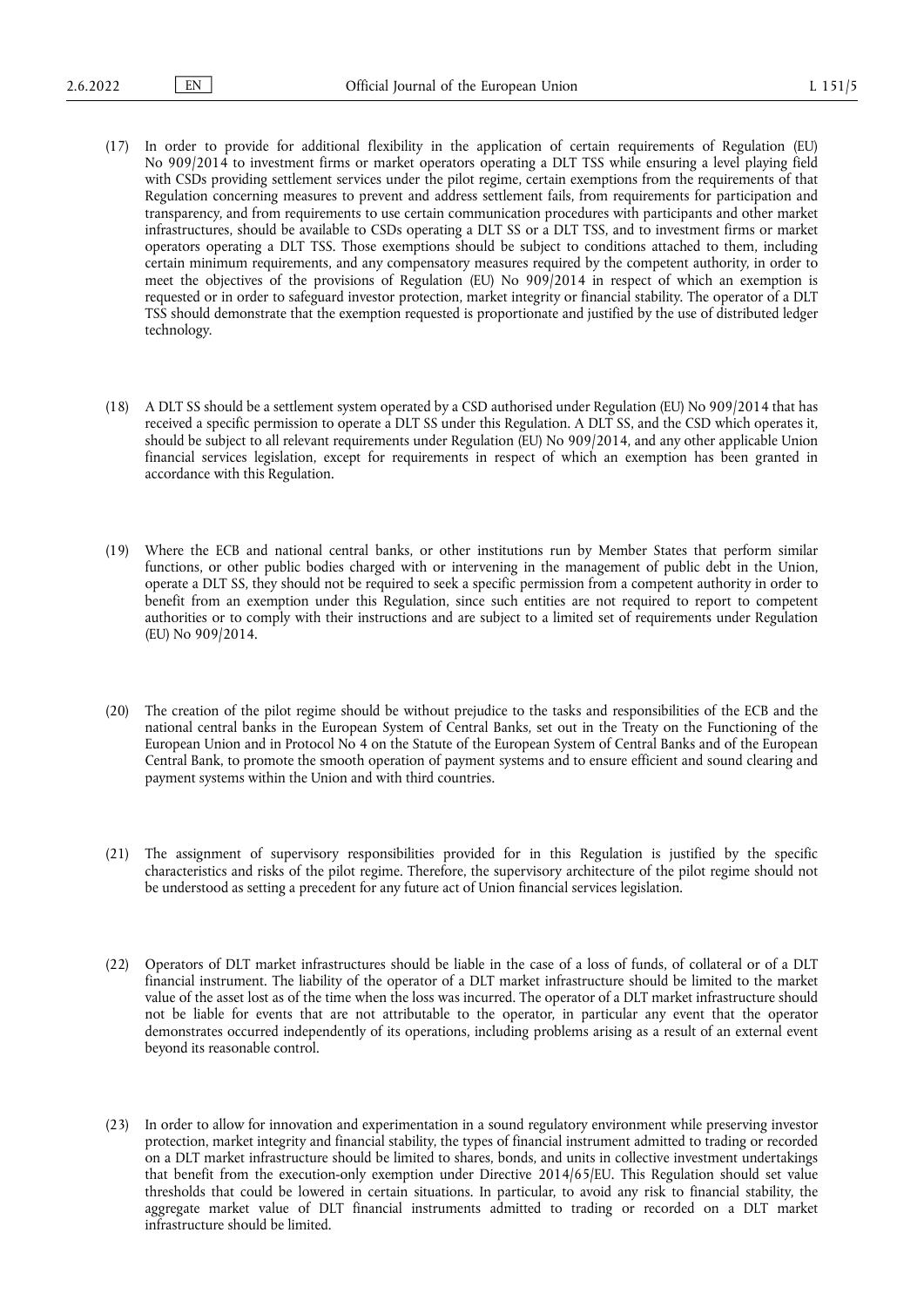- (24) In order to move closer to a level playing field for financial instruments admitted to trading on traditional trading venues within the meaning of Directive 2014/65/EU and in order to ensure high levels of investor protection, market integrity and financial stability, DLT financial instruments admitted to trading on a DLT MTF or on a DLT TSS should be subject to the provisions prohibiting market abuse under Regulation (EU) No 596/2014.
- (25) At the request of an operator of a DLT MTF, the competent authorities should be allowed to grant one or several exemptions on a temporary basis, if the operator complies with the conditions attached to such exemptions and with any additional requirements set by this Regulation to address novel forms of risks raised by the use of distributed ledger technology. An operator of a DLT MTF should also comply with any compensatory measure required by the competent authority in order to meet the objectives of the provision in respect of which an exemption has been requested, or in order to safeguard investor protection, market integrity or financial stability.
- (26) At the request of an operator of a DLT MTF, the competent authorities should be allowed to grant an exemption from the obligation of intermediation under Directive 2014/65/EU. At present, traditional multilateral trading facilities are allowed to admit as members or participants only investment firms, credit institutions and other persons who have a sufficient level of trading ability and competence and who maintain adequate organisational arrangements and resources. By contrast, many platforms for trading crypto-assets offer disintermediated access and provide direct access for retail investors. Accordingly, one potential regulatory obstacle to the development of multilateral trading facilities for DLT financial instruments could be the obligation of intermediation under Directive 2014/65/EU. At the request of an operator of a DLT MTF, the competent authority should therefore be allowed to grant a temporary exemption from that obligation of intermediation in order to provide direct access for retail investors and to enable them to deal on their own account, provided that adequate safeguards regarding investor protection are in place, that such retail investors fulfil certain conditions and that the operator complies with any possible additional investor protection measures that the competent authority requires. Retail investors that have direct access to a DLT MTF as members or participants under an exemption from the obligation of intermediation should not be considered to be investment firms within the meaning of Directive 2014/65/EU solely by virtue of being members of, or participants in, a DLT MTF.
- (27) At the request of an operator of a DLT MTF, the competent authorities should also be allowed to grant an exemption from the transaction reporting requirements under Regulation (EU) No 600/2014, provided that the DLT MTF fulfils certain conditions.
- (28) In order to be eligible for an exemption under this Regulation, an operator of a DLT MTF should demonstrate that the requested exemption is proportionate and limited to the use of distributed ledger technology as described in its business plan, and that the requested exemption is limited to the DLT MTF and does not extend to any other multilateral trading facility operated by the same investment firm or market operator.
- (29) At the request of a CSD operating a DLT SS, competent authorities should be allowed to grant one or more exemptions on a temporary basis if it complies with the conditions attached to such exemptions and with any additional requirements set by this Regulation to address novel forms of risks raised by the use of distributed ledger technology. The CSD operating the DLT SS should also comply with any compensatory measure required by the competent authority in order to meet the objectives of the provision in respect of which the exemption was requested or in order to safeguard investor protection, market integrity or financial stability.
- (30) It should be allowed to exempt CSDs operating a DLT SS from certain provisions of Regulation (EU) No 909/2014 that are likely to create regulatory obstacles for the development of DLT SSs. For instance, exemptions should be possible to the extent that the rules of that Regulation applicable to CSDs and which refer to the terms 'dematerialised form', 'securities account' or 'transfer orders' do not apply to CSDs operating a DLT SS, with the exception of the requirements for CSD links which should apply *mutatis mutandis*. With respect to the term 'securities account', the exemption would cover the rules on the recording of securities, integrity of issue and segregation of accounts. Whereas CSDs operate securities settlement systems by crediting and debiting the securities accounts of their participants, double-entry or multiple-entry book keeping securities accounts might not always be feasible in a DLT SS. Therefore, an exemption should also be possible for a CSD operating a DLT SS from the rules in Regulation (EU) No 909/2014 that refer to the term 'book-entry form' where such an exemption is necessary to allow for the recording of DLT financial instruments on a distributed ledger. However, a CSD operating a DLT SS should still ensure the integrity of the DLT financial instruments issue on the distributed ledger and the segregation of the DLT financial instruments belonging to the various participants.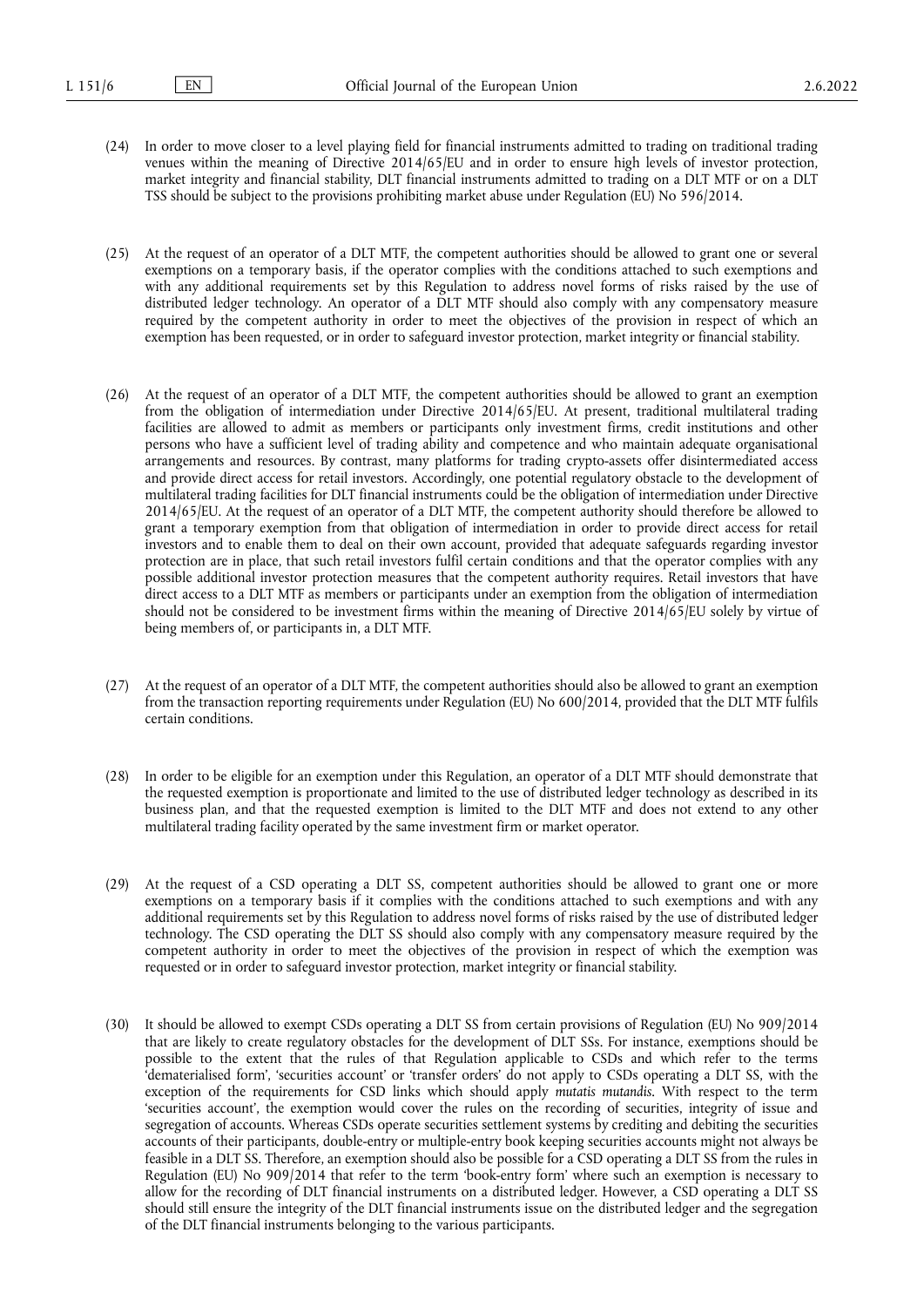- (31) A CSD operating a DLT SS should always remain subject to the provisions of Regulation (EU) No 909/2014, pursuant to which a CSD that outsources services or activities to a third party remains fully responsible for discharging all of its obligations under that Regulation and is required to ensure that any outsourcing does not result in the delegation of its responsibility. Regulation (EU) No 909/2014 only permits CSDs operating a DLT SS to outsource a core service or activity after receiving authorisation from the competent authority. A CSD operating a DLT SS should therefore be able to request an exemption from that authorisation requirement where the CSD demonstrates that the requirement is incompatible with the use of distributed ledger technology as envisaged in its business plan. The delegation of tasks pertaining to the functioning of a DLT SS, or to the use of distributed ledger technology, to perform settlement, should not be considered to be outsourcing within the meaning of Regulation (EU) No 909/2014.
- (32) The obligation of intermediation through a credit institution or an investment firm in order to prevent retail investors from obtaining direct access to the settlement and delivery systems operated by a CSD could create a regulatory obstacle to the development of alternative models of settlement based on distributed ledger technology that allows direct access by retail investors. Therefore, an exemption should be allowed for CSDs operating a DLT SS in the sense that the term 'participant' in Directive 98/26/EC is deemed to include, under certain conditions, persons other than those referred to in that Directive. When seeking an exemption from the obligation of intermediation of Regulation (EU) No 909/2014, the CSD operating a DLT SS should ensure that the persons to be admitted as participants fulfil certain conditions. A CSD operating a DLT SS should ensure that its participants have a sufficient level of ability, competence, experience and knowledge of post-trading activities and the functioning of distributed ledger technology.
- (33) Entities that are eligible to participate in a CSD under Regulation (EU) No 909/2014 correspond to the entities that are eligible to participate in a securities settlement system that is designated and notified in accordance with Directive 98/26/EC, because Regulation (EU) No 909/2014 requires securities settlement systems operated by CSDs to be designated and notified under Directive 98/26/EC. Accordingly, an operator of a securities settlement system based on distributed ledger technology that requests to be exempted from the participation requirements of Regulation (EU) No 909/2014 would as a result not comply with the participation requirements of Directive 98/26/EC. Consequently, that securities settlement system cannot be designated and notified under that Directive and for that reason is not referred to as a 'DLT securities settlement system' in this Regulation but rather as a DLT SS. This Regulation should allow a CSD to operate a DLT SS that does not qualify as a securities settlement system designated under Directive 98/26/EC, and an exemption from the rules on settlement finality in Regulation (EU) No 909/2014 should be available, subject to certain compensatory measures, including specific compensatory measures to mitigate risks arising from insolvency, as insolvency protection measures under Directive 98/26/EC do not apply. However, such an exemption would not preclude a DLT SS that complies with all the requirements of Directive 98/26/EC from being designated and notified as a securities settlement system in accordance with that Directive.
- (34) Regulation (EU) No 909/2014 encourages the settlement of transactions in central bank money. Where the settlement of cash payments in central bank money is not practical and available, it should be possible for settlement to take place through the CSD's own accounts in accordance with that Regulation or through accounts opened with a credit institution ('commercial bank money'). That rule can be difficult to apply for a CSD operating a DLT SS, however, because the CSD would have to effect movements in cash accounts at the same time as the delivery of securities recorded on the distributed ledger. A temporary exemption should therefore be allowed for CSDs operating a DLT SS from the provision of that Regulation on cash settlement in order to develop innovative solutions under the pilot regime by facilitating access to commercial bank money, or the use of 'e-money tokens'. Settlement in central bank money could be considered as not practical and available if settlement in central bank money on a distributed ledger is not available.
- (35) Other than the requirements that have proven to be impractical in a distributed ledger technology environment, the requirements linked to cash settlement under Regulation (EU) No 909/2014 continue to apply outside the pilot regime. Operators of DLT market infrastructures should therefore describe in their business plans how they intend to comply with Title IV of Regulation (EU) No 909/2014 in the event that they eventually exit the pilot regime.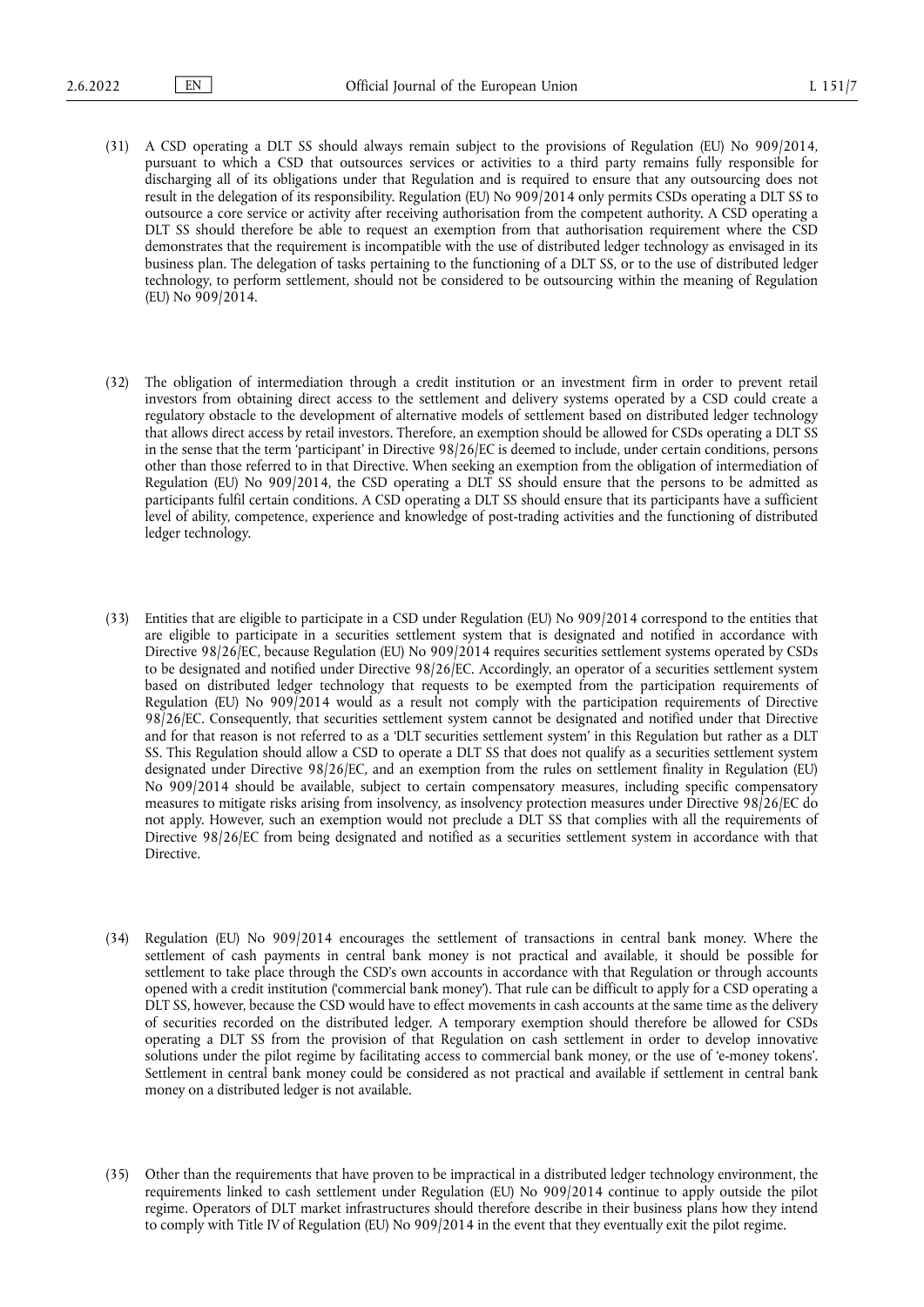- (36) Regulation (EU) No 909/2014 requires that a CSD give access to another CSD, or to other market infrastructures, on a non-discriminatory and transparent basis. Giving access to a CSD operating a DLT SS can be technically more challenging, burdensome or difficult to achieve, as the interoperability of legacy systems with distributed ledger technology has not yet been tested. It should therefore also be possible to grant a DLT SS an exemption from that requirement if it demonstrates that the application of the requirement is disproportionate to the scale of the activities of the DLT SS.
- (37) Irrespective of the requirement in respect of which an exemption has been requested, a CSD operating a DLT SS should demonstrate that the exemption requested is proportionate and justified by the use of distributed ledger technology. The exemption should be limited to the DLT SS and should not cover other settlement systems operated by the same CSD.
- (38) DLT market infrastructures and their operators should be subject to additional requirements compared to traditional market infrastructures. The additional requirements are necessary to avoid risks related to the use of distributed ledger technology or the way in which the DLT market infrastructure would operate. Therefore, an operator of DLT market infrastructure should establish a clear business plan that details how the distributed ledger technology would be used and the applicable legal terms.
- (39) Operators of DLT market infrastructures should establish or document, as appropriate, rules on the functioning of the distributed ledger technology they use, including rules on access to, and admission to trading on, the distributed ledger, rules on the participation of the validating nodes and rules to address potential conflicts of interests, as well as risk management measures.
- (40) An operator of a DLT market infrastructure should be required to provide information to members, participants, issuers and clients on how it intends to perform its activities and how the use of distributed ledger technology deviates from the way services are normally provided by a traditional multilateral trading facility or by a CSD operating a securities settlement system.
- (41) DLT market infrastructures should have specific and robust IT and cyber arrangements related to the use of distributed ledger technology. Such arrangements should be proportionate to the nature, scale and complexity of the business plan of the operator of the DLT market infrastructure. Those arrangements should also ensure the continuity and continued transparency, availability, reliability and security of the services provided, including the reliability of any smart contracts that are used, irrespective of whether those smart contracts are created by the DLT market infrastructure itself or by a third party following outsourcing procedures. DLT market infrastructures should also ensure the integrity, security, confidentiality, availability and accessibility of data stored on the distributed ledger. The competent authority for a DLT market infrastructure should be allowed to require an audit to ensure that the overall IT and cyber arrangements of the DLT market infrastructure are fit for purpose. The costs of the audit should be borne by the operator of the DLT market infrastructure.
- (42) Where the business plan of an operator of a DLT market infrastructure involves the safekeeping of clients' funds, such as cash or cash equivalents, or of DLT financial instruments, or of the means of access to such DLT financial instruments, including in the form of cryptographic keys, the DLT market infrastructure should have adequate arrangements in place to safeguard those assets. Operators of DLT market infrastructures should not use clients' assets on those operators' own account, other than with the prior express written consent of their clients. DLT market infrastructures should segregate clients' funds and DLT financial instruments, and the means of access to such assets, from their own assets or from other clients' assets. The overall IT and cyber arrangements of DLT market infrastructures should ensure that clients' assets are protected against fraud, cyber-attacks and other serious operational malfunctions.
- (43) At the time when a specific permission is granted, operators of DLT market infrastructures should also have in place a credible exit strategy in case the pilot regime is discontinued, the specific permission or some of the exemptions granted are withdrawn, or the thresholds set out in this Regulation are exceeded. That strategy should include the transition or reversion of their distributed ledger technology operations to traditional market infrastructures. For that purpose, new entrants or operators of DLT TSS that do not operate a traditional market infrastructure to which they could transfer DLT financial instruments should seek to conclude arrangements with operators of traditional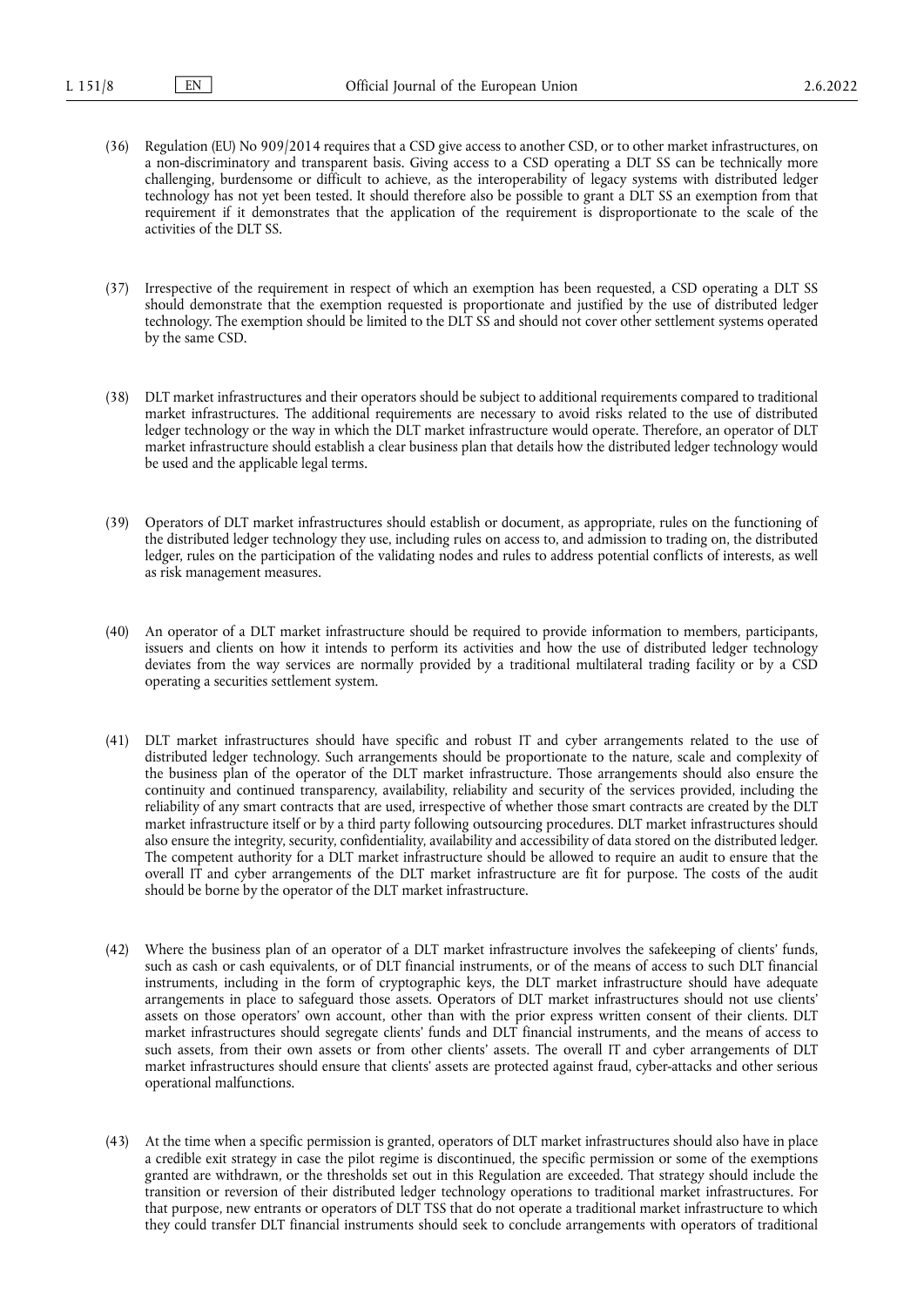market infrastructures. That is of particular importance for the recording of DLT financial instruments. Therefore, CSDs should be subject to certain requirements to put in place such arrangements. In addition, CSDs should conclude such arrangements in a non-discriminatory manner and should be able to charge a reasonable commercial fee based on actual costs.

- (44) A specific permission granted to an operator of DLT market infrastructure should broadly follow the same procedures as those for authorisation under Regulation (EU) No 909/2014 or Directive 2014/65/EU. However, when applying for a specific permission under this Regulation, the applicant should indicate the exemptions it is requesting. Before granting a specific permission to a DLT market infrastructure, the competent authority should provide ESMA with all relevant information. Where necessary, ESMA should issue a non-binding opinion on the exemptions requested or on the adequacy of the distributed ledger technology for the purposes of this Regulation. Such a non-binding opinion should not be deemed to be an opinion within the meaning of Regulation (EU) No 1095/2010. ESMA should consult the competent authorities of other Member States when preparing its opinion. With its non-binding opinion, ESMA should aim to ensure investor protection, market integrity and financial stability. In order to ensure a level-playing field and fair competition throughout the internal market, ESMA's non-binding opinion and guidelines should aim to ensure the consistency and proportionality of the exemptions granted by different competent authorities in the Union, including when evaluating the adequacy of different types of distributed ledger technology used by operators for the purposes of this Regulation.
- (45) The recording of securities, the maintenance of securities accounts and the management of settlement systems are activities that are also covered by non-harmonised provisions of national law, such as corporate and securities law. It is therefore important that operators of DLT market infrastructures comply with all applicable rules and enable their users to do so.
- (46) The competent authority that examines an application submitted by an operator of a DLT market infrastructure should have the possibility of refusing to grant a specific permission if there are reasons to believe that the DLT market infrastructure would not be able to comply with applicable provisions laid down by Union law or with provisions of national law falling outside the scope of Union law, if there are reasons to believe that the DLT market infrastructure would pose a risk to investor protection, market integrity or financial stability, or if the application is an attempt to circumvent existing requirements.
- (47) A specific permission granted by a competent authority to an operator of DLT market infrastructure should indicate the exemptions granted to that DLT market infrastructure. It should be valid throughout the Union, but only for the duration of the pilot regime. ESMA should publish on its website a list of DLT market infrastructures and a list of the exemptions granted to each of them.
- (48) Specific permissions and exemptions should be granted on a temporary basis, for a period of up to six years from the date on which the specific permission was granted, and should be valid only for the duration of the pilot regime. That six-year period should give operators of DLT market infrastructures sufficient time to adapt their business models to any modifications of the pilot regime and operate under the pilot regime in a commercially viable manner. It would also allow ESMA and the Commission to gather a useful data set on the operation of the pilot regime following the granting of a critical mass of specific permissions and related exemptions and to report thereon. And finally, it would also give time for the operators of DLT market infrastructures to take the necessary steps either to cease their operations or to transition to a new regulatory framework following the reports to be issued by ESMA and the Commission.
- (49) Without prejudice to Regulation (EU) No 909/2014 and Directive 2014/65/EU, competent authorities should have the power to withdraw a specific permission or any exemptions granted to a DLT market infrastructure where a flaw has been discovered in the underlying technology or in the services and activities provided by the operator of the DLT market infrastructure, if that flaw outweighs the benefits of the service and activities at stake, or where the operator of the DLT market infrastructure has breached any obligations attached to the permissions or exemptions granted by the competent authority, or where the operator of the DLT market infrastructure has recorded financial instruments that exceed the thresholds set out in this Regulation or that do not fulfil other conditions that apply to DLT financial instruments under this Regulation. In the course of its activity, the operator of a DLT market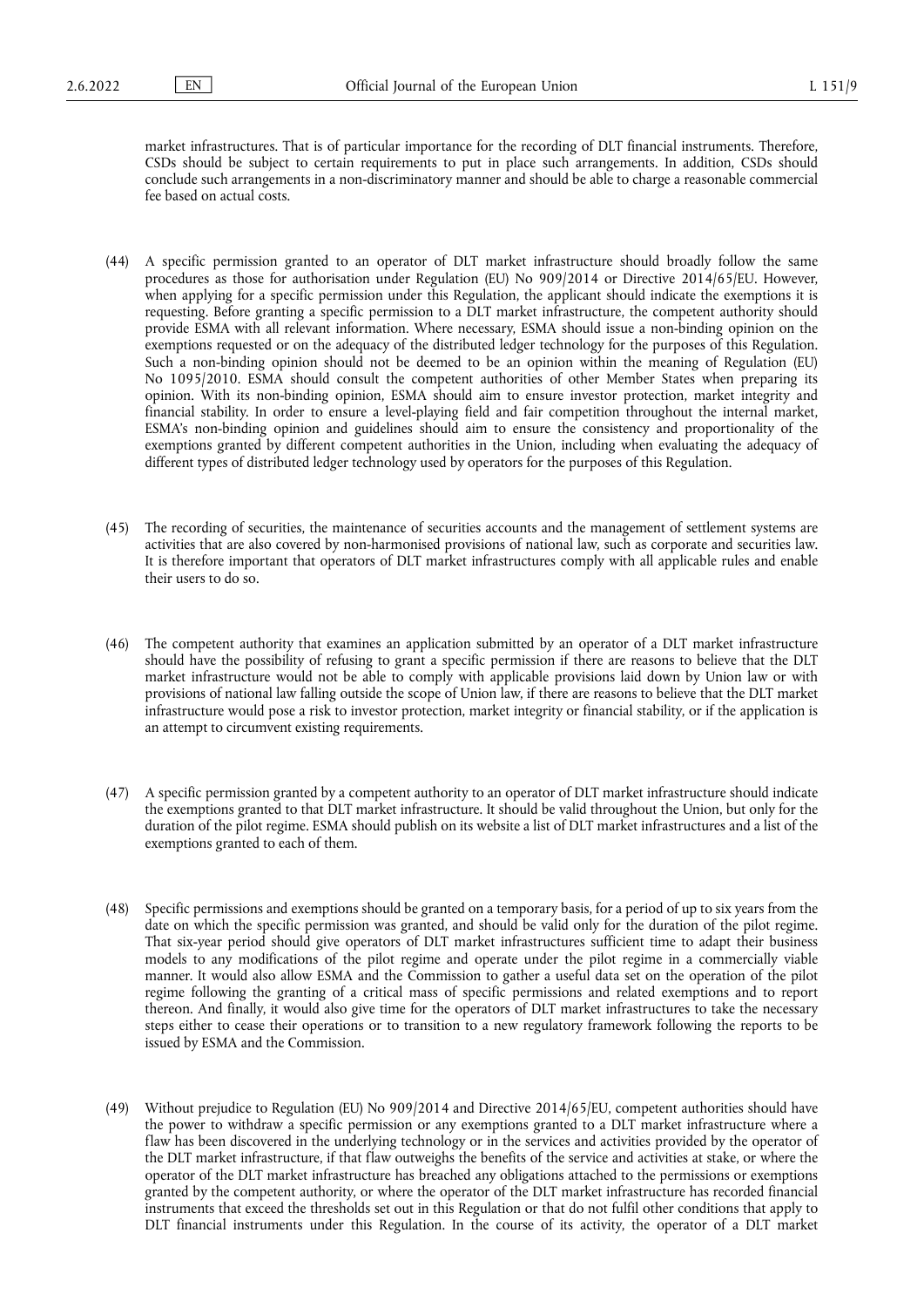infrastructure should have the possibility of requesting additional exemptions in addition to those requested at the time of the initial application. In such a case, the additional exemptions should be requested from the competent authority in the same way as those requested at the time of the initial request for permission for the DLT market infrastructure.

- (50) Since, under the pilot regime, operators of DLT market infrastructures would be able to receive temporary exemptions from certain provisions of existing Union legislation, they should cooperate closely with the competent authorities and with ESMA during the period in which their specific permission is valid. Operators of DLT market infrastructures should inform competent authorities of any material changes to their business plans or to their critical staff, of any evidence of cyber-attacks or other cyber-threats, fraud or serious malpractice, of any change in the information provided at the time of the initial application for specific permission, of any technical or operational difficulties, in particular those linked to the use of distributed ledger technology, and of any risks to investor protection, market integrity or financial stability that were not envisaged at the time when the specific permission was granted. To ensure investor protection, market integrity and financial stability, when notified of such a material change, the competent authority should be able to require the DLT market infrastructure to apply for a new specific permission or exemption, or to take any corrective measures that the competent authority deems appropriate. The operators of DLT market infrastructures should also provide any relevant information to the competent authority when requested. Competent authorities should forward the information received from operators of DLT market infrastructures and the information on corrective measures to ESMA.
- (51) Operators of DLT market infrastructures should submit regular reports to their competent authorities. ESMA should organise discussions on those reports to enable all competent authorities across the Union to gain experience from the impact of distributed ledger technology and to understand whether there are any amendments to Union financial services legislation that could be necessary to allow for the use of distributed ledger technology on a greater scale.
- (52) During the course of the pilot regime, it is important that the framework and its functioning be subject to frequent monitoring and evaluation in order to maximise information for operators of DLT market infrastructures. ESMA should publish annual reports in order to provide market participants with a better understanding of the functioning and development of the markets and to provide clarification on the application of the pilot regime. Those annual reports should include updates on the most important trends and risks. Those annual reports should be submitted to the European Parliament, to the Council and to the Commission.
- (53) Three years from the date of application of this Regulation, ESMA should present a report to the Commission containing its assessment of the pilot regime. On the basis of ESMA's report, the Commission should report to the European Parliament and to the Council. That report should assess the costs and benefits of extending the pilot regime for a further period, extending the pilot regime to other types of financial instruments, otherwise amending the pilot regime, making the pilot regime permanent by proposing appropriate amendments of Union financial services legislation, or terminating the pilot regime. It would not be desirable to have two parallel regimes for DLTbased and non-DLT-based market infrastructures. If the pilot regime is successful, it could be made permanent by amending relevant Union financial services legislation to establish a single coherent framework.
- (54) Some potential gaps have been identified in existing Union financial services legislation as regards its application to crypto-assets that qualify as financial instruments. In particular, the regulatory technical standards under Regulation (EU) No 600/2014 relating to certain data reporting requirements and pre- and post-trade transparency requirements are not well adapted to financial instruments issued by means of distributed ledger technology. Secondary markets in financial instruments issued by means of distributed ledger technology or similar technology are still nascent and therefore their features potentially differ from markets in financial instruments using traditional technology. The rules set out in those regulatory technical standards should apply to all financial instruments, regardless of the technology used. Therefore, in line with existing mandates in Regulation (EU) No 600/2014 to develop draft regulatory technical standards, ESMA should carry out a comprehensive assessment of those regulatory technical standards and propose any necessary amendment to ensure that the rules set out therein could be effectively applied to DLT financial instruments. In carrying out that assessment, ESMA should take into account the specificities of DLT financial instruments and whether they require standards to be adapted to allow for the development of those financial instruments without undermining the objectives of the rules laid down in the regulatory technical standards adopted pursuant to Regulation (EU) No 600/2014.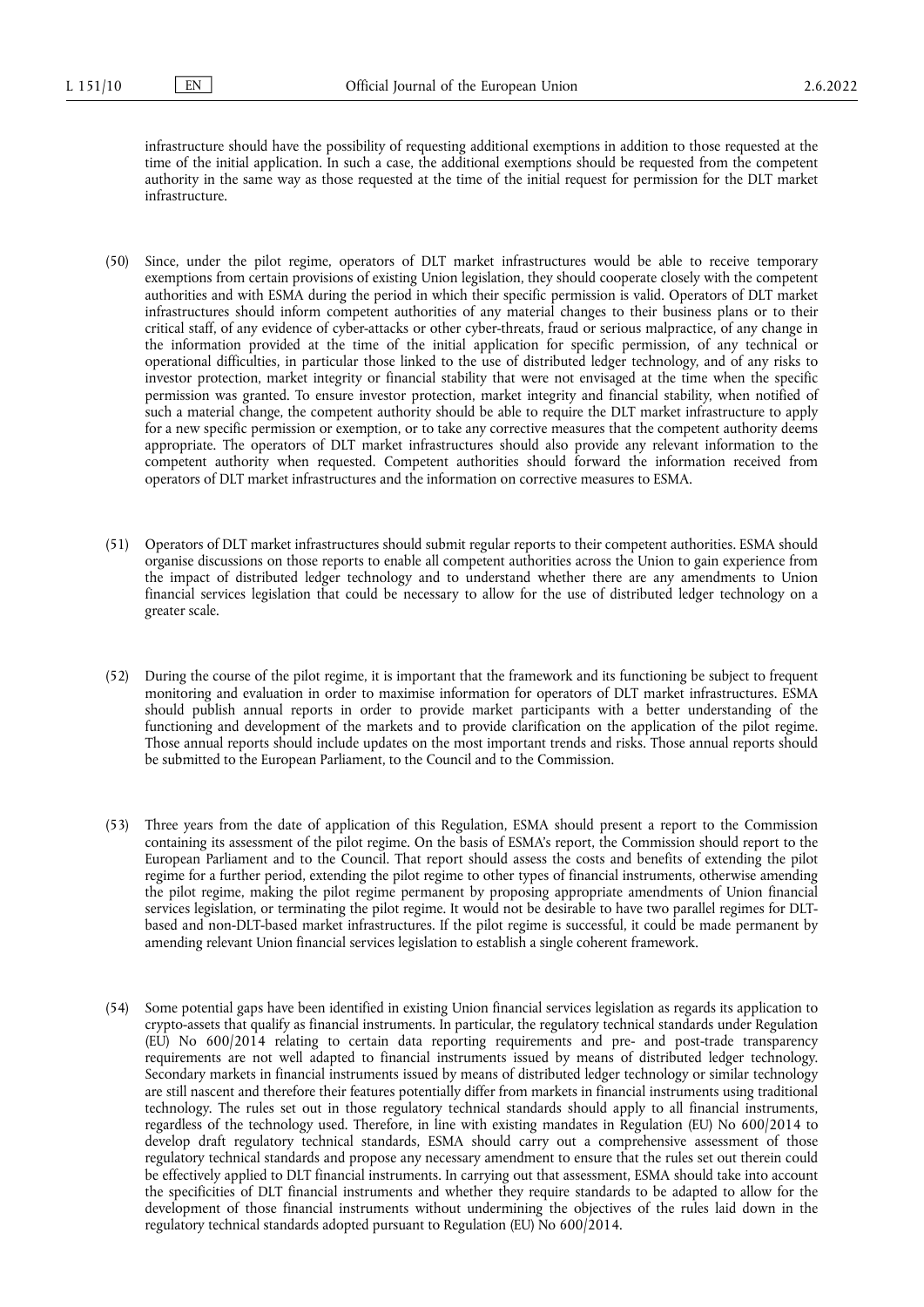- (55) Since the objectives of this Regulation cannot be sufficiently achieved by the Member States, but can rather, by reason of the regulatory obstacles to the development of DLT market infrastructures for crypto-assets that qualify as financial instruments being embedded in Union financial services legislation, be better achieved at Union level, the Union may adopt measures, in accordance with the principle of subsidiarity as set out in Article 5 of the Treaty on European Union. In accordance with the principle of proportionality as set out in that Article, this Regulation does not go beyond what is necessary in order to achieve those objectives.
- <span id="page-10-4"></span>(56) This Regulation is without prejudice to Directive (EU) 2019/1937 of the European Parliament and of the Council ( [13\)](#page-10-0). At the same time, in respect of entities authorised under Directive 2014/65/EU, the mechanisms for the reporting of infringements of Regulation (EU) No 600/2014 or Directive 2014/65/EU as established under that Directive should be used. In respect of entities authorised under Regulation (EU) No 909/2014, the mechanisms for the reporting of infringements of that Regulation as established under that Regulation should be used.
- <span id="page-10-5"></span>(57) The operation of DLT market infrastructures could involve the processing of personal data. Where it is necessary for the purposes of this Regulation to process personal data, that processing should be carried out in accordance with applicable Union law on the protection of personal data. This Regulation is without prejudice to Regulations (EU)  $2016/679$  (<sup>14</sup>) and (EU)  $2018/1725$  (<sup>15</sup>) of the European Parliament and of the Council. The European Data Protection Supervisor was consulted in accordance with Article 42(1) of Regulation (EU) 2018/1725, and delivered its opinion on 23 April 2021.
- <span id="page-10-6"></span>(58) Regulation (EU) No 600/2014 provides for a transitional period during which non-discriminatory access to a CCP or trading venue under that Regulation does not apply to CCPs or trading venues that applied to their competent authorities to benefit from transitional arrangements in respect of exchange-traded derivatives. The period during which a CCP or a trading venue could be exempted by its competent authority in respect of exchange-traded derivatives from the rules on non-discriminatory access expired on 3 July 2020. The increased uncertainty and volatility of the markets negatively impacted the operational risks of CCPs and trading venues and, therefore, the date of application of the new open-access regime for CCPs and trading venues offering trading and clearing services in respect of exchange-traded derivatives was postponed by Article 95 of Regulation (EU) 2021/23 of the European Parliament and of the Council ( [16\)](#page-10-3) by one year, until 3 July 2021. The reasons for postponing the date of application of the new open-access regime persist. Furthermore, the open-access regime could run counter to parallel policy objectives to foster trading and innovation within the Union, since it could disincentivise innovation in exchange-traded derivatives by allowing competitors, who are beneficiaries of open access, to rely on incumbents' infrastructure and investments in order to offer competing products with low upfront costs. Maintaining a system whereby derivatives are cleared and traded in a vertically integrated entity is also consistent with long-standing international trends. The date of application of the new open-access regime should therefore be postponed by two more years, until 3 July 2023.
- (59) At present, the definition of financial instrument in Directive 2014/65/EU does not explicitly include financial instruments issued by means of a class of technologies that supports the distributed recording of encrypted data, namely, distributed ledger technology. In order to ensure that such financial instruments can be traded on the market under the existing legal framework, the definition of financial instruments in Directive 2014/65/EU should be amended to include them.

<span id="page-10-0"></span><sup>(</sup> [13\)](#page-10-4) Directive (EU) 2019/1937 of the European Parliament and of the Council of 23 October 2019 on the protection of persons who report breaches of Union law (OJ L 305, 26.11.2019, p. 17).

<span id="page-10-1"></span><sup>(</sup> [14\)](#page-10-5) Regulation (EU) 2016/679 of the European Parliament and of the Council of 27 April 2016 on the protection of natural persons with regard to the processing of personal data and on the free movement of such data, and repealing Directive 95/46/EC (General Data Protection Regulation) (OJ L 119, 4.5.2016, p. 1).

<span id="page-10-2"></span><sup>(</sup> [15\)](#page-10-5) Regulation (EU) 2018/1725 of the European Parliament and of the Council of 23 October 2018 on the protection of natural persons with regard to the processing of personal data by the Union institutions, bodies, offices and agencies and on the free movement of such data, and repealing Regulation (EC) No 45/2001 and Decision No 1247/2002/EC (OJ L 295, 21.11.2018, p. 39).

<span id="page-10-3"></span><sup>(</sup> [16\)](#page-10-6) Regulation (EU) 2021/23 of the European Parliament and of the Council of 16 December 2020 on a framework for the recovery and resolution of central counterparties and amending Regulations (EU) No 1095/2010, (EU) No 648/2012, (EU) No 600/2014, (EU) No 806/2014 and (EU) 2015/2365 and Directives 2002/47/EC, 2004/25/EC, 2007/36/EC, 2014/59/EU and (EU) 2017/1132 (OJ L 22, 22.1.2021, p. 1).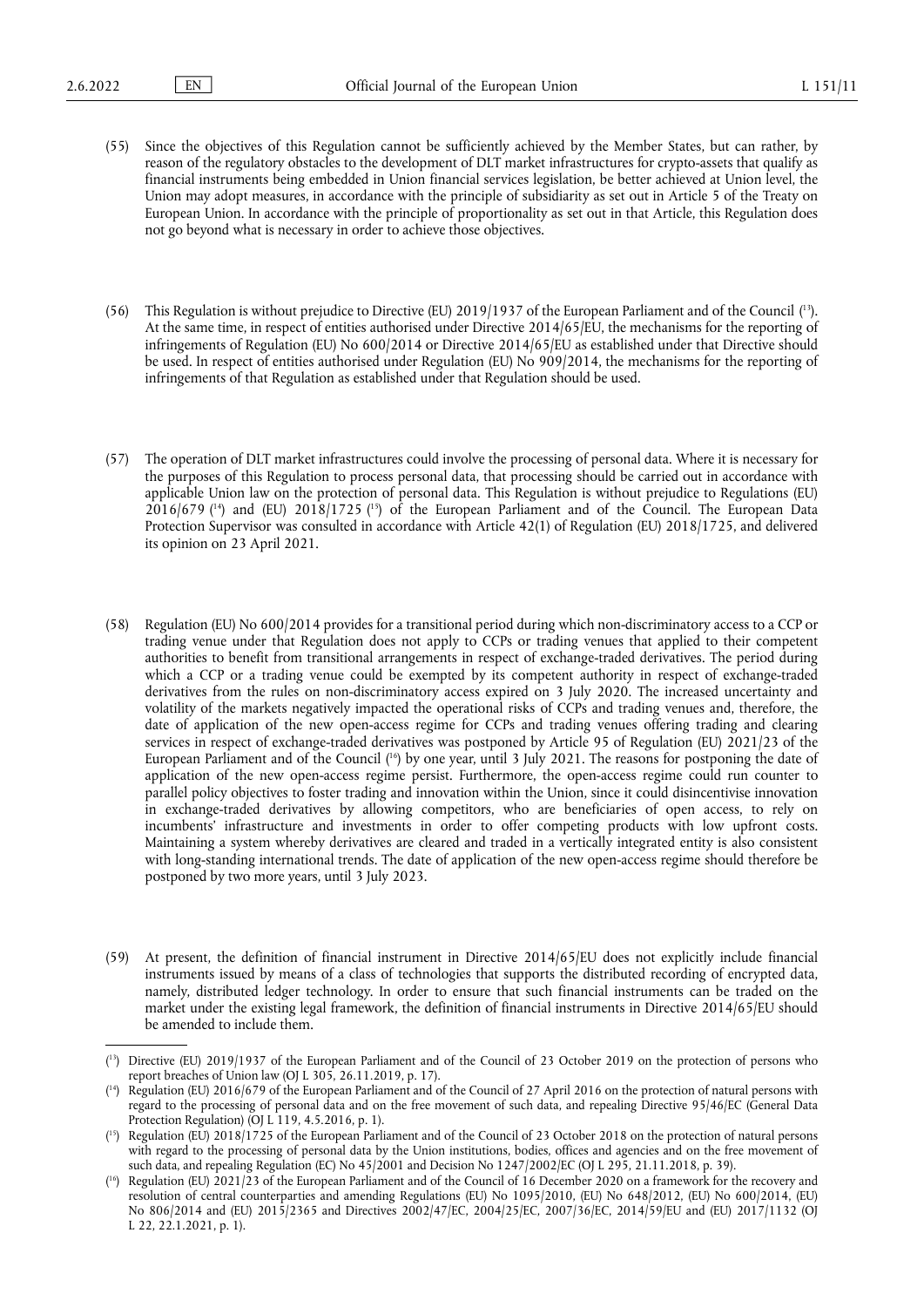- (60) While this Regulation sets out the regulatory framework for DLT market infrastructures, including those providing settlement services, the general regulatory framework for securities settlement systems operated by CSDs is laid down in Regulation (EU) No 909/2014, which includes provisions on settlement discipline. The settlement discipline regime comprises rules for the reporting of settlement fails, the collection and distribution of cash penalties and mandatory buy-ins. Pursuant to regulatory technical standards adopted under Regulation (EU) No 909/2014, the provisions on settlement discipline apply from 1 February 2022. However, stakeholders have provided evidence that mandatory buy-ins could increase liquidity pressure and the costs of securities at risk of being bought in. Such impact could be further exacerbated in cases of market volatility. Against that background, applying the rules on mandatory buy-ins as laid down in Regulation (EU) No 909/2014 could have a negative impact on the efficiency and competitiveness of capital markets in the Union. That impact could in turn lead to wider bid-offer spreads, reduced market efficiency and reduced incentives to lend securities in the securities lending and repo markets and to settle transactions with CSDs established in the Union. The costs of applying the rules on mandatory buy-ins are, therefore, expected to outweigh the potential benefits. Taking into account that potential negative impact, Regulation (EU) No 909/2014 should be amended to allow for a different date of application for each settlement discipline measure, so that the date of application of the rules on mandatory buy-ins can be further postponed. That postponement would allow the Commission to assess, within the context of the forthcoming legislative proposal reviewing Regulation (EU) No 909/2014, how the settlement discipline framework, and in particular the rules on mandatory buy-ins, should be amended to take into account and address the aforementioned issues. Furthermore, such postponement would ensure that market participants, including those DLT market infrastructures that would be subject to the settlement discipline regime, do not incur implementation costs twice in the event that those rules are amended as a result of the review of Regulation (EU) No 909/2014.
- (61) The operation of a DLT market infrastructure should not undermine climate policies of Member States. Thus, it is important to encourage further the development of, and investment in, low-emission or zero-emission distributed ledger technologies,

HAVE ADOPTED THIS REGULATION:

#### *Article 1*

#### **Subject matter and scope**

This Regulation lays down requirements in relation to DLT market infrastructures and their operators in respect of:

- (a) granting and withdrawing specific permissions to operate DLT market infrastructures in accordance with this Regulation;
- (b) granting, modifying and withdrawing exemptions related to specific permissions;
- (c) mandating, modifying and withdrawing the conditions attached to exemptions and in respect of mandating, modifying and withdrawing compensatory or corrective measures;
- (d) operating DLT market infrastructures;
- (e) supervising DLT market infrastructures; and
- (f) cooperation between operators of DLT market infrastructures, competent authorities and the European Supervisory Authority (European Securities and Markets Authority) established by Regulation (EU) No 1095/2010 (ESMA).

## *Article 2*

#### **Definitions**

For the purposes of this Regulation, the following definitions apply:

- (1) 'distributed ledger technology' or 'DLT' means a technology that enables the operation and use of distributed ledgers;
- (2) 'distributed ledger' means an information repository that keeps records of transactions and that is shared across, and synchronised between, a set of DLT network nodes using a consensus mechanism;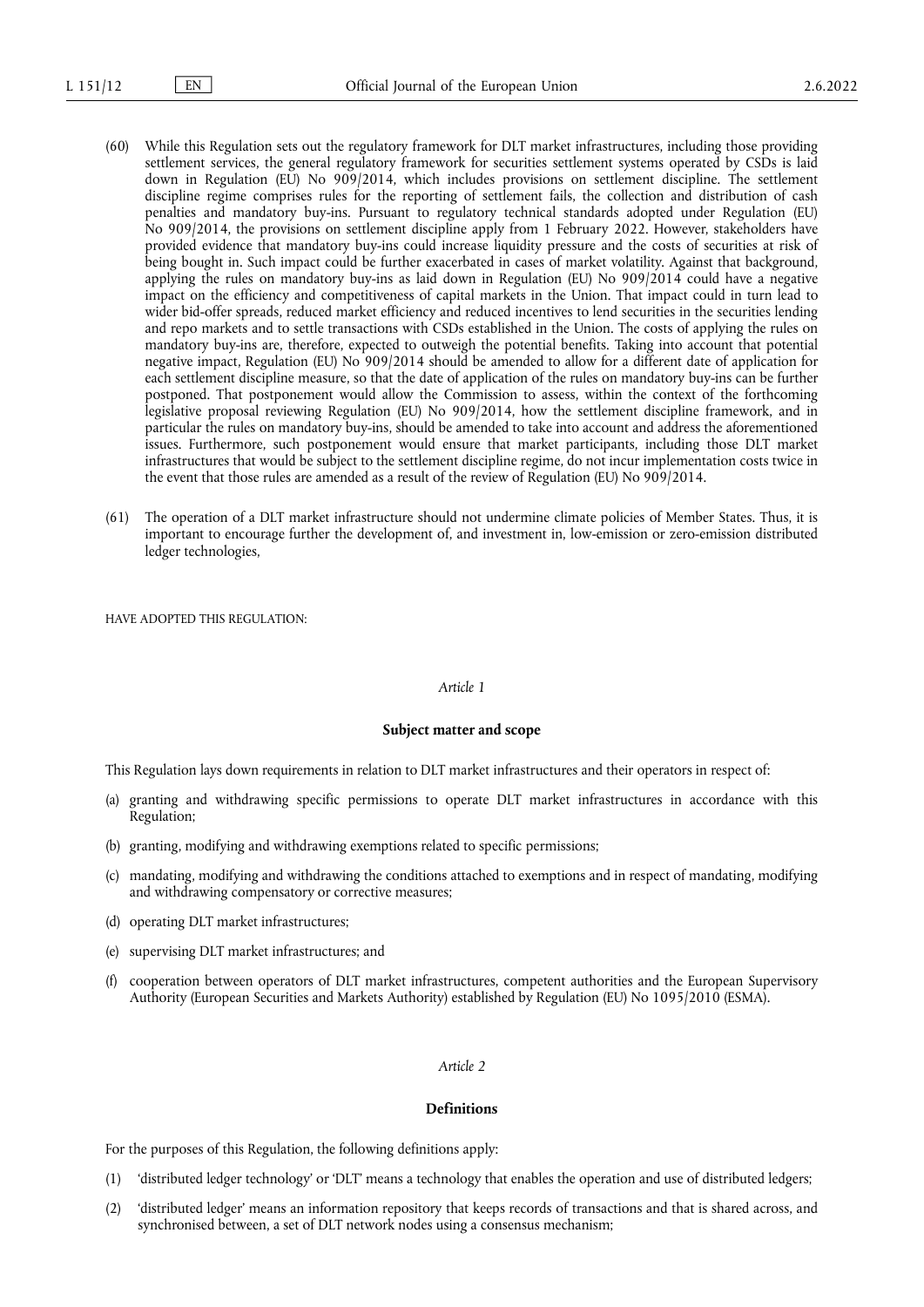- (3) 'consensus mechanism' means the rules and procedures by which an agreement is reached, among DLT network nodes, that a transaction is validated;
- (4) 'DLT network node' means a device or process that is part of a network and that holds a complete or partial replica of records of all transactions on a distributed ledger;
- (5) 'DLT market infrastructure' means a DLT multilateral trading facility, a DLT settlement system or a DLT trading and settlement system;
- (6) 'DLT multilateral trading facility' or 'DLT MTF' means a multilateral trading facility that only admits to trading DLT financial instruments;
- (7) 'DLT settlement system' or 'DLT SS' means a settlement system that settles transactions in DLT financial instruments against payment or against delivery, irrespective of whether that settlement system has been designated and notified in accordance with Directive 98/26/EC, and that allows the initial recording of DLT financial instruments or allows the provision of safekeeping services in relation to DLT financial instruments;
- (8) 'settlement' means settlement as defined in Article 2(1), point (7), of Regulation (EU) No 909/2014;
- (9) 'settlement fail' means settlement fail as defined in Article 2(1), point (15), of Regulation (EU) No 909/2014;
- (10) 'DLT trading and settlement system' or 'DLT TSS' means a DLT MTF or DLT SS that combines services performed by a DLT MTF and a DLT SS;
- (11) 'DLT financial instrument' means a financial instrument that is issued, recorded, transferred and stored using distributed ledger technology;
- (12) 'financial instrument' means a financial instrument as defined in Article 4(1), point (15), of Directive 2014/65/EU;
- (13) 'multilateral trading facility' means a multilateral trading facility as defined in Article 4(1), point (22), of Directive 2014/65/EU;
- (14) 'central securities depository' or 'CSD' means a central securities depository as defined in Article 2(1), point (1), of Regulation (EU) No 909/2014;
- (15) 'securities settlement system' means a securities settlement system as defined in Article 2(1), point (10), of Regulation (EU) No 909/2014;
- (16) 'business day' means business day as defined in Article 2(1), point (14), of Regulation (EU) No 909/2014;
- (17) 'delivery versus payment ' means delivery versus payment as defined in Article 2(1), point (27), of Regulation (EU) No 909/2014;
- <span id="page-12-1"></span>(18) 'credit institution' means a credit institution as defined in Article 4(1), point (1), of Regulation (EU) No 575/2013 of the European Parliament and of the Council ( [17\)](#page-12-0);
- (19) 'investment firm' means an investment firm as defined in Article 4(1), point (1), of Directive 2014/65/EU;
- (20) 'market operator' means a market operator as defined in Article 4(1), point (18), of Directive 2014/65/EU;
- (21) 'competent authority' means one or more competent authorities:
	- (a) designated in accordance with Article 67 of Directive 2014/65/EU;
	- (b) designated in accordance with Article 11 of Regulation (EU) No 909/2014; or
	- (c) otherwise designated by a Member State to oversee the application of this Regulation.

<span id="page-12-0"></span><sup>(</sup> [17\)](#page-12-1) Regulation (EU) No 575/2013 of the European Parliament and of the Council of 26 June 2013 on prudential requirements for credit institutions and amending Regulation (EU) No 648/2012 (OJ L 176, 27.6.2013, p. 1).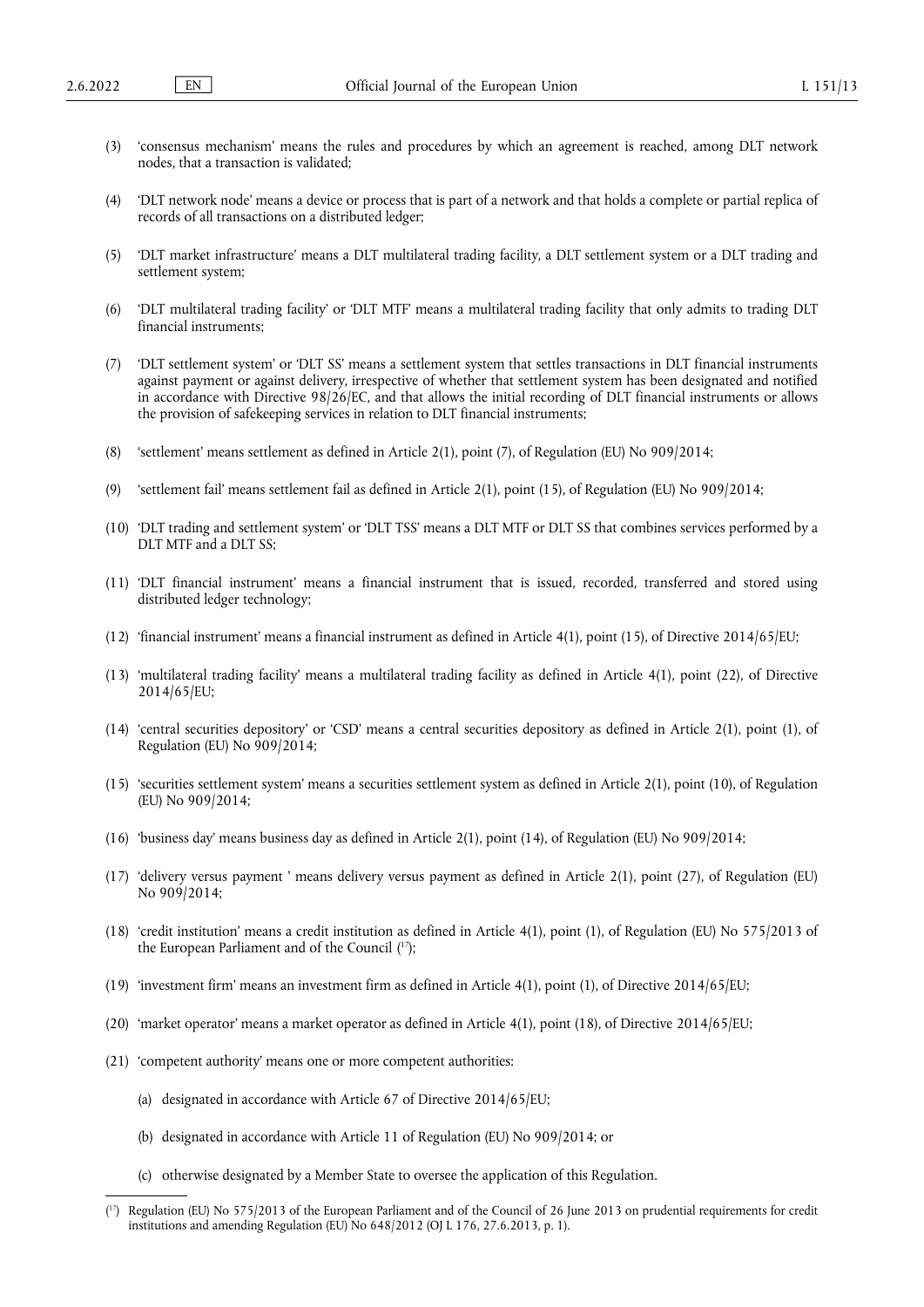#### *Article 3*

#### **Limitations on the financial instruments admitted to trading or recorded on DLT market infrastructure**

1. DLT financial instruments shall only be admitted to trading on a DLT market infrastructure, or be recorded on a DLT market infrastructure, if, at the moment of admission to trading or the moment of recording on a distributed ledger, the DLT financial instruments are:

- (a) shares, the issuer of which has a market capitalisation, or a tentative market capitalisation, of less than EUR 500 million;
- (b) bonds, other forms of securitised debt, including depositary receipts in respect of such securities, or money market instruments, with an issue size of less than EUR 1 billion, excluding those that embed a derivative or incorporate a structure which makes it difficult for the client to understand the risk involved; or
- (c) units in collective investment undertakings covered by Article 25(4), point (a)(iv), of Directive 2014/65/EU, the market value of the assets under management of which is less than EUR 500 million.

Corporate bonds issued by issuers whose market capitalisation did not exceed EUR 200 million at the time of their issuance shall be excluded from the calculation of the threshold referred to in the first subparagraph, point (b).

2. The aggregate market value of all the DLT financial instruments that are admitted to trading on a DLT market infrastructure or that are recorded on a DLT market infrastructure shall not exceed EUR 6 billion at the moment of admission to trading, or initial recording, of a new DLT financial instrument.

Where the admission to trading or initial recording of a new DLT financial instrument would result in the aggregate market value referred to in the first subparagraph reaching EUR 6 billion, the DLT market infrastructure shall not admit that DLT financial instrument to trading or record it.

Where the aggregate market value of all the DLT financial instruments that are admitted to trading on a DLT market infrastructure or that are recorded on a DLT market infrastructure has reached EUR 9 billion, the operator of the DLT market infrastructure shall activate the transition strategy referred to in Article 7(7). The operator of the DLT market infrastructure shall notify the competent authority of the activation of its transition strategy and of the timescale for the transition in the monthly report provided for in paragraph 5.

4. The operator of a DLT market infrastructure shall calculate the monthly average aggregate market value of DLT financial instruments traded or recorded on that DLT market infrastructure. That monthly average shall be calculated as the average of the daily closing prices of each DLT financial instrument, multiplied by the number of DLT financial instruments that are traded or recorded on that DLT market infrastructure with the same International Securities Identification Number (ISIN).

The operator of the DLT market infrastructure shall use that monthly average:

- (a) when assessing whether the admission to trading or recording of a new DLT financial instrument in the following month would result in the aggregate market value of DLT financial instruments reaching the threshold referred to in paragraph 2 of this Article; and
- (b) when deciding whether to activate the transition strategy referred to in Article 7(7).

The operator of a DLT market infrastructure shall submit monthly reports to its competent authority demonstrating that all DLT financial instruments that are admitted to trading or recorded on the DLT market infrastructure do not exceed the thresholds set out in paragraphs 2 and 3.

6. A competent authority may set lower thresholds than the values set out in paragraphs 1 and 2. If a competent authority lowers the threshold referred to in paragraph 2, the value set out in paragraph 3 shall be deemed to be commensurately lowered.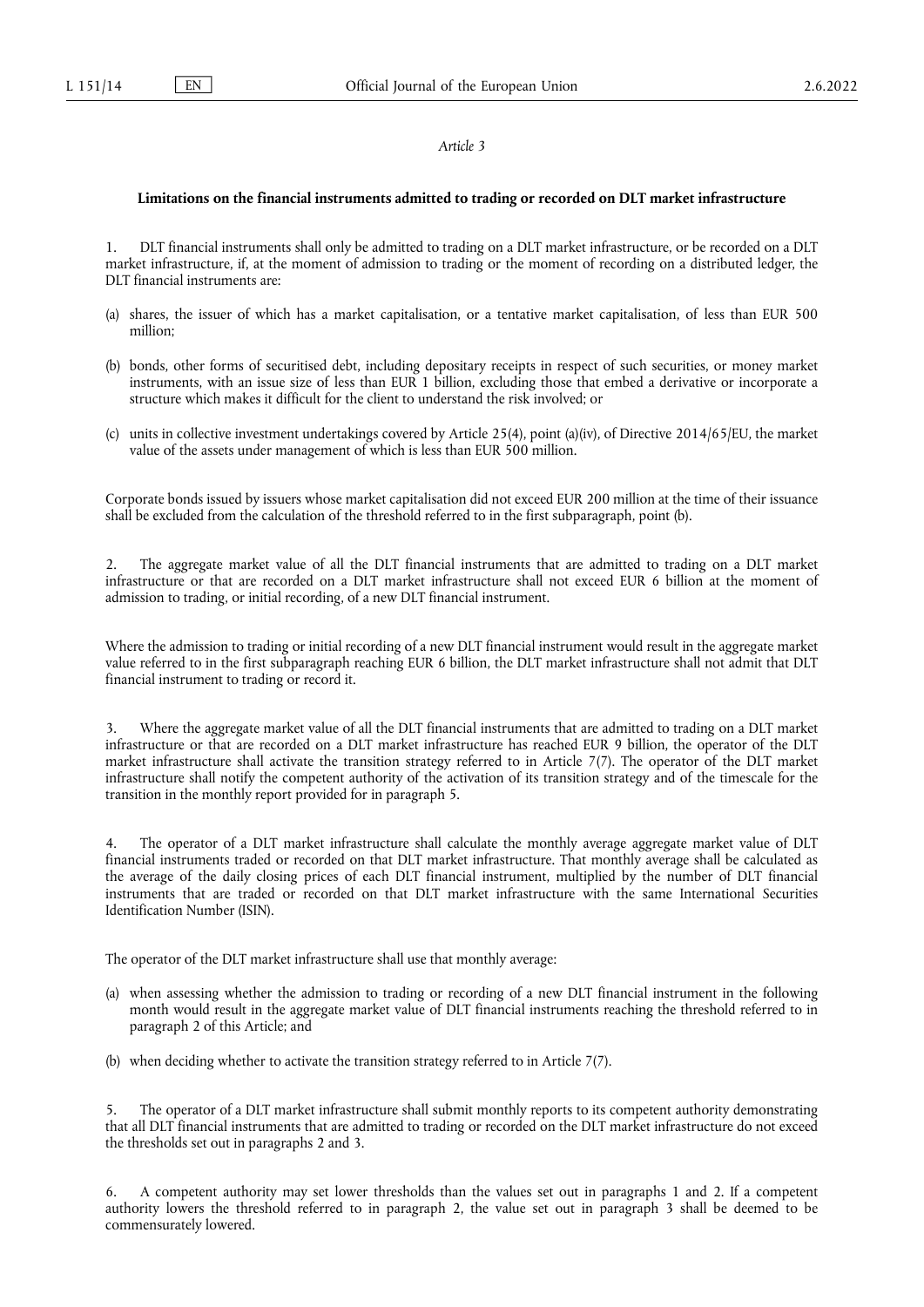For the purposes of the first subparagraph of this paragraph, the competent authority shall consider the market size and the average capitalisation of DLT financial instruments of a given type that have been admitted to trading platforms in the Member States where the services and activities will be carried out and shall consider the risks that relate to the issuers, to the type of distributed ledger technology used and to the services and activities of the DLT market infrastructure.

7. Regulation (EU) No 596/2014 applies to DLT financial instruments admitted to trading on a DLT MTF or on a DLT **TSS.** 

#### *Article 4*

#### **Requirements and exemptions regarding DLT MTFs**

1. A DLT MTF shall be subject to the requirements that apply to a multilateral trading facility under Regulation (EU) No 600/2014 and Directive 2014/65/EU.

The first subparagraph does not apply in respect of those requirements from which the investment firm or market operator operating the DLT MTF has been exempted under paragraphs 2 and 3 of this Article, provided that that investment firm or market operator complies with:

- (a) Article 7;
- (b) paragraphs 2, 3 and 4 of this Article; and
- (c) any compensatory measures that the competent authority deems appropriate in order to meet the objectives of the provisions in respect of which an exemption has been requested or in order to ensure investor protection, market integrity or financial stability.

2. In addition to the persons specified in Article 53(3) of Directive 2014/65/EU, if requested by an operator of a DLT MTF, the competent authority may permit that operator to admit natural and legal persons to deal on own account as members or participants, provided that such persons fulfil the following requirements:

- (a) they are of sufficient good repute;
- (b) they have a sufficient level of trading ability, competence and experience, including knowledge of the functioning of distributed ledger technology;
- (c) they are not market makers on the DLT MTF;
- (d) they do not use a high-frequency algorithmic trading technique on the DLT MTF;
- (e) they do not provide other persons with direct electronic access to the DLT MTF;
- (f) they do not deal on their own account when executing client orders on the DLT market infrastructure; and
- (g) they have given informed consent to trading on the DLT MTF as members or participants and have been informed by the DLT MTF of the potential risks of using its systems to trade DLT financial instruments.

Where the competent authority grants the exemption referred to in the first subparagraph of this paragraph, it may require additional measures for the protection of natural persons admitted to the DLT MTF as members or participants. Such measures shall be proportionate to the risk profile of those members or participants.

3. At the request of an operator of a DLT MTF, the competent authority may exempt that operator or its members or participants from Article 26 of Regulation (EU) No 600/2014.

Where the competent authority grants an exemption as referred to in the first subparagraph of this paragraph, the DLT MTF shall keep records of all transactions executed through its systems. Those records shall contain all the details specified in Article 26(3) of Regulation (EU) No 600/2014 that are relevant, having regard to the system used by the DLT MTF and the member or participant executing the transaction. The DLT MTF shall also ensure that the competent authorities entitled to receive the data directly from the multilateral trading facility in accordance with Article 26 of that Regulation have direct and immediate access to those details. In order to access those records, such competent authority shall be admitted to the DLT MTF as a regulatory observer participant.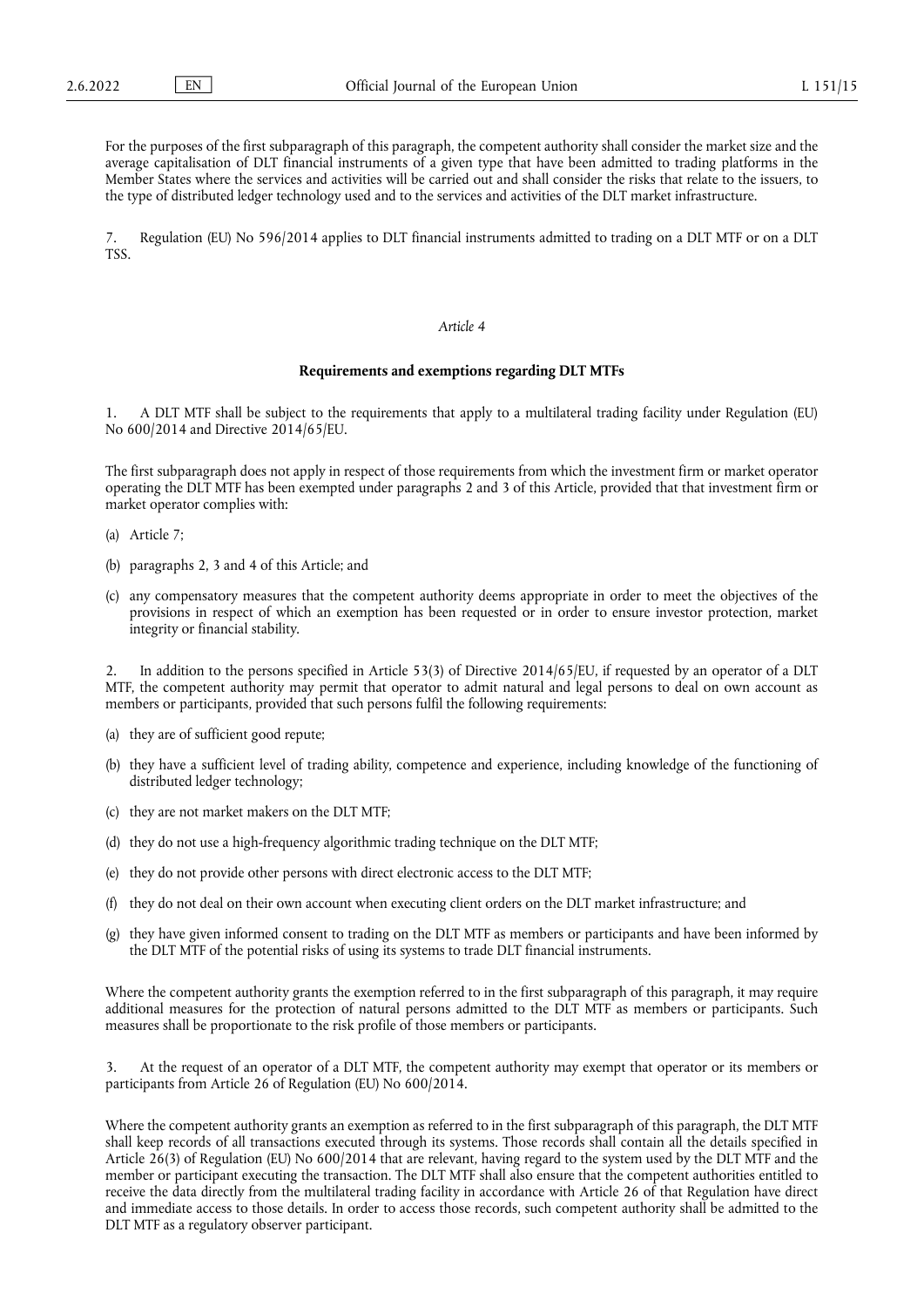The competent authority shall make available any information it has accessed in accordance with this Article to ESMA without undue delay.

4. Where an operator of a DLT MTF requests an exemption under paragraph 2 or 3, it shall demonstrate that the exemption requested is:

- (a) proportionate to, and justified by, the use of distributed ledger technology; and
- (b) limited to the DLT MTF and does not extend to any other multilateral trading facility operated by that operator.
- 5. Paragraphs 2, 3 and 4 of this Article apply, *mutatis mutandis*, to a CSD operating a DLT TSS in accordance with Article 6(2).

6. ESMA shall prepare guidelines on the compensatory measures referred to in paragraph 1, second subparagraph, point (c).

## *Article 5*

## **Requirements and exemptions regarding DLT SSs**

1. A CSD operating a DLT SS shall be subject to the requirements that apply to a CSD operating a securities settlement system under Regulation (EU) No 909/2014.

The first subparagraph does not apply in respect of those requirements from which the CSD operating the DLT SShas been exempted under paragraphs 2 to 9 of this Article, provided that that CSD complies with:

- (a) Article 7;
- (b) paragraphs 2 to 10 of this Article; and
- (c) any compensatory measures that the competent authority deems appropriate in order to meet the objectives of the provisions in respect of which an exemption has been requested or in order to ensure investor protection, market integrity or financial stability.

2. At the request of a CSD operating a DLT SS, the competent authority may exempt that CSD from Article 2(1), points (4), (9) or (28), or Article 3, 37 or 38 of Regulation (EU) No 909/2014, provided that that CSD:

- (a) demonstrates that the use of a 'securities account' as defined in Article 2(1), point (28), of that Regulation or the use of the book-entry form as provided for in Article 3 of that Regulation is incompatible with the use of the particular distributed ledger technology;
- (b) proposes compensatory measures to meet the objectives of the provisions in respect of which an exemption has been requested, and ensures at a minimum that:
	- the DLT financial instruments are recorded on the distributed ledger;
	- (ii) the number of DLT financial instruments in an issue or in part of an issue recorded by the CSD operating the DLT SS is equal to the total number of DLT financial instruments making up such issue or part of an issue that are recorded on the distributed ledger at any given time;
	- (iii) it keeps records that enable the CSD operating the DLT SS at any given time to segregate the DLT financial instruments of a member, participant, issuer or client from those of any other member, participant, issuer or client without delay; and
	- (iv) it does not allow securities overdrafts, debit balances or the improper creation or deletion of securities.

3. At the request of a CSD operating DLT SS, the competent authority may exempt that CSD from Article 6 or 7 of Regulation (EU) No 909/2014 provided that that CSD ensures, at a minimum, by means of robust procedures and arrangements, that the DLT SS:

(a) enables clear, accurate and timely confirmation of the details of transactions in DLT financial instruments, including any payments made in respect of DLT financial instruments, as well as the discharge of any collateral in respect of those instruments or calls for collateral in respect of DLT financial instruments; and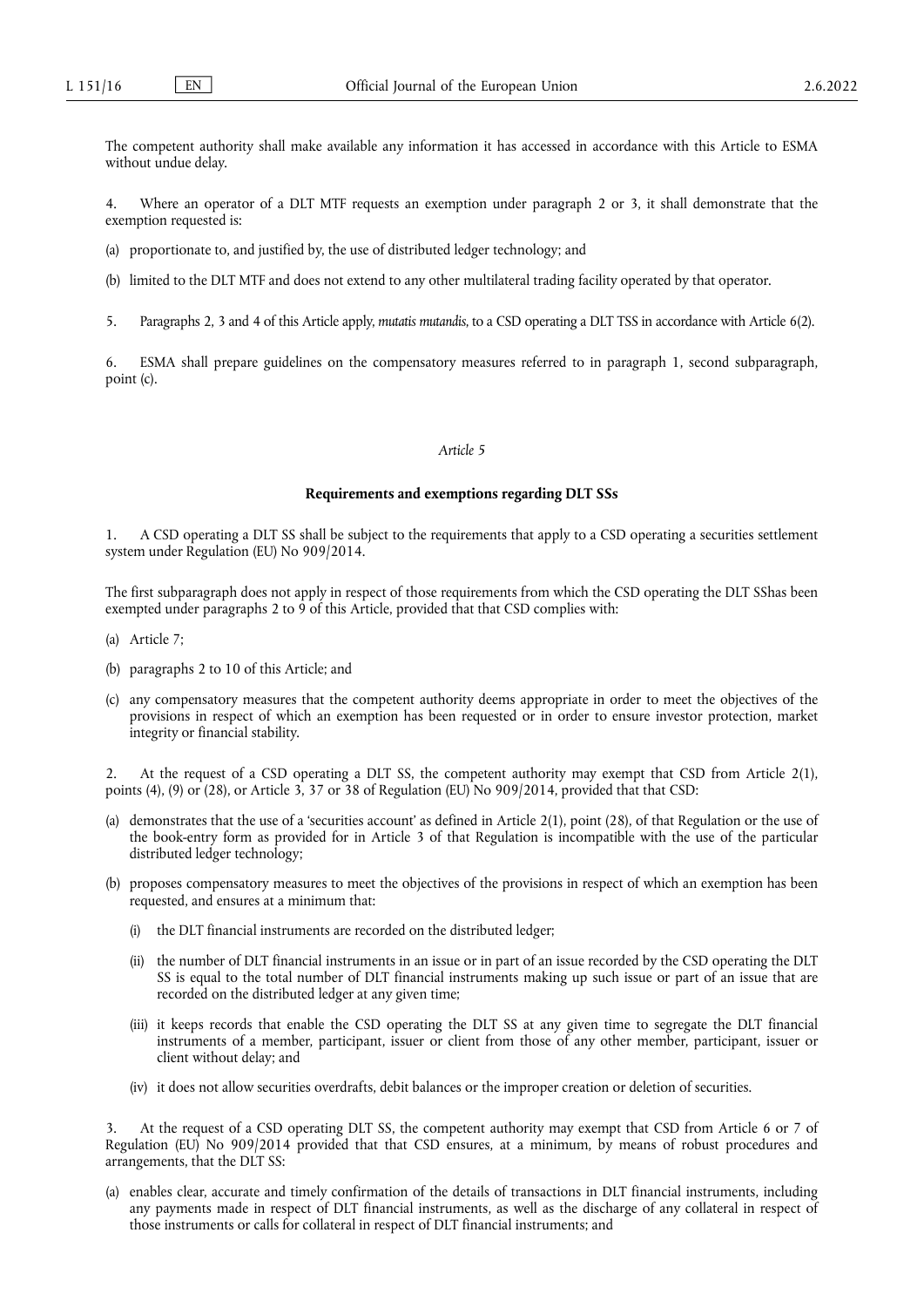(b) either prevents settlement fails or addresses settlement fails if it is not possible to prevent them.

4. At the request of a CSD operating a DLT SS, the competent authority may exempt that CSD from Article 19 of Regulation (EU) No 909/2014 in relation only to the outsourcing of a core service to a third party, provided that the application of that Article is incompatible with the use of distributed ledger technology as envisaged by the DLT SS operated by that CSD.

5. At the request of a CSD operating a DLT SS, the competent authority may permit that CSD to admit natural and legal persons in addition to those listed in Article 2, point (f), of Directive 98/26/EC as participants in the DLT SS, provided that such persons:

(a) are of sufficient good repute;

- (b) have a sufficient level of ability, competence, experience and knowledge in relation to settlement, the functioning of distributed ledger technology, and risk assessment; and
- (c) have given informed consent to be included in the pilot regime provided for in this Regulation and are adequately informed of its experimental nature and the potential risks associated with it.

6. At the request of a CSD operating a DLT SS, the competent authority may exempt that CSD from Article 33, 34 or 35 of Regulation (EU) No 909/2014, provided that that CSD proposes compensatory measures to meet the objectives of those Articles and, at a minimum, ensures that:

- (a) the DLT SS publicly discloses criteria for participation that allow fair and open access for all persons that intend to become participants, and that those criteria are transparent, objective, and non-discriminatory; and
- (b) the DLT SS publicly discloses prices and fees associated with the settlement services that it provides.

7. At the request of a CSD operating a DLT SS, the competent authority may exempt that CSD from Article 39 of Regulation (EU) No 909/2014, provided that that CSD proposes compensatory measures to meet the objectives of that Article, and ensures at a minimum, by means of robust procedures and arrangements, that:

- (a) the DLT SS settles transactions in DLT financial instruments at close to real time or intraday and in any case no later than on the second business day after the conclusion of the trade;
- (b) the DLT SS publicly discloses the rules governing the settlement system; and
- (c) the DLT SS mitigates any risk arising from the non-designation of the DLT SS as a system for the purposes of Directive 98/26/EC, in particular with regard to insolvency proceedings.

For the purposes of operating a DLT SS, the definition of a CSD in Regulation (EU) No 909/2014 as a legal person who operates a securities settlement system shall not result in Member States being required to designate and notify a DLT SS as a securities settlement system under Directive 98/26/EC. However, Member States shall not be precluded from designating and notifying a DLT SS as a securities settlement system under Directive 98/26/EC where the DLT SS fulfils the requirements of that Directive.

Where a DLT SS is not designated and notified as a securities settlement system under Directive 98/26/EC, the CSD operating that DLT SS shall propose compensatory measures to mitigate risks arising from insolvency.

8. At the request of a CSD operating a DLT SS, the competent authority may exempt that CSD from Article 40 of Regulation (EU) No 909/2014, provided that that CSD settles on the basis of delivery versus payment.

The settlement of payments shall be carried out through central bank money, including in tokenised form, where practical and available or, where not practical and available, through the account of the CSD in accordance with Title IV of Regulation (EU) No 909/2014 or through commercial bank money, including in tokenised form, in accordance with that Title, or using 'e-money tokens'.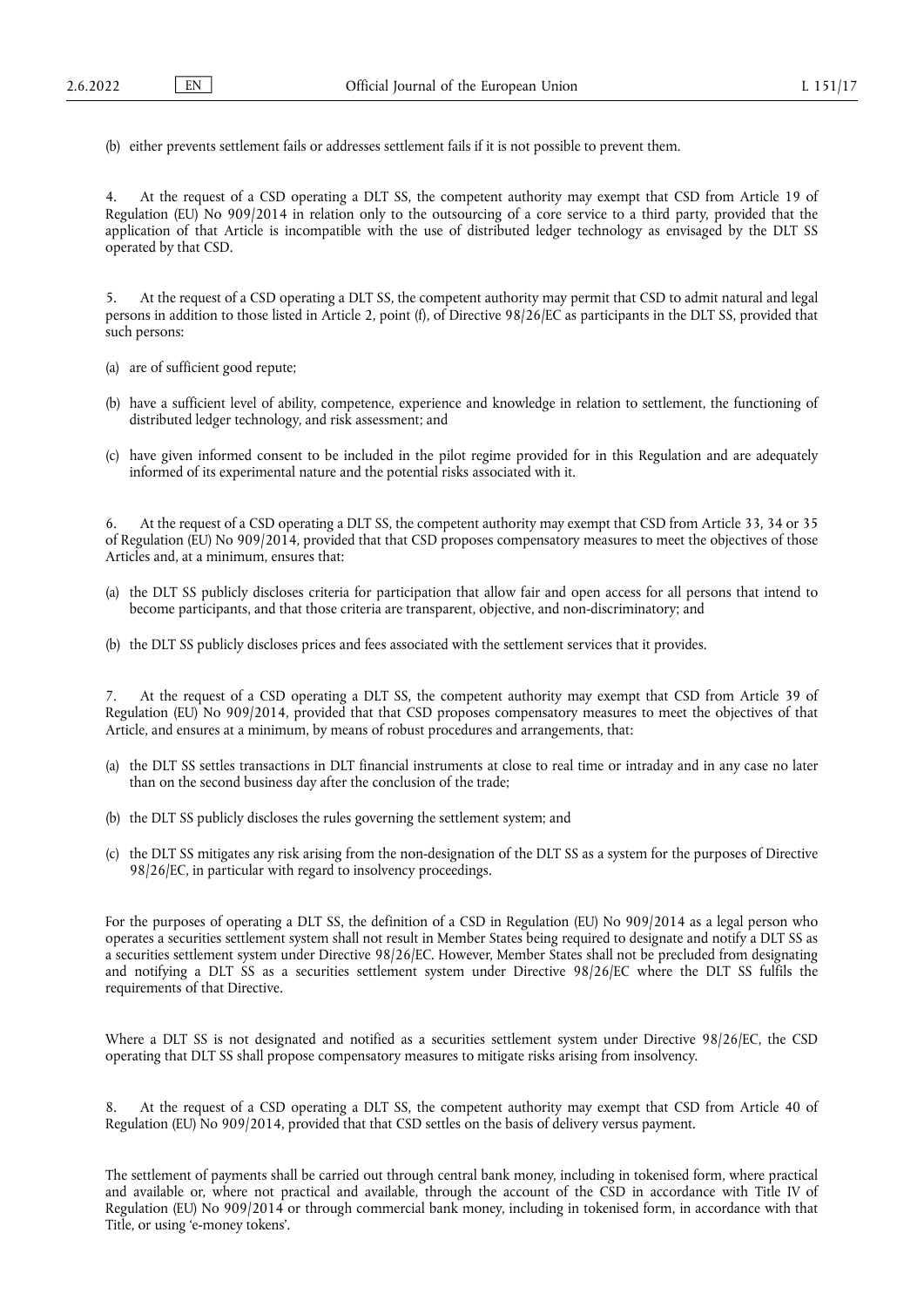By way of derogation from the second subparagraph of this paragraph, Title IV of Regulation (EU) No 909/2014 does not apply to a credit institution when it provides the settlement of payments using commercial bank money to a DLT market infrastructure that records DLT financial instruments whose aggregate market value, at the time of the initial recording of a new DLT financial instrument, does not exceed EUR 6 billion, as calculated in accordance with Article 3(4) of this Regulation.

Where the settlement occurs using commercial bank money provided by a credit institution to which Title IV of Regulation (EU) No 909/2014 does not apply by virtue of the third subparagraph of this paragraph, or where the settlement of payments occurs using 'e-money tokens', the CSD operating the DLT SS shall identify, measure, monitor, manage, and minimise any risks arising from the use of such means.

Services related to 'e-money tokens' that are equivalent to the services listed in Section C, points (b) and (c), of the Annex to Regulation (EU) No 909/2014 shall be provided by the CSD operating the DLT SS in accordance with Title IV of Regulation (EU) No 909/2014 or by a credit institution.

9. At the request of a CSD operating a DLT SS, the competent authority may exempt that CSD from Article 50, 51 or 53 of Regulation (EU) No 909/2014, provided that that CSD demonstrates that the use of distributed ledger technology is incompatible with legacy systems of other CSDs or other market infrastructures or that granting access to another CSD or access to another market infrastructure using legacy systems would trigger disproportionate costs, given the scale of the activities of the DLT SS.

Where a CSD operating a DLT SS has been exempted in accordance with the first subparagraph of this paragraph, it shall give other operators of DLT SSs or other operators of DLT TSSs access to its DLT SS. The CSD operating the DLT SS shall inform the competent authority of its intention to give such access. The competent authority may prohibit such access to the extent that such access would be detrimental to the stability of the Union financial system, or the financial system of the Member State concerned.

10. Where a CSD operating a DLT SS requests an exemption under paragraphs 2 to 9, it shall demonstrate that the exemption requested is:

- (a) proportionate to, and justified by, the use of distributed ledger technology; and
- (b) limited to the DLT SS and does not extend to a securities settlement system that is operated by the same CSD.

11. Paragraphs 2 to 10 of this Article apply, *mutatis mutandis*, to an investment firm or market operator operating a DLT TSS in accordance with Article 6(1).

12. ESMA shall prepare guidelines on the compensatory measures referred to in paragraph 1, second subparagraph, point (c), of this Article.

#### *Article 6*

#### **Requirements and exemptions regarding DLT TSSs**

- 1. An investment firm or market operator operating a DLT TSS shall be subject to:
- (a) the requirements that apply to a multilateral trading facility under Regulation (EU) No 600/2014 and Directive  $2014/65$ /EU; and
- (b) *mutatis mutandis*, the requirements that apply to a CSD under Regulation (EU) No 909/2014, with the exception of Articles 9, 16, 17, 18, 20, 26, 27, 28, 31, 42, 43, 44, 46 and 47 of that Regulation.

The first subparagraph does not apply in respect of those requirements from which the investment firm or market operator operating the DLT TSS has been exempted under Article  $4(2)$  and  $(3)$  and Article  $5(2)$  to  $(9)$ , provided that that investment firm or market operator complies with:

(a) Article 7;

(b) Article 4(2), (3) and (4) and Article 5(2) to (10); and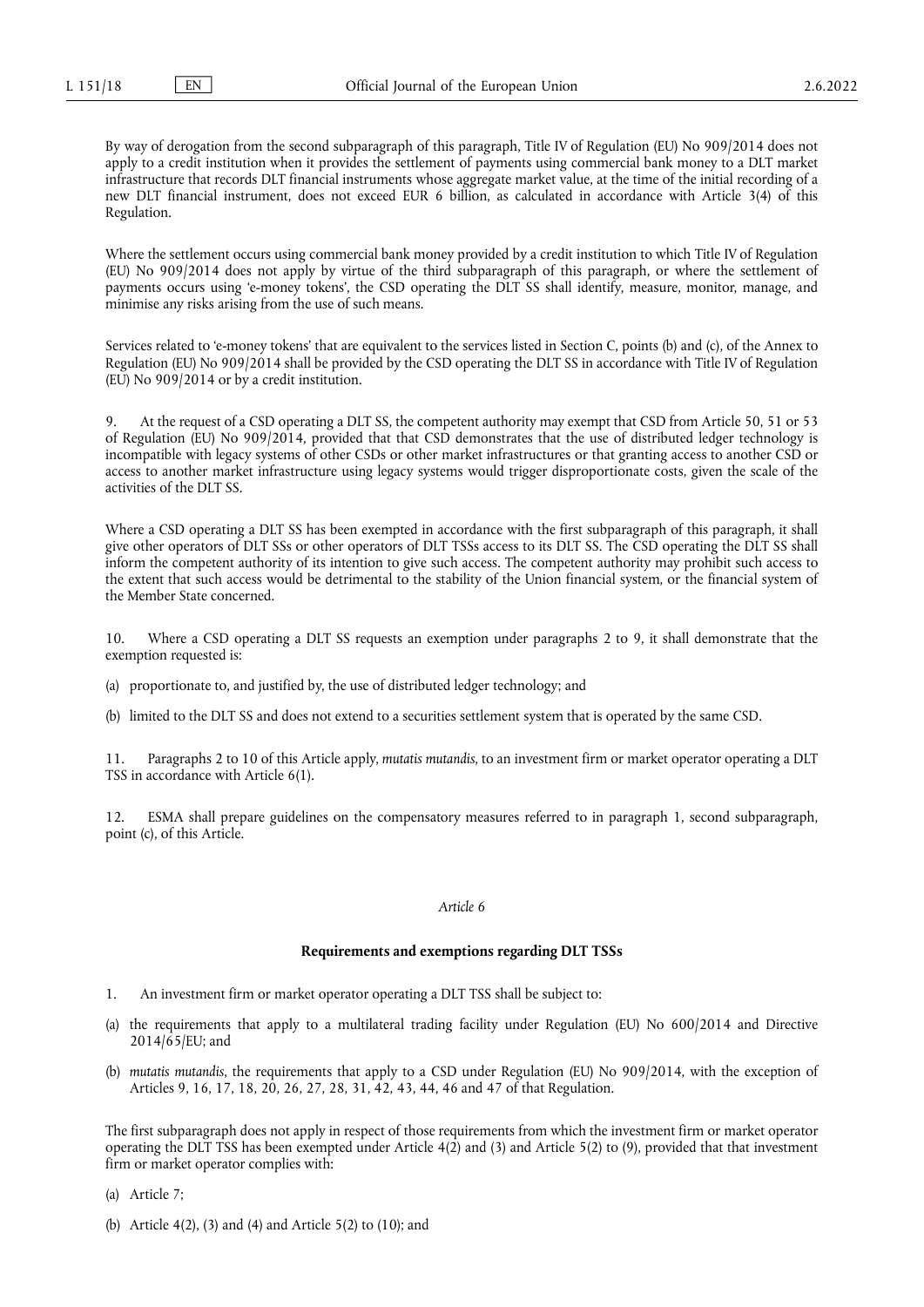- (c) any compensatory measures that the competent authority deems appropriate in order to meet the objectives of the provisions in respect of which an exemption has been requested, or in order to ensure investor protection, market integrity or financial stability.
- 2. A CSD operating a DLT TSS shall be subject to:
- (a) the requirements that apply to a CSD under Regulation (EU) No 909/2014; and
- (b) *mutatis mutandis*, the requirements that apply to a multilateral trading facility under Regulation (EU) No 600/2014 and Directive 2014/65/EU, with the exception of Articles 5 to 13 of that Directive.

The first subparagraph does not apply in respect of those requirements from which the CSD operating the DLT TSS has been exempted under Article 4(2) and (3) and Article 5(2) to (9), provided that that CSD complies with:

- (a) Article 7;
- (b) Article 4(2), (3) and (4) and Article 5(2) to (10); and
- (c) any compensatory measures that the competent authority deems appropriate in order to meet the objectives of the provisions in respect of which an exemption has been requested or in order to ensure investor protection, market integrity or financial stability.

## *Article 7*

#### **Additional requirements for DLT market infrastructures**

1. Operators of DLT market infrastructures shall establish clear and detailed business plans describing how they intend to carry out their services and activities, which shall include a description of their critical staff, the technical aspects and use of the distributed ledger technology, and the information required under paragraph 3.

Operators of DLT market infrastructures shall also make publicly available up-to-date, clear and detailed written documentation that defines the rules under which the DLT market infrastructures and their operators are to operate, including the legal terms defining the rights, obligations, responsibilities and liabilities of operators of DLT market infrastructures, as well as those of the members, participants, issuers and clients using their DLT market infrastructure. Such legal terms shall specify the governing law, any pre-litigation dispute settlement mechanisms, any insolvency protection measures under Directive 98/26/EC and the jurisdictions in which legal action may be brought. Operators of DLT market infrastructures may make their written documentation available by electronic means.

2. Operators of DLT market infrastructures shall establish or document, as appropriate, rules on the functioning of the distributed ledger technology they use, including rules on accessing the distributed ledger, on the participation of the validating nodes, on addressing potential conflicts of interests, and on risk management including any mitigation measures to ensure investor protection, market integrity and financial stability.

3. Operators of DLT market infrastructures shall provide their members, participants, issuers and clients with clear and unambiguous information on their website regarding how the operators carry out their functions, services and activities and how their performance of those functions, services and activities deviates from those performed by a multilateral trading facility or securities settlement system that is not based on distributed ledger technology. That information shall include the type of distributed ledger technology used.

4. Operators of DLT market infrastructures shall ensure that the overall IT and cyber arrangements related to the use of their distributed ledger technology are proportionate to the nature, scale and complexity of their businesses. Those arrangements shall ensure the continuity and continued transparency, availability, reliability and security of their services and activities, including the reliability of smart contracts used on the DLT market infrastructure. Those arrangements shall also ensure the integrity, security and confidentiality of any data stored by those operators, and shall ensure that those data are available and accessible.

Operators of DLT market infrastructures shall have in place specific operational risk management procedures for the risks posed by the use of distributed ledger technology and crypto-assets and for how to address those risks if they materialise.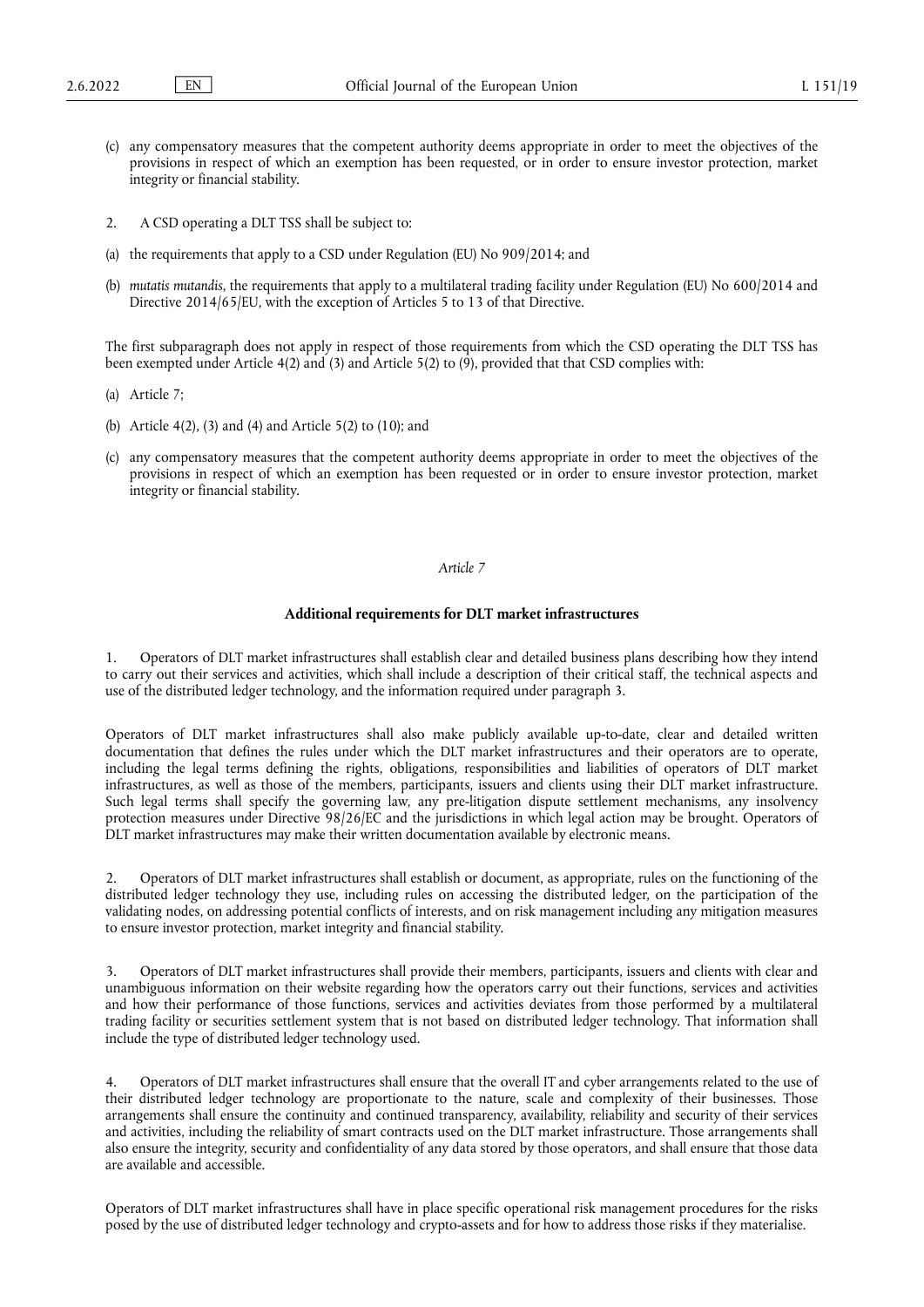To assess the reliability of the overall IT and cyber arrangements of a DLT market infrastructure, the competent authority may require an audit of those arrangements. If the competent authority requires an audit, it shall appoint an independent auditor to carry it out. The DLT market infrastructure shall bear the costs of the audit.

5. Where an operator of a DLT market infrastructure ensures the safekeeping of members', participants', issuers' or clients' funds, collateral or DLT financial instruments and ensures the means of access to such assets, including in the form of cryptographic keys, that operator shall have adequate arrangements in place to prevent the use of those assets on the operator's own account without the prior express written consent of the member, participant, issuer, or client concerned, which may be made through electronic means.

Operators of DLT market infrastructure shall maintain safe, accurate, reliable and retrievable records of the funds, collateral and DLT financial instruments held by their DLT market infrastructure for their members, participants, issuers or clients, as well as of the means of access to those funds, collateral and DLT financial instruments.

Operators of DLT market infrastructure shall segregate the funds, collateral and DLT financial instruments of the members, participants, issuers or clients using the DLT market infrastructure, and the means of access to such assets, from those of the operator as well as from those of other members, participants, issuers and clients.

The overall IT and cyber arrangements referred to in paragraph 4 shall ensure that those funds, collateral and DLT financial instruments held by a DLT market infrastructure for its members, participants, issuers or clients, as well as the means of access to them, are protected from the risks of unauthorised access, hacking, degradation, loss, cyber-attack, theft, fraud, negligence and other serious operational malfunctions.

6. In the event of a loss of funds, a loss of collateral or a loss of a DLT financial instrument, the operator of a DLT market infrastructure that lost the funds, collateral or DLT financial instrument shall be liable for the loss, up to the market value of the asset lost. The operator of the DLT market infrastructure shall not be liable for the loss where it proves that the loss arose as a result of an external event beyond its reasonable control, the consequences of which were unavoidable despite all reasonable efforts to the contrary.

Operators of DLT market infrastructure shall establish transparent and adequate arrangements to ensure investor protection, and shall establish mechanisms for handling client complaints and procedures for compensation or redress in cases of investor loss as a result of any of the circumstances referred to in the first subparagraph of this paragraph or as a result of the cessation of the business due to any of the circumstances referred to in Articles  $8(13)$ ,  $9(11)$  and  $10(10)$ .

<span id="page-19-2"></span>A competent authority may decide, on a case-by-case basis, to require additional prudential safeguards from the operator of a DLT market infrastructure in the form of own funds or an insurance policy if the competent authority determines that potential liabilities for damages to clients of the operator of the DLT market infrastructure as a result of any of the circumstances referred to in the first subparagraph of this paragraph are not adequately covered by the prudential requirements provided for in Regulation (EU) No 909/2014, Regulation (EU) 2019/2033 of the European Parliament and of the Council (<sup>18</sup>), Directive 2014/65/EU or Directive (EU) 2019/2034 of the European Parliament and of the Council (<sup>19</sup>), in order to ensure investor protection.

7. An operator of a DLT market infrastructure shall establish and make publicly available a clear and detailed strategy for reducing the activity of a particular DLT market infrastructure or for transitioning out of, or ceasing to operate, a particular DLT market infrastructure ('transition strategy'), including the transition or reversion of its distributed ledger technology operations to traditional market infrastructures, in the event:

- (a) that the threshold referred to in Article 3(3) has been exceeded;
- <span id="page-19-0"></span>( [18\)](#page-19-2) Regulation (EU) 2019/2033 of the European Parliament and of the Council of 27 November 2019 on the prudential requirements of investment firms and amending Regulations (EU) No 1093/2010, (EU) No 575/2013, (EU) No 600/2014 and (EU) No 806/2014 (OJ L 314, 5.12.2019, p. 1).
- <span id="page-19-1"></span>( [19\)](#page-19-2) Directive (EU) 2019/2034 of the European Parliament and of the Council of 27 November 2019 on the prudential supervision of investment firms and amending Directives 2002/87/EC, 2009/65/EC, 2011/61/EU, 2013/36/EU, 2014/59/EU and 2014/65/EU (OJ L 314, 5.12.2019, p. 64).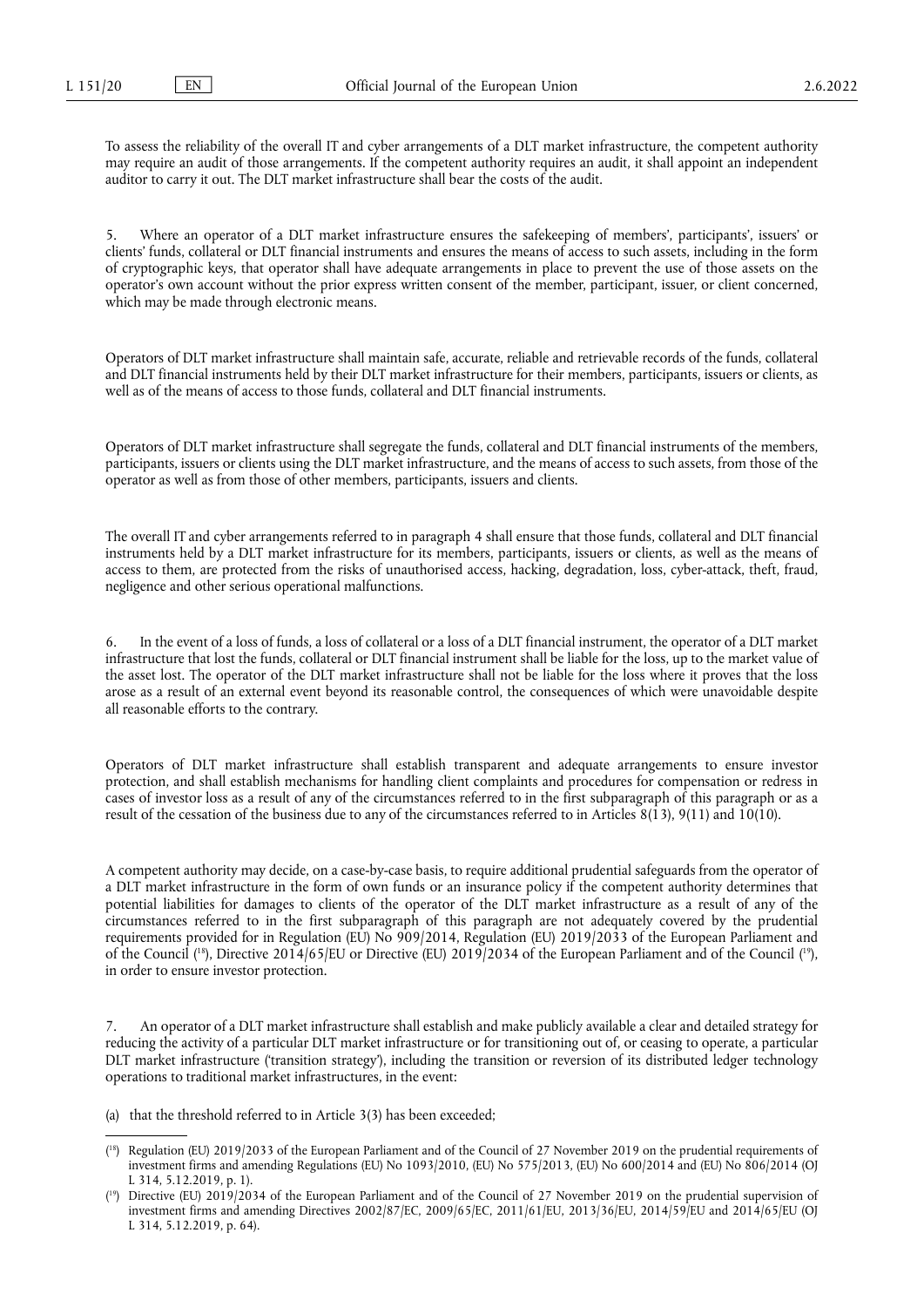- (b) that a specific permission or exemption granted under this Regulation is to be withdrawn or otherwise discontinued, including where the specific permission or exemption is discontinued as a consequence of the events envisaged under Article 14(2); or
- (c) of any voluntary or involuntary cessation of the business of the DLT market infrastructure.

The transition strategy shall be ready to be deployed in a timely manner.

The transition strategy shall set out how members, participants, issuers and clients are to be treated in the event of a withdrawal or discontinuation of a specific permission or the cessation of the business as referred to in the first subparagraph of this paragraph. The transition strategy shall set out how clients, in particular retail investors, are to be protected from any disproportionate impact from the withdrawal or discontinuation of a specific permission or the cessation of the business. The transition strategy shall be updated on an ongoing basis subject to the prior approval of the competent authority.

The transition strategy shall specify what is to be done in the event that the threshold referred to in Article 3(3) is exceeded.

8. Investment firms or market operators that are only permitted to operate a DLT MTF under Article 8(2) of this Regulation and that do not indicate in their transition strategies that they intend to obtain an authorisation to operate a multilateral trading facility under Directive 2014/65/EU, as well as CSDs operating a DLT TSS, shall use best efforts to conclude arrangements with investment firms or market operators operating a multilateral trading facility under Directive 2014/65/EU to take over their operations, and shall specify those arrangements in their transition strategies.

9. CSDs operating a DLT SS that are only permitted to operate a DLT SS under Article 9(2) of this Regulation and that do not indicate in their transition strategies that they intend to obtain an authorisation to operate a securities settlement system under Regulation (EU) No 909/2014, and investment firms or market operators operating a DLT TSS, shall use best efforts to conclude arrangements with CSDs operating a securities settlement system to take over their operations, and shall specify those arrangements in their transition strategies.

CSDs operating a securities settlement system that receive a request to conclude the arrangements referred to in the first subparagraph of this paragraph shall respond within three months of the date of receipt of the request. The CSD operating the securities settlement system shall conclude the arrangements in a non-discriminatory manner and may charge a reasonable commercial fee based on actual costs. It shall deny such a request only where it considers that the arrangements would affect the smooth and orderly functioning of the financial markets or would pose a systemic risk. It shall not deny a request on the grounds of loss of market share. If it denies a request, it shall inform the operator of the DLT market infrastructure that made the request of its reasons in writing.

10. The arrangements referred to in paragraphs 8 and 9 shall be in place no later than five years from the date of granting of the specific permission, or shall be in place at an earlier date if required by the competent authority in order to address any risk of early termination of the specific permission.

#### *Article 8*

## **Specific permission to operate DLT MTF**

1. A legal person who is authorised as an investment firm, or authorised to operate a regulated market, under Directive 2014/65/EU may apply for a specific permission to operate a DLT MTF under this Regulation.

2. Where a legal person applies for authorisation as an investment firm or for authorisation to operate a regulated market under Directive 2014/65/EU and, simultaneously, applies for a specific permission under this Article, for the sole purpose of operating a DLT MTF, the competent authority shall not assess whether the applicant fulfils the requirements of Directive 2014/65/EU in respect of which the applicant has requested an exemption in accordance with Article 4 of this Regulation.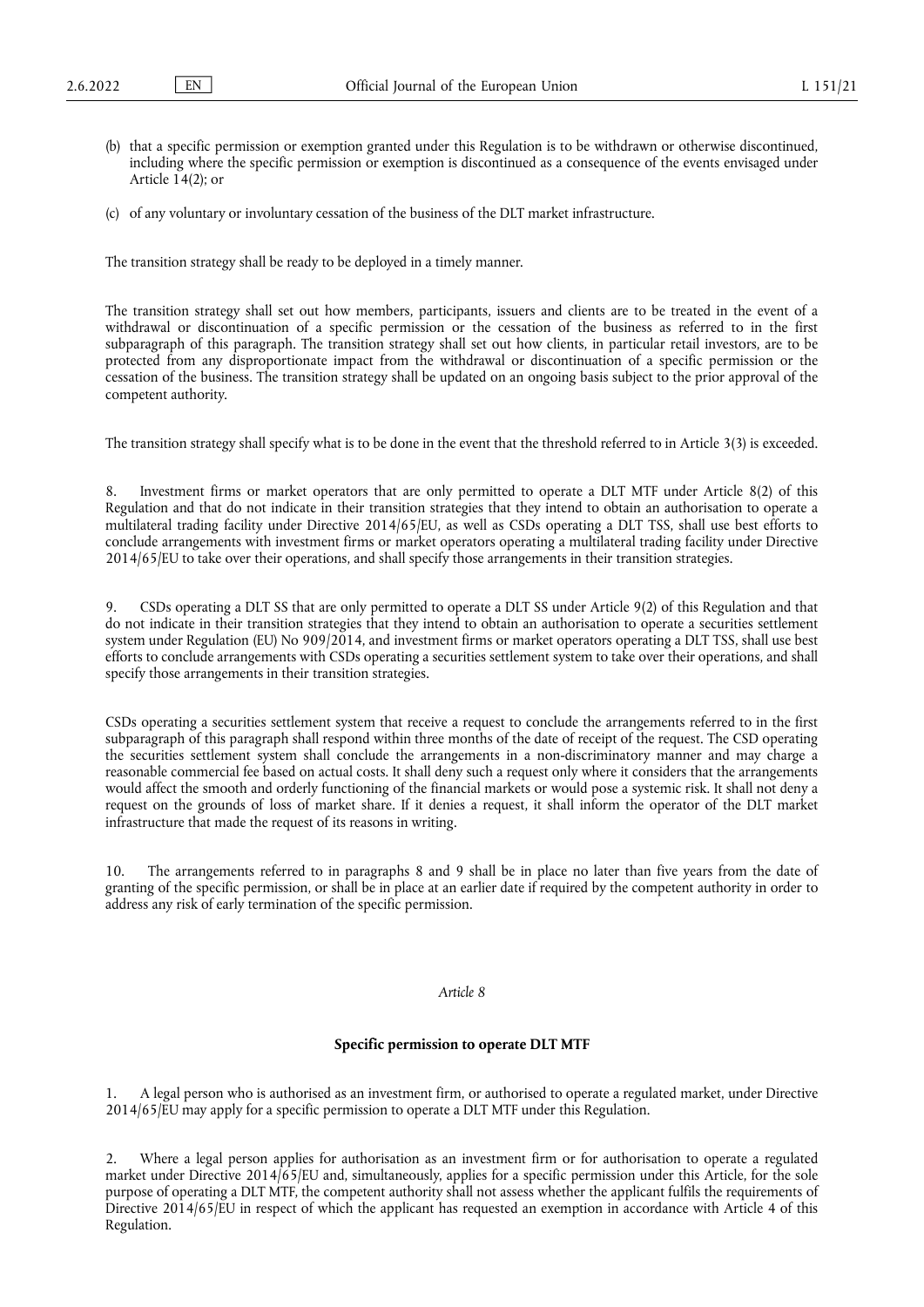Where, as referred to in paragraph 2 of this Article, a legal person simultaneously applies for authorisation as an investment firm, or for authorisation to operate a regulated market, and for a specific permission, it shall submit in its application the information required under Article  $\bar{7}$  of Directive 2014/65/EU, except for information that would be necessary to demonstrate compliance with the requirements in respect of which the applicant has requested an exemption in accordance with Article 4 of this Regulation.

4. An application for a specific permission to operate a DLT MTF under this Regulation shall contain the following information:

- (a) the applicant's business plan, the rules of the DLT MTF and any legal terms as referred to in Article 7(1), as well as information regarding the functioning, services and activities of the DLT MTF as referred to in Article 7(3);
- (b) a description of the functioning of the distributed ledger technology used, as referred to in Article 7(2);
- (c) a description of the applicant's overall IT and cyber arrangements as referred to in Article 7(4);
- (d) evidence that the applicant has in place sufficient prudential safeguards to meet its liabilities and to compensate its clients, as referred to in Article 7(6), third subparagraph;
- (e) where applicable, a description of the safekeeping arrangements for clients' DLT financial instruments as referred to in Article  $\bar{7}(5)$ ;
- (f) a description of the arrangements for ensuring investor protection and a description of the mechanisms for handling client complaints and redress, as referred to in Article 7(6), second subparagraph;
- (g) the applicant's transition strategy; and
- (h) the exemptions that the applicant is requesting under Article 4, the justification for each exemption requested and any compensatory measures proposed and the means by which it intends to comply with the conditions attached to those exemptions.

5. By 23 March 2023, ESMA shall develop guidelines to establish standard forms, formats and templates for the purposes of paragraph 4.

6. Within 30 working days of the date of receipt of an application for a specific permission to operate a DLT MTF, the competent authority shall assess whether the application is complete. If the application is not complete, the competent authority shall set a time limit by which the applicant is to provide the missing or any additional information. The competent authority shall inform the applicant when the competent authority considers the application to be complete.

As soon as the competent authority considers the application to be complete, it shall send a copy of that application to ESMA.

7. Where necessary to promote the consistency and proportionality of exemptions, or where necessary to ensure investor protection, market integrity and financial stability, ESMA shall provide the competent authority with a nonbinding opinion on the exemptions requested or on the adequacy of the type of distributed ledger technology used for the purposes of this Regulation, within 30 calendar days of receiving the copy of that application.

Before issuing a non-binding opinion, ESMA shall consult the competent authorities of the other Member States and shall take the utmost account of their views when issuing its opinion.

Where ESMA issues a non-binding opinion, the competent authority shall give that opinion due consideration and shall provide ESMA with a statement regarding any significant deviations from that opinion if ESMA so requests. ESMA's opinion and the competent authority's statement shall not be made public.

- 8. By 24 March 2025, ESMA shall develop guidelines to promote the consistency and proportionality of:
- (a) exemptions granted to operators of DLT MTFs throughout the Union, including in the context of evaluating the adequacy of different types of distributed ledger technology used by operators of DLT MTFs for the purposes of this Regulation; and
- (b) the exercise of the option provided for in Article 3(6).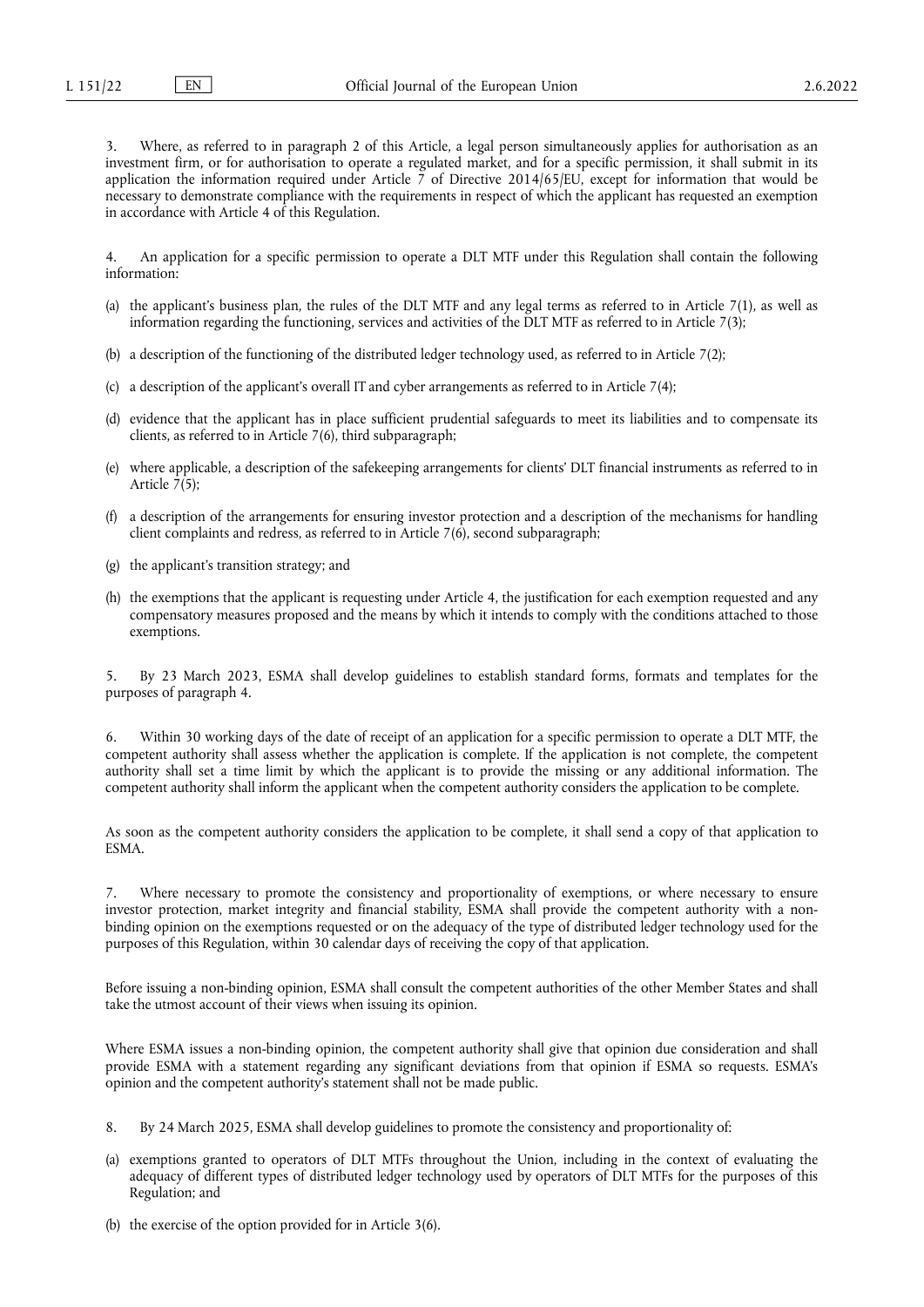Those guidelines shall ensure investor protection, market integrity and financial stability.

ESMA shall periodically update those guidelines.

9. Within 90 working days of the date of receipt of a complete application for a specific permission to operate a DLT MTF, the competent authority shall carry out an assessment of the application and decide whether to grant the specific permission. Where an applicant applies simultaneously for authorisation under Directive 2014/65/EU and for a specific permission under this Regulation, the assessment period may be extended for a further period up to that specified in Article 7(3) of Directive 2014/65/EU.

10. Without prejudice to Articles 7 and 44 of Directive 2014/65/EU, the competent authority shall refuse to grant a specific permission to operate a DLT MTF if there are grounds for believing that:

- (a) there are significant risks to investor protection, market integrity or financial stability that are not properly addressed and mitigated by the applicant;
- (b) the specific permission to operate a DLT MTF and the exemptions requested are being sought for the purpose of circumventing legal or regulatory requirements; or
- (c) the operator of the DLT MTF will not be able to comply, or will not allow its users to comply, with applicable provisions of Union law or provisions of national law falling outside the scope of Union law.

11. A specific permission shall be valid throughout the Union for a period of up to six years from the date of issuance. The specific permission shall specify the exemptions that are granted in accordance with Article 4, any compensatory measures and any lower thresholds set by the competent authority in accordance with Article 3(6).

The competent authority shall inform ESMA of the grant, refusal or withdrawal of a specific permission under this Article without delay, including any information specified under the first subparagraph of this paragraph.

ESMA shall publish on its website:

- (a) the list of DLT MTFs, the start and end dates of their specific permissions, the list of exemptions granted to each of them, and any lower thresholds set by competent authorities for each of them; and
- (b) the total number of requests for exemptions that have been made under Article 4, indicating the number and types of exemptions granted or refused, together with the justifications for any refusals.

The information referred to in the third subparagraph, point (b), shall be published on an anonymous basis.

12. Without prejudice to Articles 8 and 44 of Directive 2014/65/EU, the competent authority shall withdraw a specific permission or any related exemptions where:

- (a) a flaw has been discovered in the functioning of the distributed ledger technology used, or in the services and activities provided by the operator of the DLT MTF, that poses a risk to investor protection, market integrity or financial stability, and the risk outweighs the benefits of the services and activities under experimentation;
- (b) the operator of the DLT MTF has breached the conditions attached to the exemptions;
- (c) the operator of the DLT MTF has admitted to trading financial instruments that do not fulfil the conditions set out in Article 3(1);
- (d) the operator of the DLT MTF has exceeded the threshold referred to in Article 3(2);
- (e) the operator of the DLT MTF has exceeded the threshold referred to in Article 3(3) and has not activated the transition strategy; or
- (f) the operator of the DLT MTF obtained the specific permission or related exemptions on the basis of misleading information or a material omission.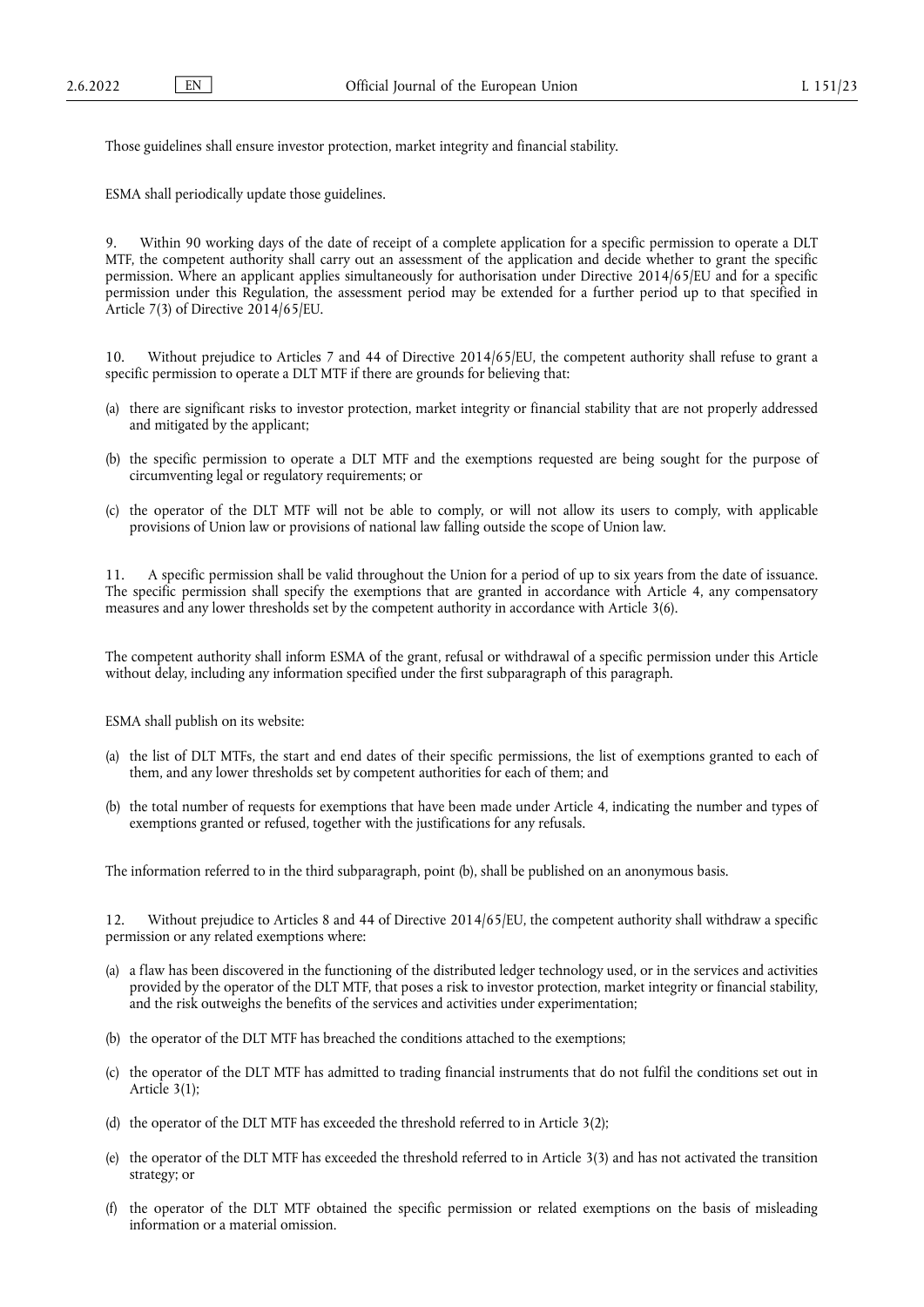13. Where an operator of a DLT MTF intends to introduce a material change to the functioning of the distributed ledger technology used, or to the services or activities of that operator, and that material change requires a new specific permission, a new exemption, or the modification of one or more of the operator's existing exemptions or of any conditions attached to an exemption, the operator of the DLT MTF shall request a new specific permission, exemption or modification.

Where an operator of a DLT MTF requests a new specific permission, exemption or modification, the procedure set out in Article 4 shall apply. That request shall be processed by the competent authority in accordance with this Article.

#### *Article 9*

## **Specific permission to operate a DLT SS**

1. A legal person who is authorised as a CSD under Regulation (EU) No 909/2014 may apply for a specific permission to operate a DLT SS under this Regulation.

2. Where a legal person applies for authorisation as a CSD under Regulation (EU) No 909/2014 and simultaneously applies for a specific permission under this Article, for the sole purpose of operating a DLT SS, the competent authority shall not assess whether the applicant fulfils those requirements of Regulation (EU) No 909/2014 in respect of which the applicant has requested an exemption in accordance with Article 5 of this Regulation.

3. Where, as referred to in paragraph 2 of this Article, a legal person simultaneously applies for authorisation as a CSD and for a specific permission, it shall submit in its application the information referred to in Article 17(2) of Regulation (EU) No 909/2014, except for information that would be necessary to demonstrate compliance with the requirements in respect of which the applicant has requested an exemption in accordance with Article 5 of this Regulation.

4. An application for a specific permission to operate a DLT SS under this Regulation shall contain the following information:

- (a) the applicant's business plan, the rules of the DLT SS and any legal terms as referred to in Article 7(1), as well as information regarding the functioning, services and activities of the DLT SS as referred to in Article 7(3);
- (b) a description of the functioning of the distributed ledger technology used, as referred to in Article 7(2);
- (c) a description of the applicant's overall IT and cyber arrangements as referred to in Article 7(4);
- (d) evidence that the applicant has in place sufficient prudential safeguards to meet its liabilities and to compensate its clients, as referred to in Article 7(6), third subparagraph;
- (e) where applicable, a description of the safekeeping arrangements for clients' DLT financial instruments as referred Article  $7(5)$ ;
- (f) a description of the arrangements for ensuring investor protection and a description of the mechanisms for handling client complaints and redress, as referred to in Article 7(6), second subparagraph;
- (g) the applicant's transition strategy; and
- (h) the exemptions that the applicant is requesting under Article 5, the justification for each exemption requested and any compensatory measures proposed and the means by which it intends to comply with the conditions attached to those exemptions.

5. By 23 March 2023, ESMA shall develop guidelines to establish standard forms, formats and templates for the purposes of paragraph 4.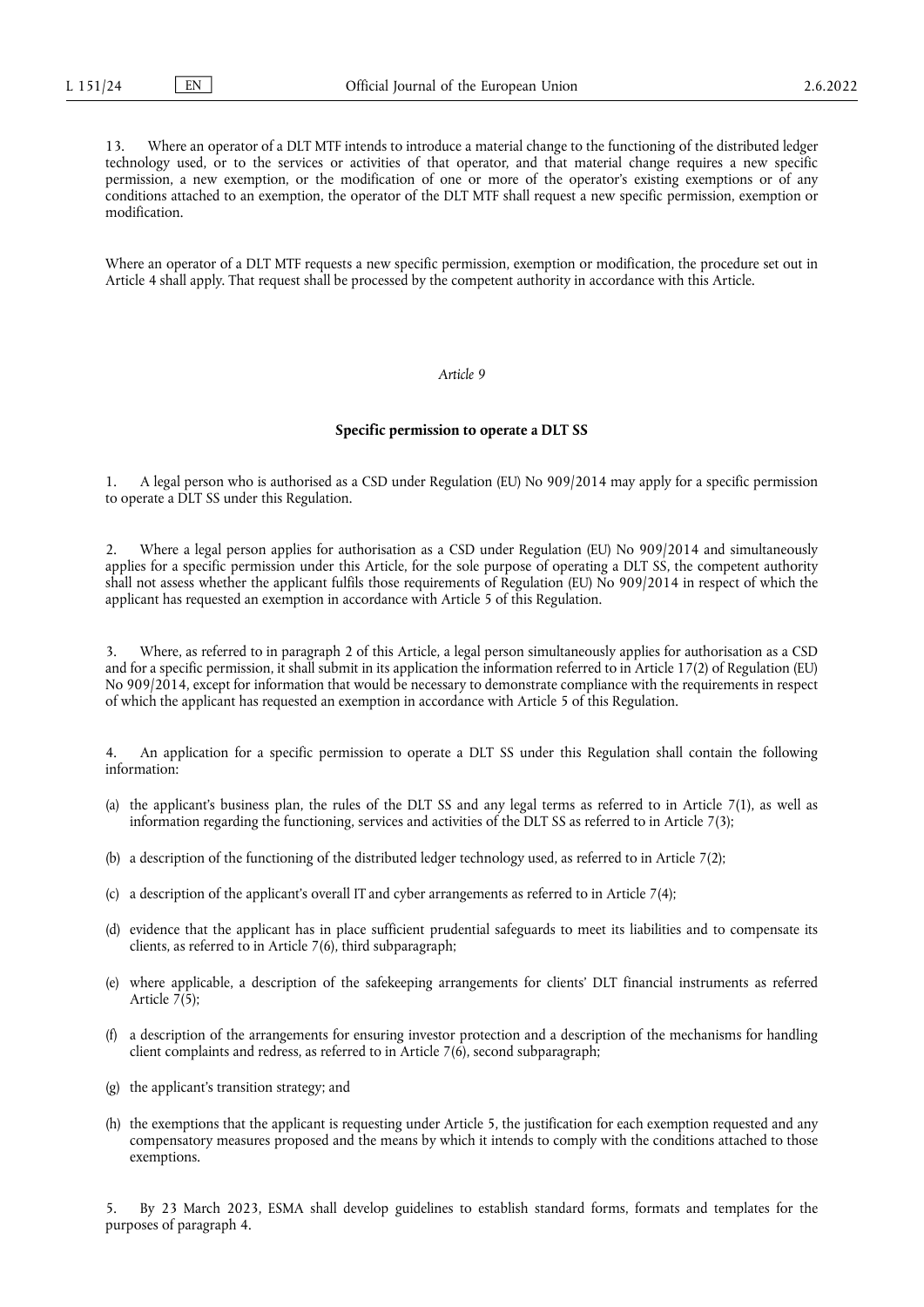Within 30 working days of the date of receipt of an application for a specific permission to operate a DLT SS, the competent authority shall assess whether the application is complete. If the application is not complete, the competent authority shall set a time limit by which the applicant is to provide the missing or any additional information. The competent authority shall inform the applicant when the competent authority considers the application to be complete.

As soon as the competent authority considers the application to be complete, it shall send a copy of that application to:

- (a) ESMA; and
- (b) the relevant authorities specified in Article 12 of Regulation (EU) No 909/2014.

7. Where necessary to promote the consistency and proportionality of exemptions, or where necessary to ensure investor protection, market integrity and financial stability, ESMA shall provide the competent authority with a nonbinding opinion on the exemptions requested or on the adequacy of the type of distributed ledger technology used for the purposes of this Regulation, within 30 calendar days of receiving a copy of that application.

Before issuing a non-binding opinion, ESMA shall consult the competent authorities of the other Member States and shall take the utmost account of their views when issuing its opinion.

Where ESMA issues a non-binding opinion, the competent authority shall give that opinion due consideration and shall provide ESMA with a statement regarding any significant deviations from that opinion if ESMA so requests. ESMA's opinion and the competent authority's statement shall not be made public.

The relevant authorities specified in Article 12 of Regulation (EU) No 909/2014 shall provide the competent authority with a non-binding opinion on the features of the DLT SS operated by the applicant within 30 calendar days of receiving a copy of that application.

- 8. By 24 March 2025, ESMA shall develop guidelines to promote the consistency and proportionality of:
- (a) exemptions granted to CSDs operating DLT SSs throughout the Union, including in the context of evaluating the adequacy of different types of distributed ledger technology used by market operators for the purposes of this Regulation; and
- (b) the exercise of the option provided for in Article 3(6).

Those guidelines shall ensure investor protection, market integrity and financial stability.

ESMA shall periodically update those guidelines.

9. Within 90 working days of the date of receipt of a complete application for a specific permission to operate a DLT SS, the competent authority shall carry out an assessment of the application and decide whether to grant the specific permission. Where the applicant applies simultaneously for authorisation as a CSD under Regulation (EU) No 909/2014 and for a specific permission under this Regulation, the assessment period may be extended for a further period up to that specified in Article 17(8) of Regulation (EU) No 909/2014.

10. Without prejudice to Article 17 of Regulation (EU) No 909/2014, the competent authority shall refuse to grant a specific permission to operate a DLT SS if there are grounds for believing that:

- (a) there are significant risks to investor protection, market integrity or financial stability that are not properly addressed and mitigated by the applicant;
- (b) the specific permission to operate a DLT SS and the exemptions requested are being sought for the purpose of circumventing legal or regulatory requirements; or
- (c) the CSD will not be able to comply, or will not allow its users to comply, with applicable provisions of Union law or provisions of national law falling outside the scope of Union law.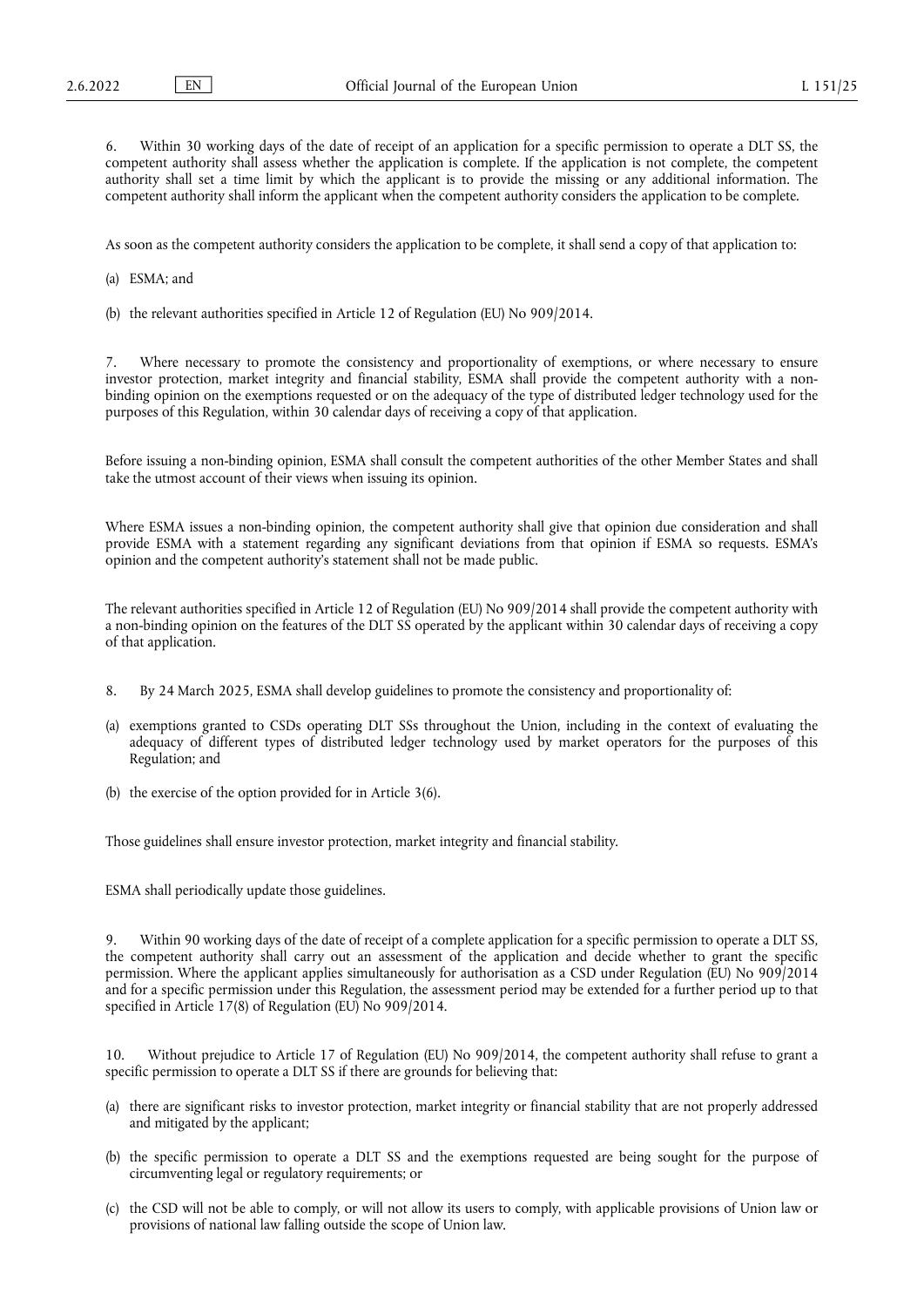11. A specific permission shall be valid throughout the Union for a period of up to six years from the date of issuance. The specific permission shall specify the exemptions that are granted in accordance with Article 5, any compensatory measures and any lower thresholds set by the competent authority in accordance with Article 3(6).

The competent authority shall inform ESMA and the relevant authorities specified in paragraph 7 of this Article of the grant, refusal or withdrawal of a specific permission under this Article without delay, including any information specified under the first subparagraph of this paragraph.

ESMA shall publish on its website:

- (a) the list of DLT SSs, the start and end dates of their specific permissions, the list of exemptions granted to each of them, and any lower thresholds set by the competent authorities for each of them; and
- (b) the total number of requests for exemptions that have been made under Article 5, indicating the number and types of exemptions granted or refused, together with the justifications for any refusals.

The information referred to in the third subparagraph, point (b), shall be published on an anonymous basis.

Without prejudice to Article 20 of Regulation (EU) No 909/2014, the competent authority shall withdraw a specific permission or any related exemptions where:

- (a) a flaw has been discovered in the functioning of the distributed ledger technology used, or in the services and activities provided by the CSD operating the DLT SS, that poses a risk to investor protection, market integrity or financial stability, and the risk outweighs the benefits of the services and activities under experimentation;
- (b) the CSD operating the DLT SS has breached the conditions attached to the exemptions;
- (c) the CSD operating the DLT SS has recorded financial instruments that do not fulfil the conditions set out in Article 3(1);
- (d) the CSD operating the DLT SS has exceeded the threshold referred to in Article 3(2);
- (e) the CSD operating the DLT SS has exceeded the threshold referred to in Article 3(3) and has not activated the transition strategy; or
- (f) the CSD operating the DLT SS obtained the specific permission or related exemptions on the basis of misleading information or a material omission.

13. Where a CSD operating a DLT SS intends to introduce a material change to the functioning of the distributed ledger technology used, or to the services or activities of that CSD, and that material change requires a new specific permission, a new exemption, or the modification of one or more of that CSD's existing exemptions or of any conditions attached to an exemption, the CSD operating the DLT SS shall request a new specific permission, exemption or modification.

Where a CSD operating a DLT SS requests a new specific permission, exemption or modification, the procedure set out in Article 5 shall apply. That request shall be processed by the competent authority in accordance with this Article.

#### *Article 10*

## **Specific permission to operate DLT TSS**

1. A legal person who is authorised as an investment firm, or authorised to operate a regulated market, under Directive 2014/65/EU, or authorised as a CSD under Regulation (EU) No 909/2014, may apply for a specific permission to operate a DLT TSS under this Regulation.

2. Where a legal person applies for authorisation as an investment firm or for authorisation to operate a regulated market under Directive 2014/65/EU, or as a CSD under Regulation (EU) No 909/2014, and, simultaneously, applies for a specific permission under this Article, for the sole purpose of operating a DLT TSS, the competent authority shall not assess whether the applicant fulfils those requirements of Directive 2014/65/EU or those of Regulation (EU) No 909/2014 in respect of which the applicant has requested an exemption in accordance with Article 6 of this Regulation.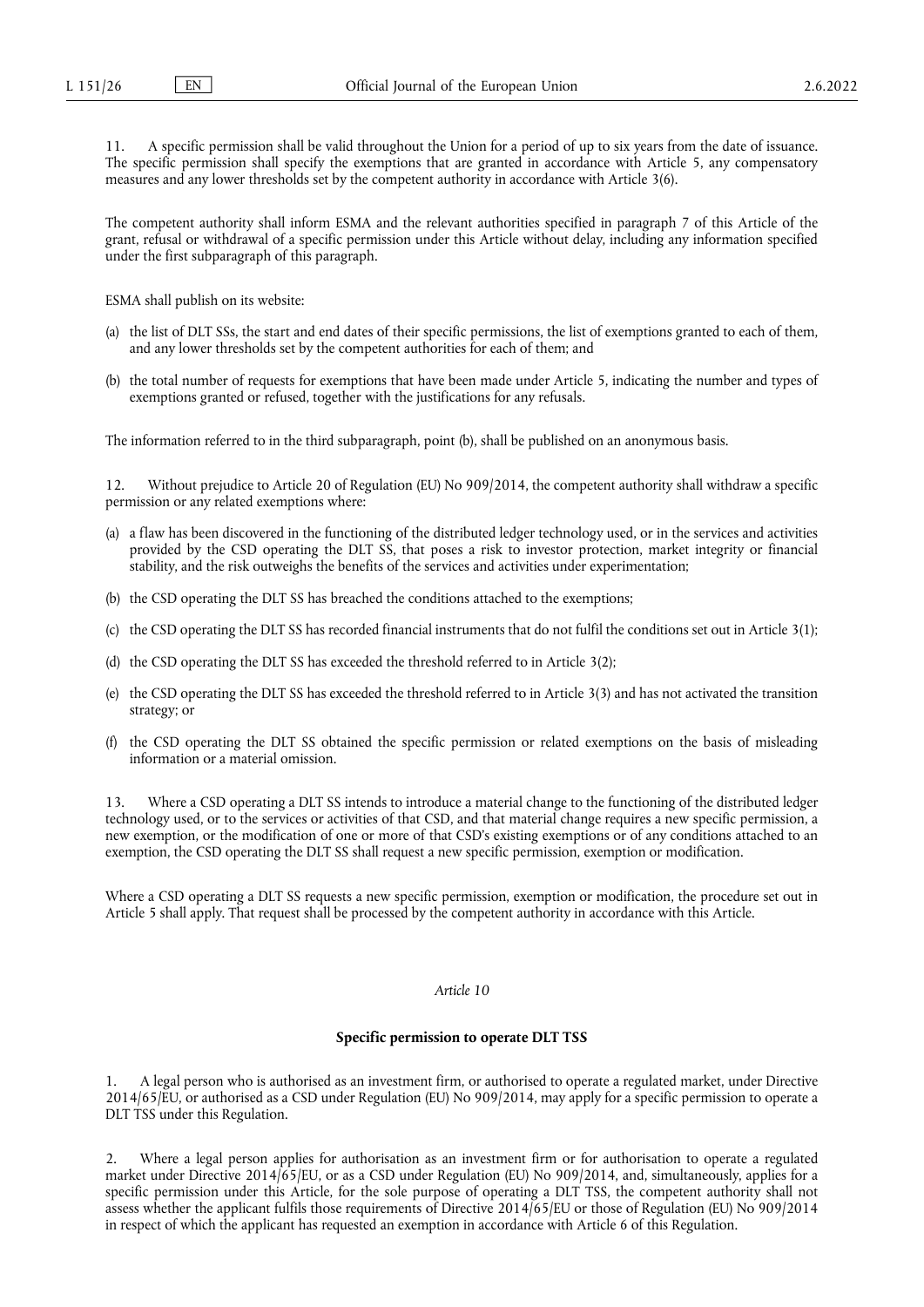Where, as referred to in paragraph 2 of this Article, a legal person simultaneously applies for authorisation as an investment firm or for authorisation to operate a regulated market, or for authorisation as a CSD, and for a specific permission, it shall submit in its application the information required under Article 7 of Directive 2014/65/EU or Article 17 of Regulation (EU) No 909/2014 respectively, except for information that would be necessary to demonstrate compliance with the requirements in respect of which the applicant has requested an exemption in accordance with Article 6 of this Regulation.

4. An application for a specific permission to operate a DLT TSS under this Regulation shall contain the following information:

- (a) the applicant's business plan, the rules of the DLT TSS and any legal terms as referred to in Article 7(1), as well as information regarding the functioning, services and activities of the DLT TSS as referred to in Article 7(3);
- (b) a description of the functioning of the distributed ledger technology used, as referred to in Article 7(2);
- (c) a description of the applicant's overall IT and cyber arrangements as referred to in Article 7(4);
- (d) evidence that the applicant has in place sufficient prudential safeguards to meet its liabilities and to compensate its clients, as referred to in Article 7(6), third subparagraph;
- (e) where applicable, a description of the safekeeping arrangements for clients' DLT financial instruments as referred to in Article 7(5);
- (f) a description of the arrangements for ensuring investor protection and a description of the mechanisms for handling client complaints and redress, as referred to in Article 7(6), second subparagraph;
- (g) the applicant's transition strategy; and
- (h) the exemptions that the applicant is requesting under Article 6, the justification for each exemption requested and any compensatory measures proposed and the means by which it intends to comply with the conditions attached to those exemptions.

5. In addition to the information referred to in paragraph 4 of this Article, an applicant that intends to operate a DLT TSS as an investment firm or market operator shall submit the information on how it intends to comply with the applicable requirements of Regulation (EU) No 909/2014 as referred to in Article 6(1) of this Regulation, except for information that would be necessary to demonstrate compliance with requirements in respect of which the applicant has requested an exemption in accordance with that Article.

In addition to the information referred to in paragraph 4 of this Article, an applicant that intends to operate a DLT TSS as a CSD shall submit the information on how it intends to comply with the applicable requirements of Directive 2014/65/EU as referred to in Article 6(2) of this Regulation, except for information that would be necessary to demonstrate compliance with requirements in respect of which the applicant has requested an exemption in accordance with that Article.

6. By 23 March 2023, ESMA shall develop guidelines to establish standard forms, formats and templates for the purposes of paragraph 4.

7. Within 30 working days of the date of receipt of an application for a specific permission to operate a DLT TSS, the competent authority shall assess whether the application is complete. If the application is not complete, the competent authority shall set a time limit by which the applicant is to provide the missing or any additional information. The competent authority shall inform the applicant when the competent authority considers the application to be complete.

As soon as the competent authority considers the application to be complete, it shall send a copy of that application to:

(a) ESMA; and

(b) the relevant authorities specified in Article 12 of Regulation (EU) No 909/2014.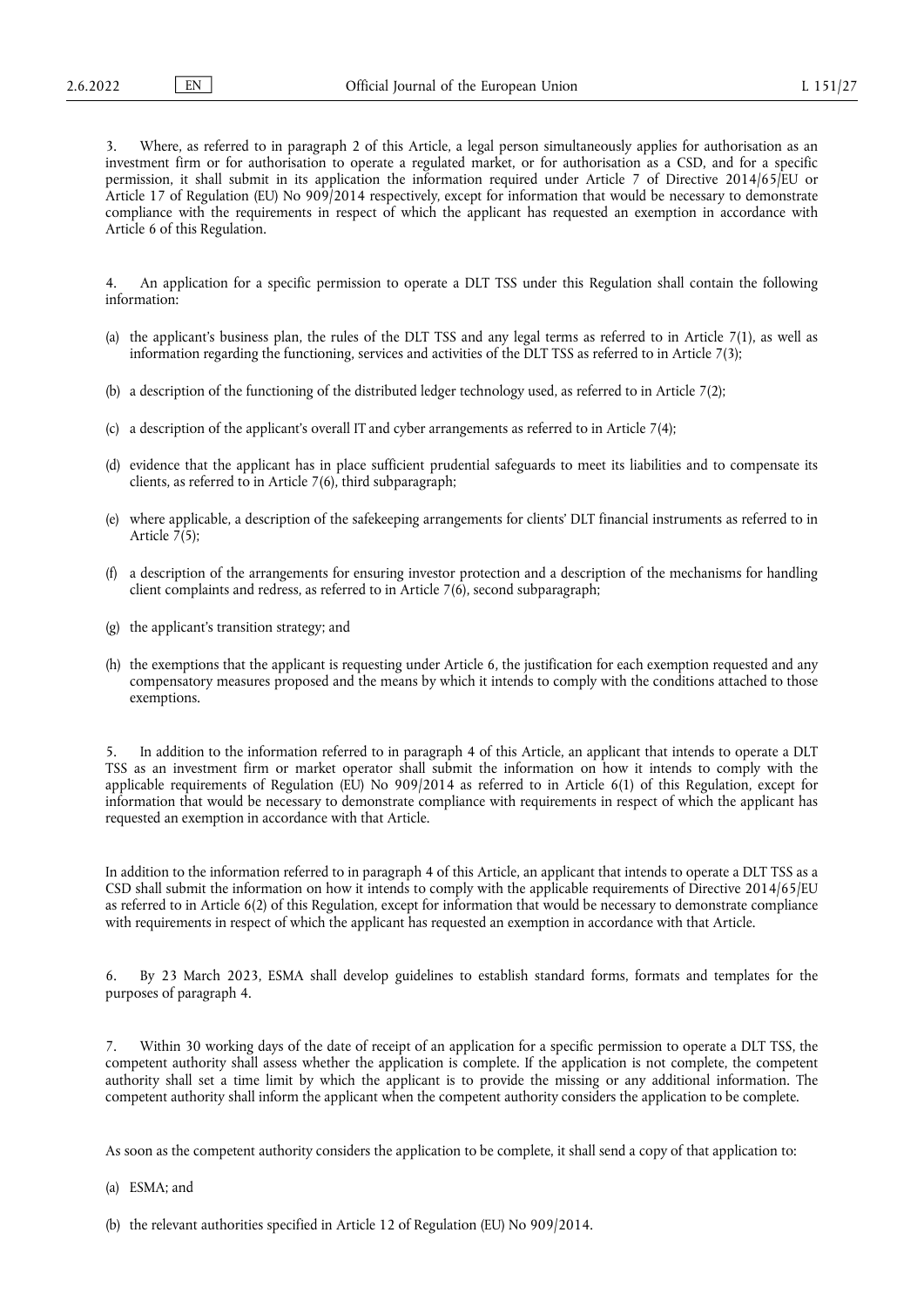8. Where necessary to promote the consistency and proportionality of exemptions, or where necessary to ensure investor protection, market integrity and financial stability, ESMA shall provide the competent authority with a nonbinding opinion on the exemptions requested or on the adequacy of the type of distributed ledger technology used for the purposes of this Regulation, within 30 calendar days of receiving a copy of that application.

Before issuing a non-binding opinion, ESMA shall consult the competent authorities of the other Member States and shall take the utmost account of their views when issuing its opinion.

Where ESMA issues a non-binding opinion, the competent authority shall give that opinion due consideration and shall provide ESMA with a statement regarding any significant deviations from that opinion if ESMA so requests. ESMA's opinion and the competent authority's statement shall not be made public.

The relevant authorities specified in Articles 12 of Regulation (EU) No 909/2014 shall provide the competent authority with a non-binding opinion on the features of the DLT TSS operated by the applicant within 30 calendar days of receiving a copy of that application.

9. Within 90 working days of the date of receipt of a complete application for a specific permission to operate a DLT TSS, the competent authority shall carry out an assessment of the application and decide whether to grant the specific permission. Where the applicant applies simultaneously for authorisation under Directive 2014/65/EU or under Regulation (EU) No 909/2014 and for a specific permission under this Article, the assessment period may be extended for a further period up to that specified in Article 7(3) of Directive 2014/65/EU or Article 17(8) of Regulation (EU) No 909/2014 respectively.

10. Without prejudice to Articles 7 and 44 of Directive 2014/65/EU and Article 17 of Regulation (EU) No 909/2014, the competent authority shall refuse to grant a specific permission to operate a DLT TSS if there are grounds for believing that:

- (a) there are significant risks to investor protection, market integrity or financial stability that are not properly addressed and mitigated by the applicant;
- (b) the specific permission to operate a DLT TSS and the exemptions requested are being sought for the purpose of circumventing legal or regulatory requirements; or
- (c) the operator of DLT TSS will not be able to comply, or will not allow its users to comply, with applicable provisions of Union law or provisions of national law falling outside the scope of Union Law.

11. A specific permission shall be valid throughout the Union for a period of up to six years from the date of issuance. The specific permission shall specify the exemptions that are granted in accordance with Article 6, any compensatory measures and any lower thresholds set by the competent authority in accordance with Article 3(6).

The competent authority shall inform ESMA and the relevant authorities specified in Article 12 of Regulation (EU) No 909/2014 of the grant, refusal, or withdrawal of a specific permission under this Article without delay, including any information specified under the first subparagraph of this paragraph.

ESMA shall publish on its website:

- (a) the list of DLT TSSs, the start and end dates of their specific permissions, the list of exemptions granted to each of them, and any lower thresholds set by competent authorities for each of them; and
- (b) the total number of requests for exemptions that have been made under Article 6, indicating the number and types of exemptions granted or refused, together with the justifications for any refusals.

The information referred to in the third subparagraph, point (b), shall be published on an anonymous basis.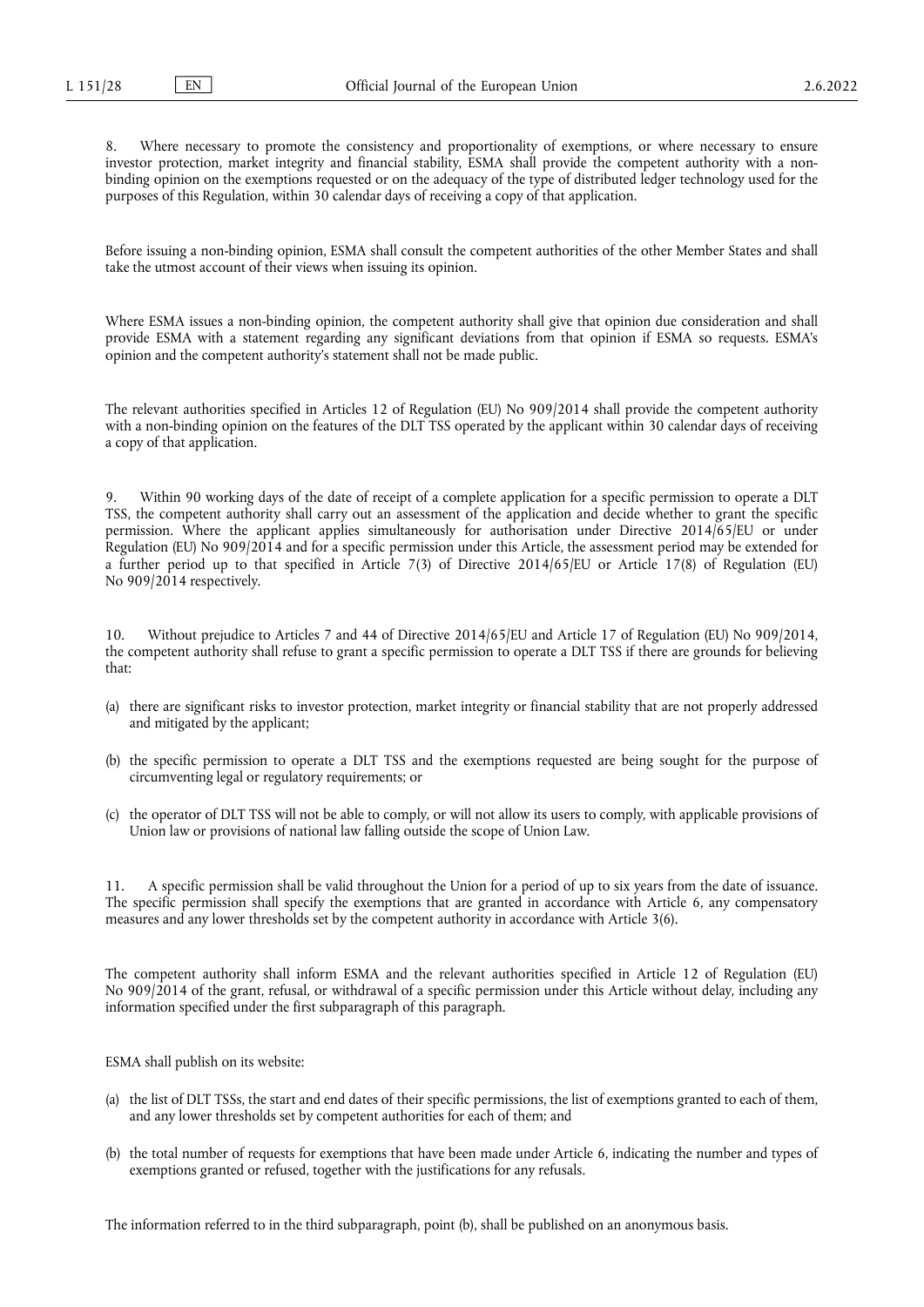12. Without prejudice to Articles 8 and 44 of Directive 2014/65/EU and Article 20 of Regulation (EU) No 909/2014, the competent authority shall withdraw a specific permission or any related exemptions where:

- (a) a flaw has been discovered in the functioning of the distributed ledger technology used, or in the services and activities provided by the operator of a DLT TSS that poses a risk to investor protection, market integrity or financial stability, and the risk outweighs the benefits of the services and activities under experimentation;
- (b) the operator of the DLT TSS has breached the conditions attached to the exemptions;
- (c) the operator of the DLT TSS has admitted to trading or recorded financial instruments that do not fulfil the conditions set out in Article 3(1);
- (d) the operator of the DLT TSS has exceeded the threshold referred to in Article 3(2);
- (e) the operator of the DLT TSS has exceeded the threshold referred to in Article 3(3) and has not activated the transition strategy; or
- (f) the operator of the DLT TSS obtained the specific permission or related exemptions on the basis of misleading information or a material omission.

13. Where an operator of a DLT TSS intends to introduce a material change to the functioning of the distributed ledger technology used, or to the services or activities of that operator, and that material change requires a new specific permission, a new exemption, or the modification of one or more of the operator's existing exemptions or of any conditions attached to an exemption, the operator of the DLT TSS shall request a new specific permission, exemption or modification.

Where an operator of a DLT TSS requests a new specific permission, exemption or modification, the procedure set out in Article 6 shall apply. That request shall be processed by the competent authority in accordance with this Article.

## *Article 11*

## **Cooperation between operators of DLT market infrastructures, competent authorities and ESMA**

1. Without prejudice to Regulation (EU) No 909/2014 and Directive 2014/65/EU, operators of DLT market infrastructures shall cooperate with the competent authorities.

In particular, operators of DLT market infrastructures shall notify their competent authorities upon becoming aware of any of the following matters, without delay:

- (a) any proposed material change to their business plan, including changes in relation to critical staff, the rules of the DLT market infrastructure and the legal terms;
- (b) any evidence of unauthorised access, material malfunctioning, loss, cyber-attacks or other cyber-threats, fraud, theft or other serious malpractice suffered by the operator of the DLT market infrastructure;
- (c) any material change to the information provided to the competent authority;
- (d) any technical or operational difficulties in performing the activities or providing the services that are subject to the specific permission, including difficulties related to the development or use of the distributed ledger technology and DLT financial instruments; or
- (e) any risks affecting investor protection, market integrity or financial stability that have arisen and that were not anticipated in the application requesting the specific permission or that were not anticipated at the time when the specific permission was granted.

Changes referred to in the second subparagraph, point (a) shall be notified at least four months before the change is planned, regardless of whether the proposed material change requires a change to the specific permission or related exemptions or conditions attached to those exemptions in accordance with Article 8, 9 or 10.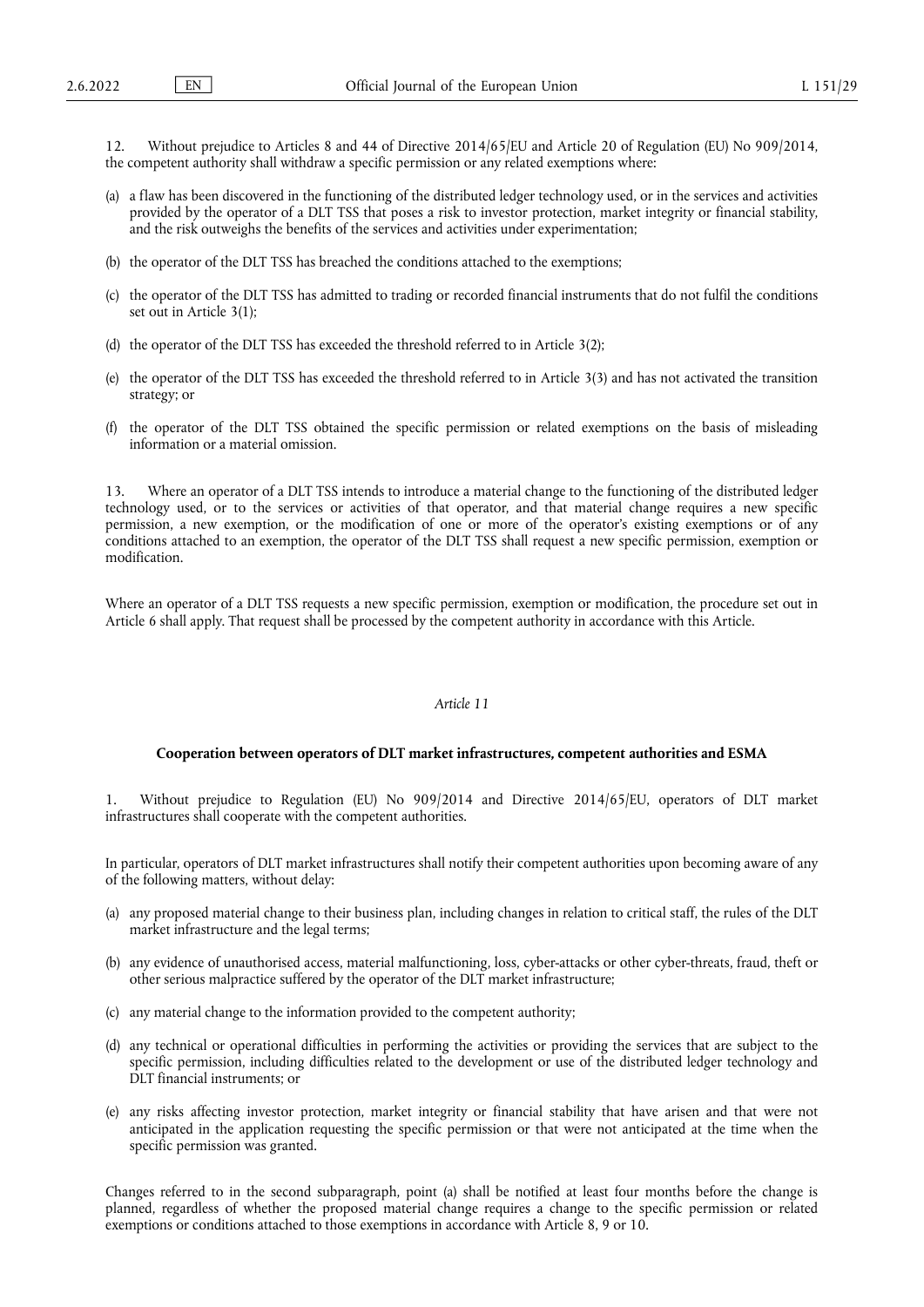Where notified of the matters listed in the second subparagraph, points (a) to (e), the competent authority may require the operator of the DLT market infrastructure to make an application in accordance with Article 8(13), Article  $9(13)$  or Article 10(13), or may require the operator of the DLT market infrastructure to take corrective measures as referred to in paragraph 3 of this Article.

2. The operator of the DLT market infrastructure shall provide the competent authority with any relevant information it requires.

3. The competent authority may require any corrective measures with respect to the business plan of the operator of the DLT market infrastructure, the rules of the DLT market infrastructure and the legal terms in order to ensure investor protection, market integrity or financial stability. The operator of the DLT market infrastructure shall report on the implementation of any corrective measures required by the competent authority in its reports as referred to in paragraph 4.

Every six months from the date of the specific permission, the operator of a DLT market infrastructure shall submit a report to the competent authority. That report shall include:

- (a) a summary of the information listed in paragraph 1, second subparagraph;
- (b) the number and value of DLT financial instruments admitted to trading on the DLT MTF or DLT TSS and the number and value of DLT financial instruments recorded by the operator of the DLT SS or DLT TSS;
- (c) the number and value of transactions traded on the DLT MTF or DLT TSS and settled by the operator of the DLT SS or DLT TSS<sup>-</sup>
- (d) a reasoned assessment of any difficulties in applying Union financial services legislation or national law; and
- (e) any actions taken to implement the conditions attached to the exemptions or to implement any compensatory or corrective measures required by the competent authority.

5. ESMA shall fulfil a coordination role with respect to competent authorities with a view to building a common understanding of distributed ledger technology and DLT market infrastructure, to establishing a common supervisory culture and the convergence of supervisory practices, and to ensuring consistent approaches and convergence in supervisory outcomes.

Competent authorities shall forward to ESMA the information and reports received from operators of DLT market infrastructures pursuant to paragraphs 1, 2 and 4 of this Article in a timely manner, and shall inform ESMA of any measures taken pursuant to paragraph 3 of this Article.

ESMA shall inform competent authorities on a regular basis of:

- (a) any reports submitted pursuant to paragraph 4 of this Article;
- (b) any specific permissions and exemptions granted under this Regulation as well as the conditions attached to those exemptions;
- (c) any refusal by a competent authority to grant a specific permission or exemption, any withdrawal of a specific permission or exemption and any cessations of business of a DLT market infrastructure.

6. ESMA shall monitor the application of specific permissions, and any related exemptions and conditions attached to those exemptions, as well as any compensatory or corrective measures required by competent authorities. ESMA shall submit an annual report to the Commission on how such specific permissions, exemptions, conditions and compensatory or corrective measures are applied in practice.

## *Article 12*

#### **Designation of competent authorities**

The competent authority for an investment firm operating a DLT MTF or DLT TSS shall be the competent authority designated by the Member State determined in accordance with Article 4(1), points (55)(a)(ii) and (iii), of Directive 2014/65/EU.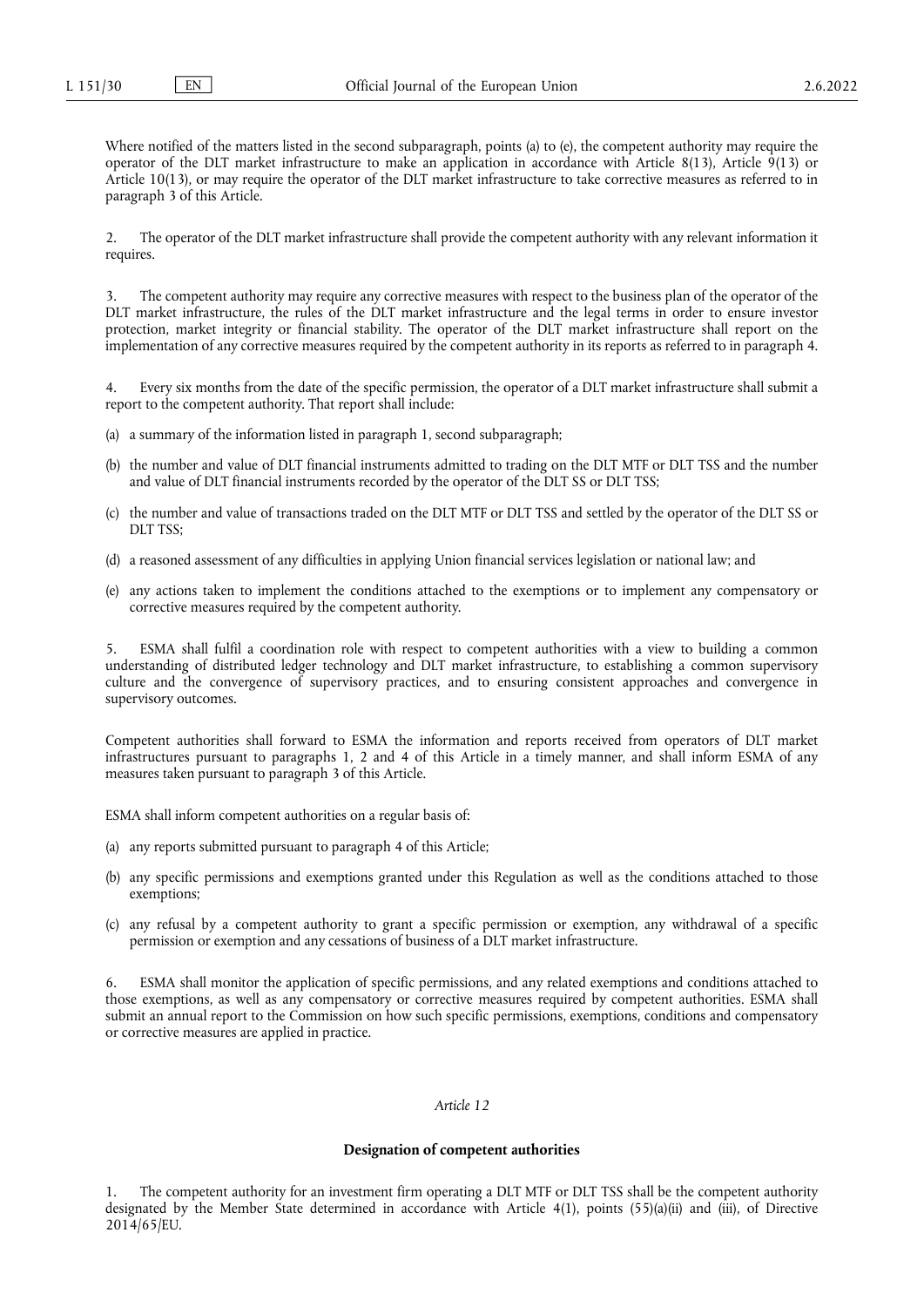The competent authority for a market operator operating a DLT MTF or DLT TSS shall be the competent authority designated by the Member State in which the registered office of the market operator operating the DLT MTF or DLT TSS is situated or, if in accordance with the law of that Member State the market operator has no registered office, the Member State in which the head office of the market operator operating the DLT MTF or DLT TSS is situated.

3. The competent authority for a CSD operating a DLT SS or DLT TSS shall be the competent authority designated by the Member State determined in accordance with Article 2(1), point (23), of Regulation (EU) No 909/2014.

## *Article 13*

#### **Notification of competent authorities**

The Member States shall notify any competent authorities within the meaning of Article 2, point (21)(c), to ESMA and the Commission. ESMA shall publish a list of those competent authorities on its website.

## *Article 14*

#### **Report and review**

- 1. By 24 March 2026, ESMA shall present a report to the Commission on:
- (a) the functioning of DLT market infrastructures throughout the Union;
- (b) the number of DLT market infrastructures;
- (c) the types of exemption requested by DLT market infrastructures and the types of exemption granted;
- (d) the number and value of DLT financial instruments that are admitted to trading and that are recorded on DLT market infrastructures;
- (e) the number and value of transactions traded or settled on DLT market infrastructures;
- (f) the types of distributed ledger technology used and technical issues related to the use of distributed ledger technology, including the matters listed in Article 11(1), second subparagraph, point (b), and on the impact of the use of distributed ledger technology on the climate policy objectives of the Union;
- (g) the procedures put in place by operators of DLT SSs or DLT TSSs in accordance with Article 5(3), point (b);
- (h) any risks, vulnerabilities or inefficiencies posed by the use of distributed ledger technology to investor protection, market integrity or financial stability, including any novel types of legal, systemic and operational risks, which are not sufficiently addressed by Union financial services legislation, and any other unintended effects on liquidity, volatility, investor protection, market integrity or financial stability;
- (i) any risks of regulatory arbitrage or issues affecting the level playing field between DLT market infrastructures under the pilot regime provided for in this Regulation and between DLT market infrastructures and other market infrastructures using legacy systems;
- (j) any issues relating to interoperability between DLT market infrastructures and other infrastructures using legacy systems;
- (k) any benefits and costs resulting from the use of a distributed ledger technology in terms of additional liquidity and financing for start-ups and small- and medium-sized enterprises, safety and efficiency improvements, energy consumption and risk mitigation throughout the entire trading and post-trading chain, including with regard to the recording and safekeeping of DLT financial instruments, the traceability of transactions and enhanced compliance with know-your-customer and anti-money laundering processes, corporate actions and direct exercise of investor rights by means of smart contracts, and reporting and supervisory functions at the level of the DLT market infrastructure;
- (l) any refusals to grant specific permissions or exemptions, any modifications or withdrawals of such specific permissions or exemptions as well as any compensatory or corrective measures;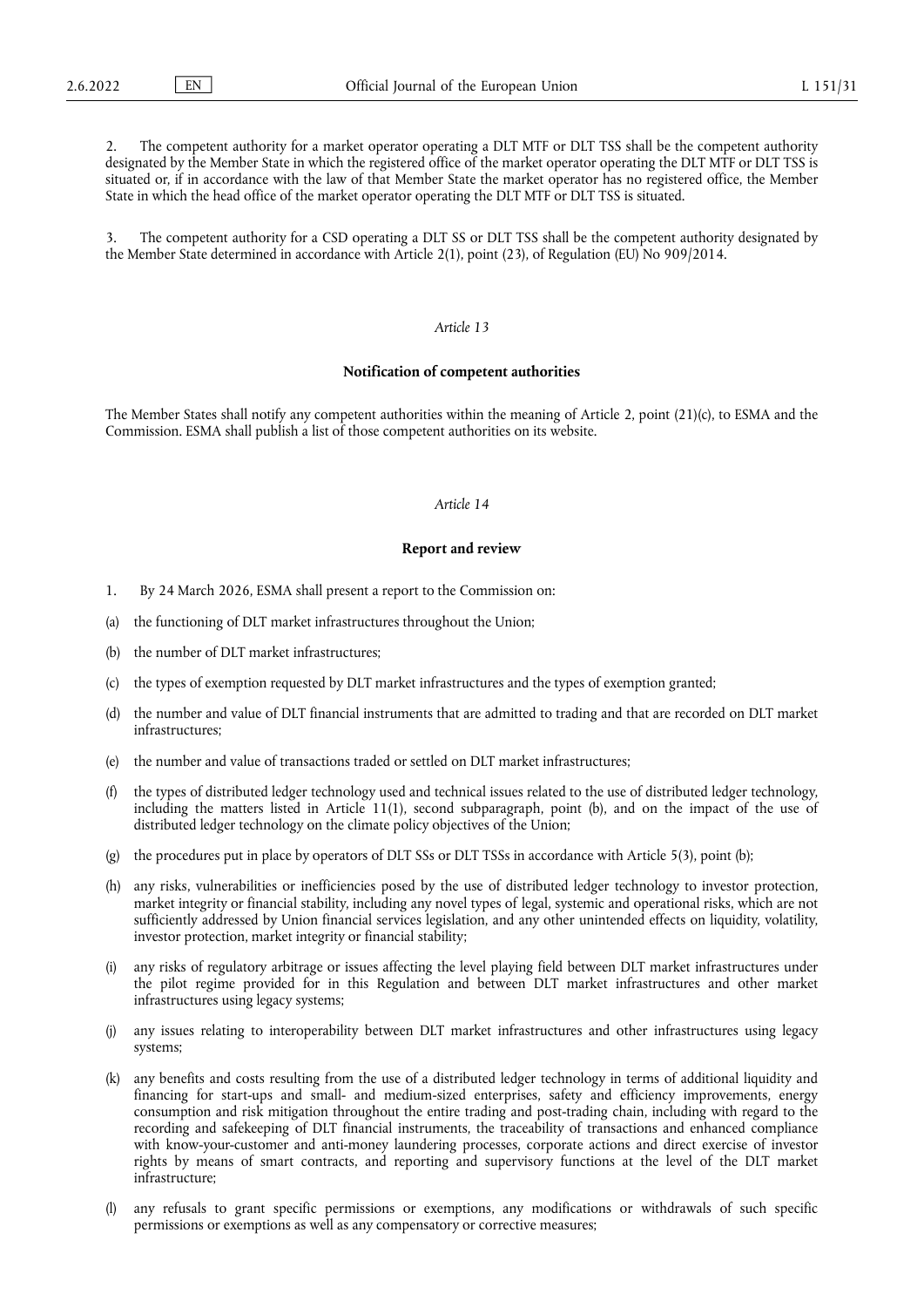- (m) any cessation of business by a DLT market infrastructure and the reasons for that cessation of business;
- (n) the appropriateness of the thresholds referred to in Article 3 and Article 5(8), including the potential implications resulting from an increase of those thresholds, taking into account, in particular, systemic considerations and different types of distributed ledger technology; and
- (o) an overall assessment of the costs and benefits of the pilot regime provided for in this Regulation and a recommendation whether, and under which conditions, to continue this pilot regime.

2. On the basis of the report referred to in paragraph 1, within three months of receipt of that report, the Commission shall present a report to the European Parliament and to the Council. That report shall include a cost-benefit analysis on whether the pilot regime provided for in this Regulation should be:

- (a) extended for a further period of up to three years;
- (b) extended to other types of financial instrument that can be issued, recorded, transferred or stored using a distributed ledger technology;
- (c) amended;
- (d) made permanent through appropriate amendments of the relevant Union financial services legislation; or
- (e) terminated, including all specific permissions granted under this Regulation.

In its report, the Commission may propose any appropriate amendment to Union financial services legislation or any harmonisation of national laws that would facilitate the use of distributed ledger technology in the financial sector, as well as any measures needed for the transition of DLT market infrastructures away from the pilot regime provided for in this Regulation.

In the event that this pilot regime is extended for a further period as provided for in the first subparagraph, point (a), of this paragraph, the Commission shall ask ESMA to submit an additional report in accordance with paragraph 1 no later than three months before the end of the extension period. Upon receipt of that report, the Commission shall submit to the European Parliament and the Council an additional report in accordance with this paragraph.

## *Article 15*

#### **Interim reports**

ESMA shall publish annual interim reports in order to provide market participants with information on the functioning of the markets, to address incorrect behaviour of operators of DLT market infrastructures, to provide clarifications on the application of this Regulation and to update previous indications based on the evolution of distributed ledger technology. Those reports shall also provide an overall description of the application of the pilot regime provided for in this Regulation, focusing on trends and emerging risks, and shall be submitted to the European Parliament, the Council and the Commission. The first such report shall be published by 24 March 2024.

#### *Article 16*

## **Amendment to Regulation (EU) No 600/2014**

In Article 54(2) of Regulation (EU) No 600/2014, the first subparagraph is replaced by the following:

'If the Commission concludes that there is no need to exclude exchange-traded derivatives from the scope of Articles 35 and 36 in accordance with Article 52(12), a CCP or a trading venue may, before 22 June 2022, apply to its competent authority for permission to avail itself of transitional arrangements. The competent authority, taking into account the risks to the orderly functioning of the relevant CCP or trading venue resulting from the application of the access rights under Article 35 or 36 as regards exchange-traded derivatives, may decide that Article 35 or 36 does not apply to the relevant CCP or trading venue, respectively, in respect of exchange-traded derivatives, for a transitional period until 3 July 2023. Where the competent authority decides to approve such a transitional period, the CCP or trading venue shall not benefit